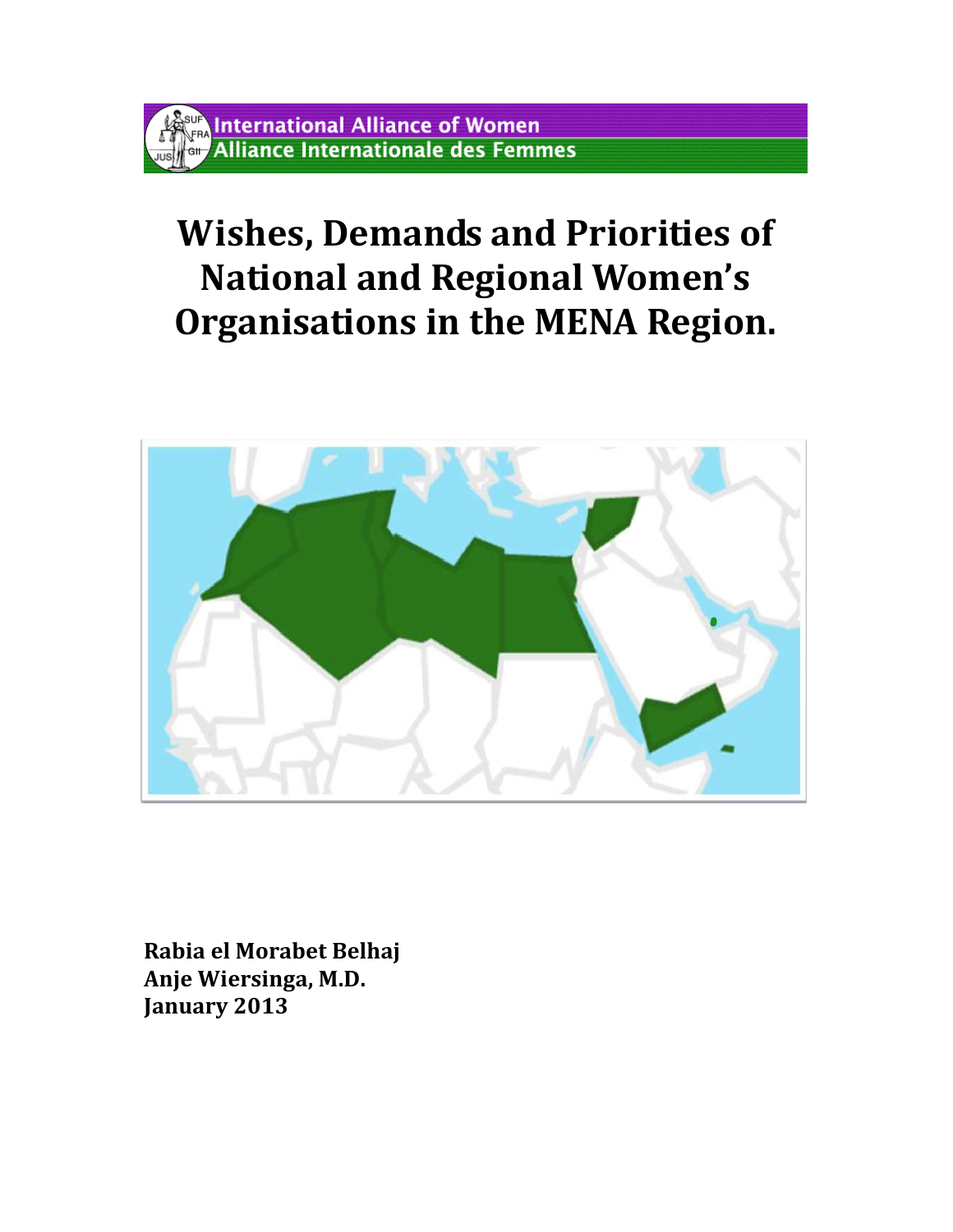## Table of Contents

|                              | <b>I. INTRODUCTION</b>                                                           | 3               |
|------------------------------|----------------------------------------------------------------------------------|-----------------|
|                              | <b>II. NATIONAL ORGANISATIONS</b>                                                | 4               |
|                              | II.1 Morocco                                                                     | $\overline{4}$  |
|                              | Association Démocratique des Femmes du Maroc (ADFM)                              | 5               |
| -                            | Feminist Spring for Equality and Democracy (coalition of over 30 associations) 5 |                 |
|                              | <b>Association Voix de Femmes Marocaines</b>                                     | 6               |
|                              | II.2 Algeria                                                                     | $8\overline{6}$ |
|                              | National Women's Council                                                         | 8               |
|                              | Rally against Hogra and for Algerian women's rights (RACHDA)                     | 9               |
|                              | <b>Association Culturelle AMUSNAW</b>                                            | 9               |
|                              | II.3 Tunisia                                                                     | 12              |
|                              | Tunisian Association of Women Democrats (Association Tunisienne des              |                 |
|                              | Femmes Démocrates - ATFD)                                                        | 12              |
|                              | Tunisian Women's Association for Research and Development (Association           |                 |
|                              | des Femmes Tunisiennes pour la Recherche et le Développement - AFTURD)           | 13              |
| -                            | <b>Association Lam Echaml</b>                                                    | 14              |
|                              | II.4 Libya                                                                       | 16              |
|                              | Libya Women's Platform for Peace                                                 | 16              |
|                              | Women4Libya (Steering group of Libyan Civil Society Organisation)                | 17              |
|                              | Voice of Libyan Women                                                            | 18              |
|                              | II.5 Egypt                                                                       | 20              |
|                              | <b>Egyptian Feminist Union</b>                                                   | 22              |
|                              | New Woman Foundation                                                             | 22              |
| -                            | Center for Egyptian Women Legal Assistance                                       | 23              |
| $\overline{a}$               | Alliance for Arab Women                                                          | 24              |
| $\qquad \qquad \blacksquare$ | <b>Egyptian Women's Coalitions</b>                                               | 25              |
|                              | The Egyptian Association for Community Participation Enhancement                 | 26              |
|                              | II.6 Syria                                                                       | 28              |
|                              | General Union of Syrian Women (GWU)                                              | 29              |
|                              | Syrian Women League                                                              | 30              |
|                              | The National Association for Woman Role Development (AWRD)                       | 30              |
|                              | II.7 Yemen                                                                       | 32              |
|                              | (Yemen) Women Journalists without chains                                         | 32              |
|                              | Yemeni Women's National Committee                                                | 33              |
|                              | Yemeni Women's Union (YWU)                                                       | 34              |
|                              | II.8 Bahrain                                                                     | 36              |
| $\overline{\phantom{0}}$     | Supreme Women Council (SCW) of the Government                                    | 37              |
|                              | The Bahrain Center for Human Rights (BCHR)                                       | 38              |
| -                            | Women Petition Committee (under the umbrella of the BCHR)                        | 38              |
| ٠                            | Bahrain Woman's Union (BWU)                                                      | 39              |
| ۰                            | Bahraini Women Association for Human Development (BWA)                           | 40              |
|                              | The "Respect" Movement (under the umbrella of the Bahrain Human Rights           |                 |
|                              | <b>Watch Society</b>                                                             | 41              |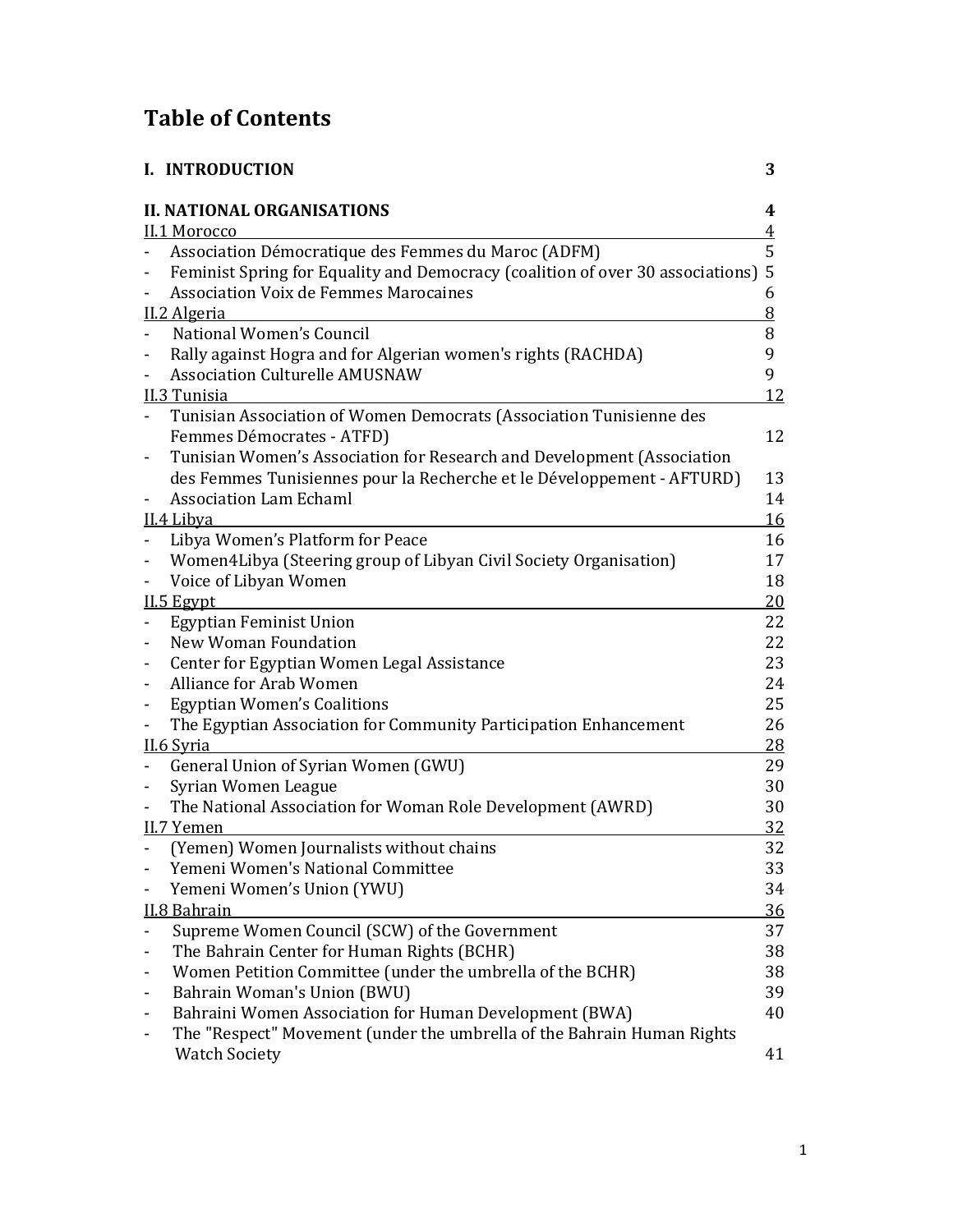| <b>III. REGIONAL ORGANISATIONS</b> | 43 |
|------------------------------------|----|
| - Collectif 95 Maghreb Egalité     | 43 |
| - KARAMA                           | 44 |
|                                    |    |
| <b>IV. FINAL REMARKS</b>           |    |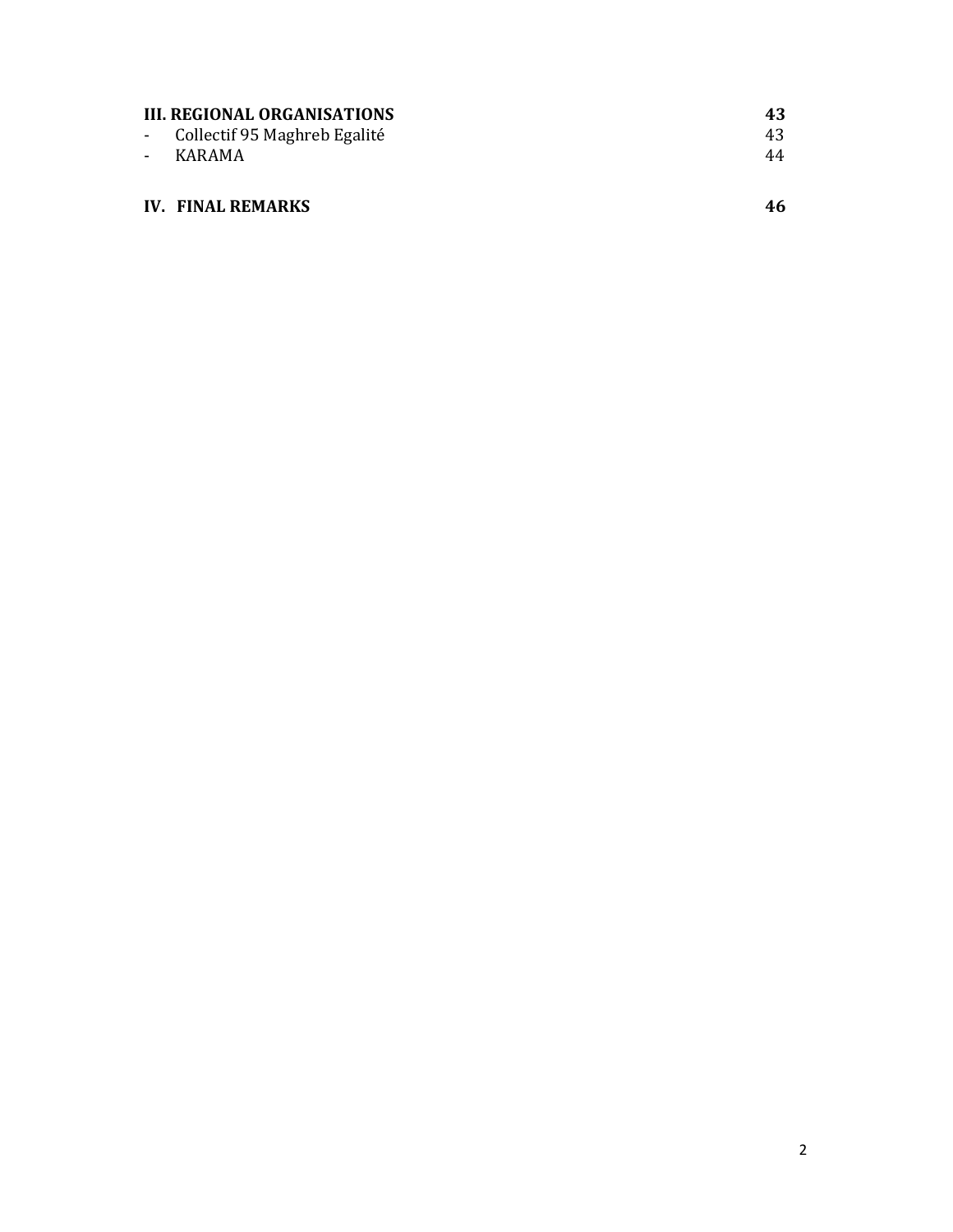## I. Introduction

l,

Women alongside men participated in the protest movements in the Arab world in 2011. From Tunisia to Bahrain, from Egypt to Syria women from all backgrounds demanded freedom, equality, dignity, justice and democracy. Did we hear them and listen to them?

The Arab Spring was at its core a non-religious, socio-political event led by young people unable to realise their full potential, lacking job opportunities and freedom. After the revolutions women have been told "to go back home". Women are now confronting attempts to exclude them from public life, and violence is perpetrated with impunity by extremist groups and security forces. It is vital that steps are taken to establish equal rights between men and women as the foundation of democracy. As expressed by many women and women's organisations of the Middle East and Northern African (MENA) region: there cannot be real democracy without the full and equal participation of women and men. Therefore we urge the International Community to continue to listen to these women and support their demands. $1$ 

And in nearly each country women's participation in parliament and government has dropped although more women are well and higher educated than men. Women were included during the revolutions in the fight for freedom, for dignity and equality, why should they be excluded from the subsequent democratic processes?

The Tunisian General of FIDH says: "women played an important role in the resistance to the dictatorship before and during the revolution. Along with the women's associations, we are demanding equality with the knowledge that we won't achieve it immediately. Obviously, not all parties are on the same wavelength on the issue of full legal equality. Clearly women have to fight again, like always. Women have to fight, because many societies remain patriarchal despite everything – the laws are unequal and the practices are too. And as always, women have to fight two – three – times as hard to ensure their place in society. But one thing is clear: they are keeping up the fight to ensure their full participation in the transition process and thereafter." Does the International Community hear this message?

Women's equal participation in political and public life remains an essential condition for democracy and social justice and are values at the heart of the Arab spring. These values are shared by the International community and constitute the basis of the Council of Europe's policies. The present transition period is decisive for women's human rights and thus for democracy. This report serves to give a voice to the women in the MENA region.

Encouraged by the IFDH report (see footnote) which focuses on the legal situation of women in 8 Arab countries, this report lists for the same 8 countries the wishes, demands and priorities as formulated by National and Regional Women's Organisations in those 8 countries.

Therefore let us listen to women's wishes, demands and priorities, and work towards their realization.

 $1$  Quoted from the International Federation for Human Rights (FIDH) recent report "Women and the Arab Spring", available at: < http://arabwomenspring.fidh.net/index.php?title=Main\_Page>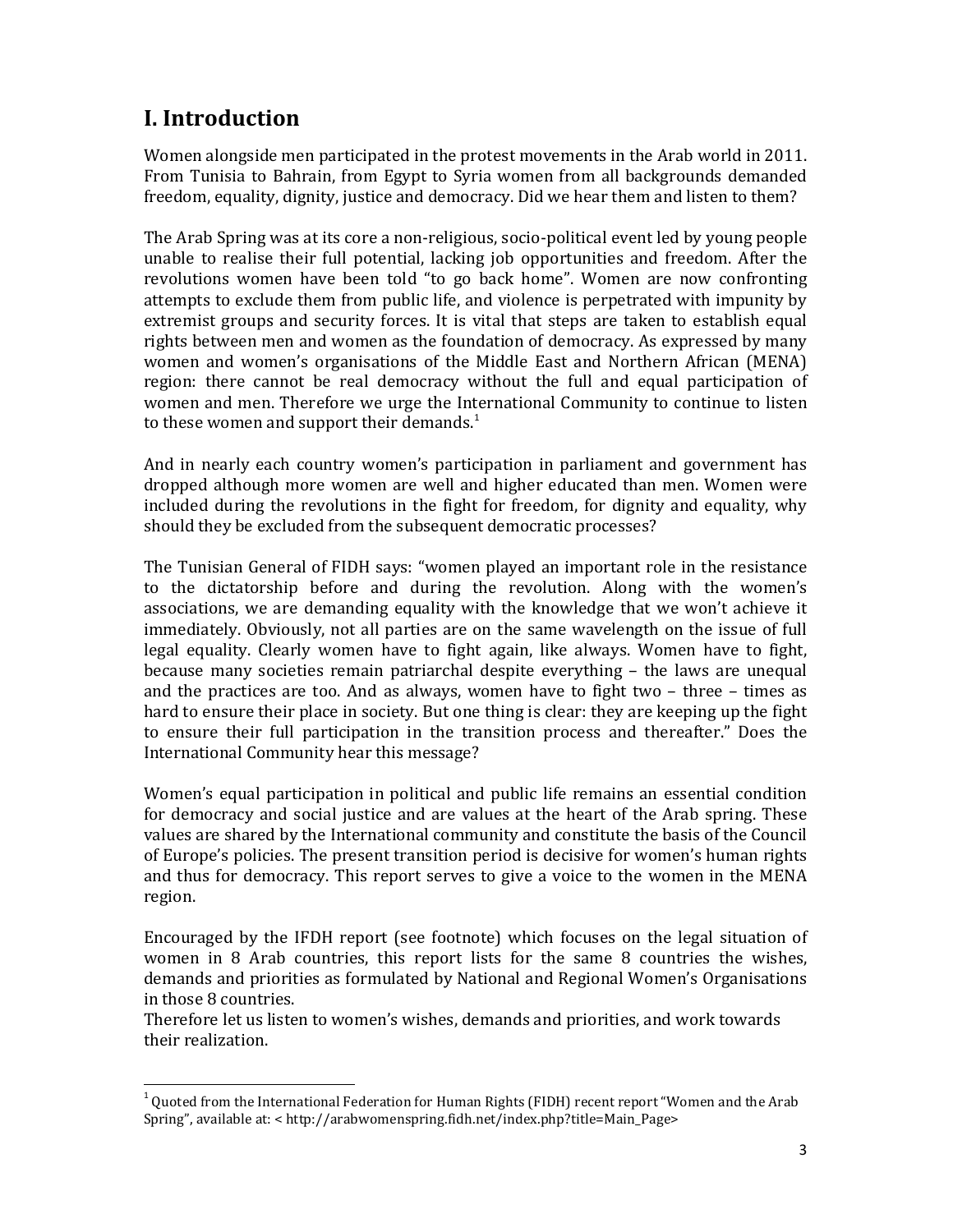## II. National Organisations

## MOROCCO

l,

In 2011 the wave of demonstrations throughout the Arab region also reached Morocco, where protest groups and civil society organisations pushed for democratic reform, social justice and the protection of women's rights. Women were at the forefront of these demonstrations, including as spokespersons for the movement. As a result Morocco adopted in July 2011 a



new constitution, which enshrined the principle of equality between men and women and contains provisions on increasing women's participation in decision-making bodies.

Moroccan laws are mainly based on French and Islamic law (Sharia). Matters related to personal status of the Muslim community (including inheritance, marriage, divorce and child custody) are governed by the Moudawana, the family code, which is based on Islamic law. The Christian and Jewish communities in Moroccan society have separate family laws. Thus, there is no unified personal status law that applies to all Moroccans. In 2004 the code was reformed and the new Moudawana is considered one of the most progressive in the Arab world.<sup>2</sup> And while the previous constitution did not include such a provision, the new draft constitution of July 2011 guarantees women's "civic and social" equality with men.

Morocco acceded to the CEDAW in 1993, with reservations to article 29 (1), and a declaration to article 2, stating that the government of Morocco is ready to apply the provisions of the article as long as these do not conflict with Islamic law.<sup>3</sup> The CEDAW Committee has however indicated that article 2 is central to the purpose and objective of the convention. On 8 April 2011, the Moroccan government withdrew its reservations to the Convention, yet the declarations have still not yet been removed.

The new Ministry of Solidarity, Women, Family and Social Development is responsible for promoting and protecting women's rights. The Ministry has developed a national strategy for gender equality and equity. The aim is to integrate a gender approach into all development policies and programmes. One of the ministry's main priorities is to ensure a collaborative approach on gender equality between ministerial departments, NGOs and other organisations. A Committee for Gender Cooperation has also been established. Morocco has an active women's rights movement.

The efforts of civil society organisations in promoting and protecting women's rights in Morocco have had a significant impact. The women's rights movement advocated for quotas for women in decision-making bodies and was very active in the reform of the

 $2^{2}$  For example, the new code introduces modifications to the rules of inheritance, raises the minimum age of marriage and secures women's right to divorce.

 $3$  In April 2011 Morocco withdrew its reservations to articles 9 (2) (equal rights with regard to nationality) and 16 (equality in marriage and family life).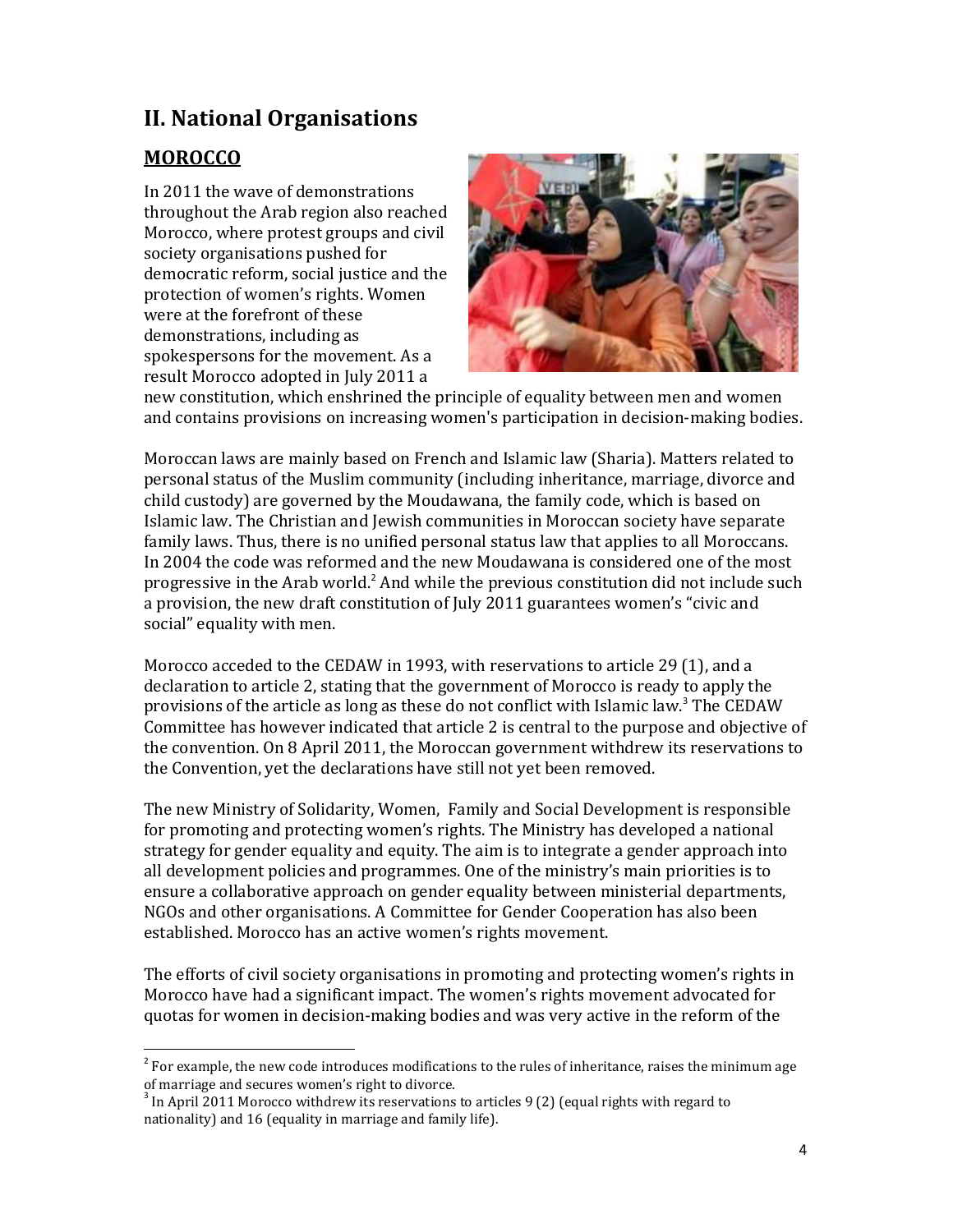family law. Although Morocco has taken important steps in ensuring equal rights for women, women's organisations emphasize the need for further developments.

## Association Démocratique des Femmes du Maroc (ADFM)<sup>4</sup>

The ADFM is a well established organisation and has been consulted by the government reform process in Morocco. The ADFM assigns itself the mission of protection and promotion of women's human rights as universally recognized. Its principal objective is the promotion of women's rights and strategic interests at the political level, and the recognition of their rights and dignity at the global and sectoral political level. The ADFM aims at De facto and De jure gender equality, by defending and promoting women's fundamental human rights. Through its mission, the ADFM attempts to establish a more democratic society. Most of their recommendations were included in the new 2011 Constitution.

The ADFM also produces NGO shadow Reports to CEDAW. It has also recently produced for the UN High Commissioner for Human Rights a 10 page report on Moroccan women's rights with clear recommendations and priorities.

## WISHES, DEMANDS AND PRIORITIES OF ADFM

- Harmonise national legislation with the Constitution and with the International instruments related to Human rights.
- Implement the Governmental Equality Agenda 2011-2015 with its 30 objectives. It focuses on the need to review the family code, discriminatory laws on economic, social and cultural rights and finally on combating gender based violence.
- The installation of effective national institutional mechanisms of execution and follow up of Human Rights and Women's Rights.
- The implementation of equal civil, political, socioeconomic and cultural rights.
- Equality in the work place, including women's access to decision making positions.
- Protection of women against all forms of violence.
- All proposed and agreed should take gender equality into account and should be implemented by executive powers and social actors.
- The adoption and implementation of strategies that promote women's status.
- Adoption of measures resulting decrease of the gender gap.
- The establishment of a non-patriarchal culture that bans sexist attitudes and behaviours.

Feminist Spring for Equality and Democracy (coalition of over 30 associations) The ADFM is a member of the Feminist Spring for Democracy and Equality Coalition (hereafter: the Coalition). This Feminist Movement stands up for the constitutional reform in Morocco. The Coalition is composed of many components of the Feminist Movement in Morocco. Created on Wednesday, March 16th, 2011 in Rabat, the coalition aims to establish equal rights between women and men in civil, political, economic, social and cultural life.

To achieve this goal, the Coalition drew up a memorandum reflecting the feminist movement vision of the new Constitution that Moroccan women aspire to in the twentyfirst century. In Morocco the marches of the newly formed Coalition, demanding that

<sup>4</sup> www.adfm.ma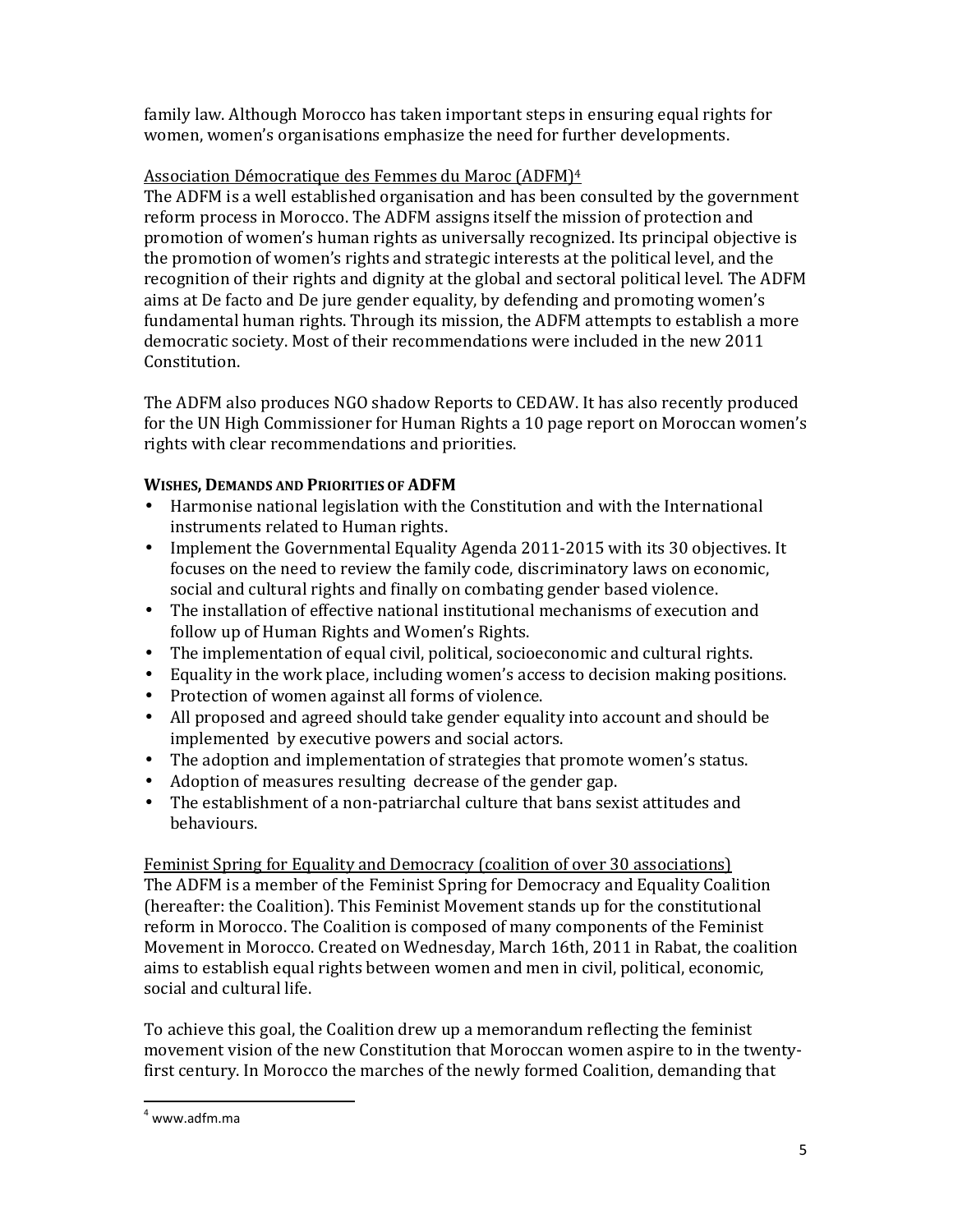equality between women and men be enshrined in the constitution, were successful and the July 2011 constitution does include non-discrimination as the principle of the constitution and equality.

The Coalition calls on the Ministry of Solidarity, Women, Family and Social Development for legislative and institutional measures, in order to protect women and girls against discrimination and violence, particularly in the case of marriage of minors. The Coalition also calls on the implementation of the provisions of the Constitution, such as those on violence against women. Violence against women is still widespread as evidenced by data collected by associations and networks of women in Morocco and confirmed by the Moroccan High Commission for Planning (HCP) in 2011.<sup>5</sup>

The Coalition finds its aspirations as a feminist association reflected in the guidelines of the Constitution, which guarantees the dignity of women and their protection against all forms of discrimination and violence.

#### WISHES, DEMANDS AND PRIORITIES OF THE COALITION

- 1. Adoption by the Ministry of a participatory approach with civil society in the development and monitoring of national strategies and international commitments of Morocco concerning the advancement of women.
- 2. Clarification by the Ministry of the program in the fight against violence against women.
- 3. The immediate installation of the Authority for Equality and the fight against all forms of discrimination provided by the Moroccan constitution.
- 4. The overhaul of the penal code to ensure the protection of women against all forms of discrimination and violence.
- 5. The enactment of a framework approach based on law, providing mechanisms for prevention, protection and redress for female victims of violence.
- 6. Withdrawal of declarations to CEDAW.

#### Association Voix de Femmes Marocaines<sup>6</sup>

The AVFM is a non-profit organization, national in scope, which works in the field of women's rights and children's rights.

The AVFM bases its strategy on two main areas:

- Socio-educational: providing outreach services to various female social groups and the general public through various actions and activities of associations and centres of the association.
- Political awareness, mobilization of women and the general public, advocacy and lobbying for the implementation of equality between men and women and ensuring their legal, economic, social and political rights.

The AVFM calls upon the Moroccan government to assist the organisation in achieving its objectives.

<sup>&</sup>lt;sup>5</sup> See < http://www.unwomen.org/2011/01/moroccan-government-releases-extensive-gender-basedviolence-study/>

<sup>6</sup> http://www.avfma.org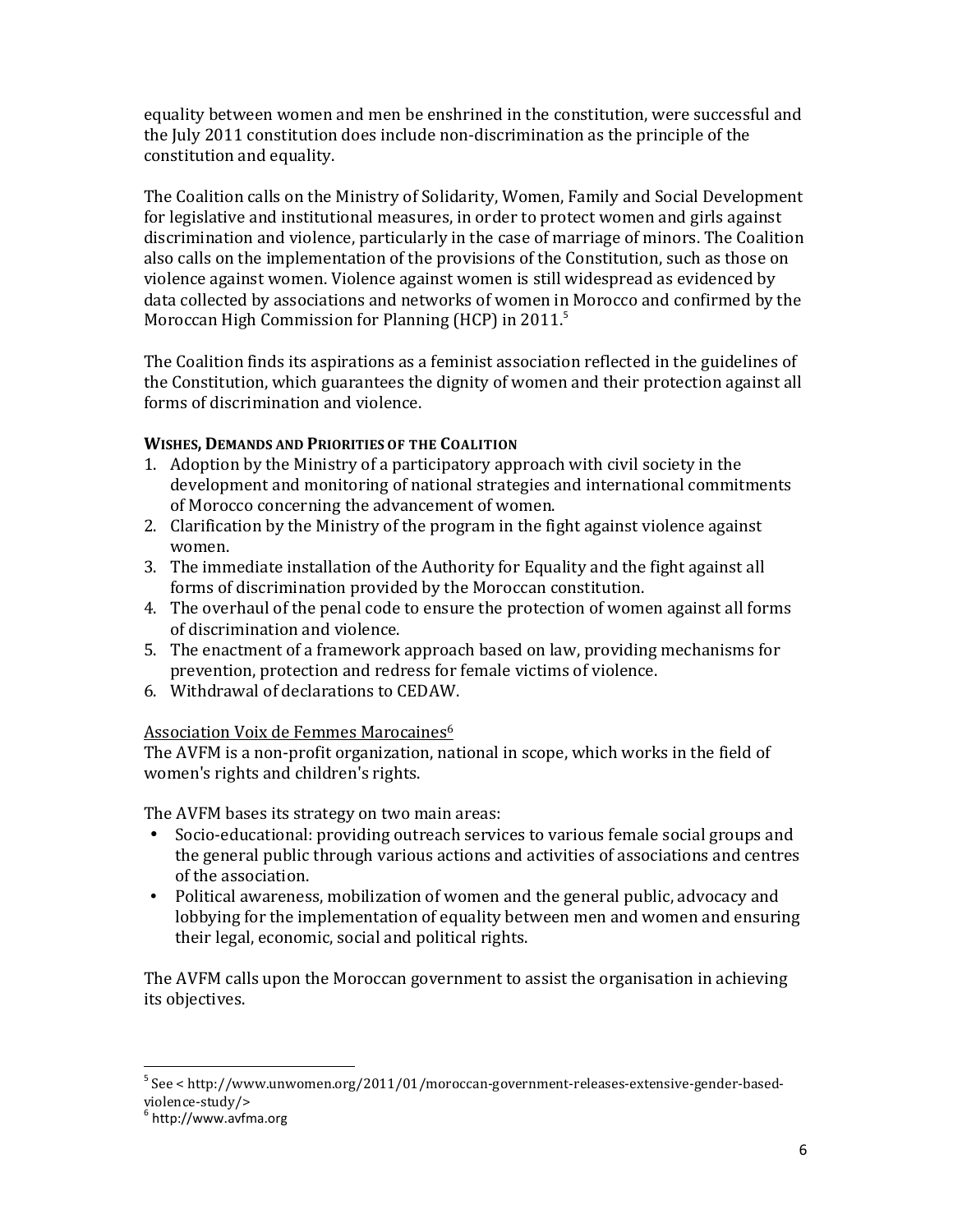#### WISHES, DEMANDS AND PRIORITIES OF AVFM

- Defending the rights of women.
- Promoting the revision of discriminatory legislation against women (the Moroccan family code) by referring to the principle of equality enshrined in the international conventions.
- Fighting against illiteracy among women and encourage enrolment in education of girls particularly in rural areas.
- Fighting any kind of discrimination against women and propagate egalitarian and emancipated thinking by promoting a culture based on associative values of equality and human rights principles.
- Pursuing the establishment of equality between the sexes in all areas; social, economic, cultural, legal and political.
- Assisting women to organize themselves into socio-economic cooperatives, associations and so on.
- Developing income-generating projects for women and girls in vulnerable situations.
- Supporting the implementation of development projects for women.
- Supporting and rendering justice for female victims of violence.
- Organizing awareness campaigns (conferences round tables, seminars and training at universities).
- Intervening with officials and concerned parties to protect and guarantee the rights of women and the human rights in general.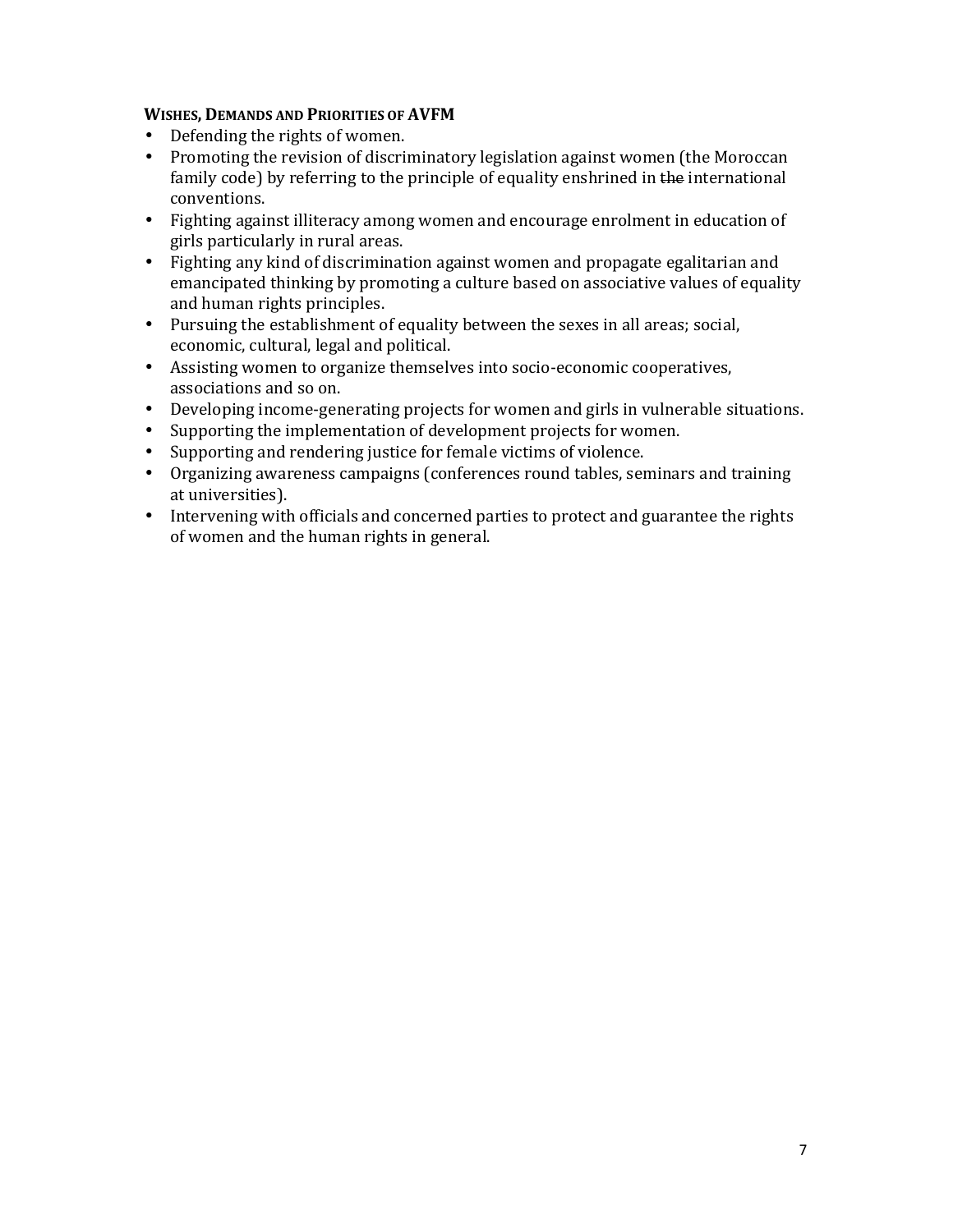## **ALGERIA**

In January 2011, Algerian women organized campaigns and participated side-by side with men in demonstrations demanding democratic reform and the end of the regime. Women were among those arrested and beaten by police, and several women activists were specifically targeted by the authorities. Unfortunately the demonstrations did not lead to the yearned for result.



In spite of more campaigns to withdraw existing repressive laws restricting freedom and civil liberties, and in spite of protests to prevent the Algerian government to further restrict civil liberties, a new law on association, political parties and information was adopted by parliament in January 2012, prescribing new restrictions to civil liberties, such as receiving foreign funding,

Laws in Algeria are based both on French and Islamic law (Sharia).

The Ministry for the Family and the Status of Women is the main governmental organisation responsible for promoting and protecting the rights of women in Algeria.

Despite the progress made in reforming discriminatory laws the Algerian family code continues to contain provisions based on Islamic Law that causes inequality between women and men.

In 1996 Algeria acceded to CEDAW with reservations. These reservations are incompatible with the main purpose of the Convention and therefore impermissible according to the CEDAW Committee.<sup>7</sup>

#### National Women's Council

1

Following Algeria's accession to CEDAW in 1996 the National Women's Council was established officially as an advisory body by the government.

It is headed by the Minister responsible for national solidarity and the family and reports directly to the Head of Government.

The National Women's Council's membership includes, next to women representatives from a number of government agencies, also representatives from the Women's Social Movement and women with expertise in specific subjects.

The National Women's Council's main task was to follow up the recommendations of the Beijing Platform for Action agreed on at the 4th Women World Conference in 1995 and to formulate appropriate proposals for the advancement of Algerian women in all areas.

<sup>&</sup>lt;sup>7</sup> Articles 2 (policy measures), 15 (4) (freedom to choose residence and domicile), 16 (equality in marriage and family life) and 29 (related to the administration of the convention; arbitration in the event of a dispute). Following the amendment of the nationality code in 2005, the government of Algeria withdrew its reservation to article 9 (2) (equal rights with regard to nationality) in 2009.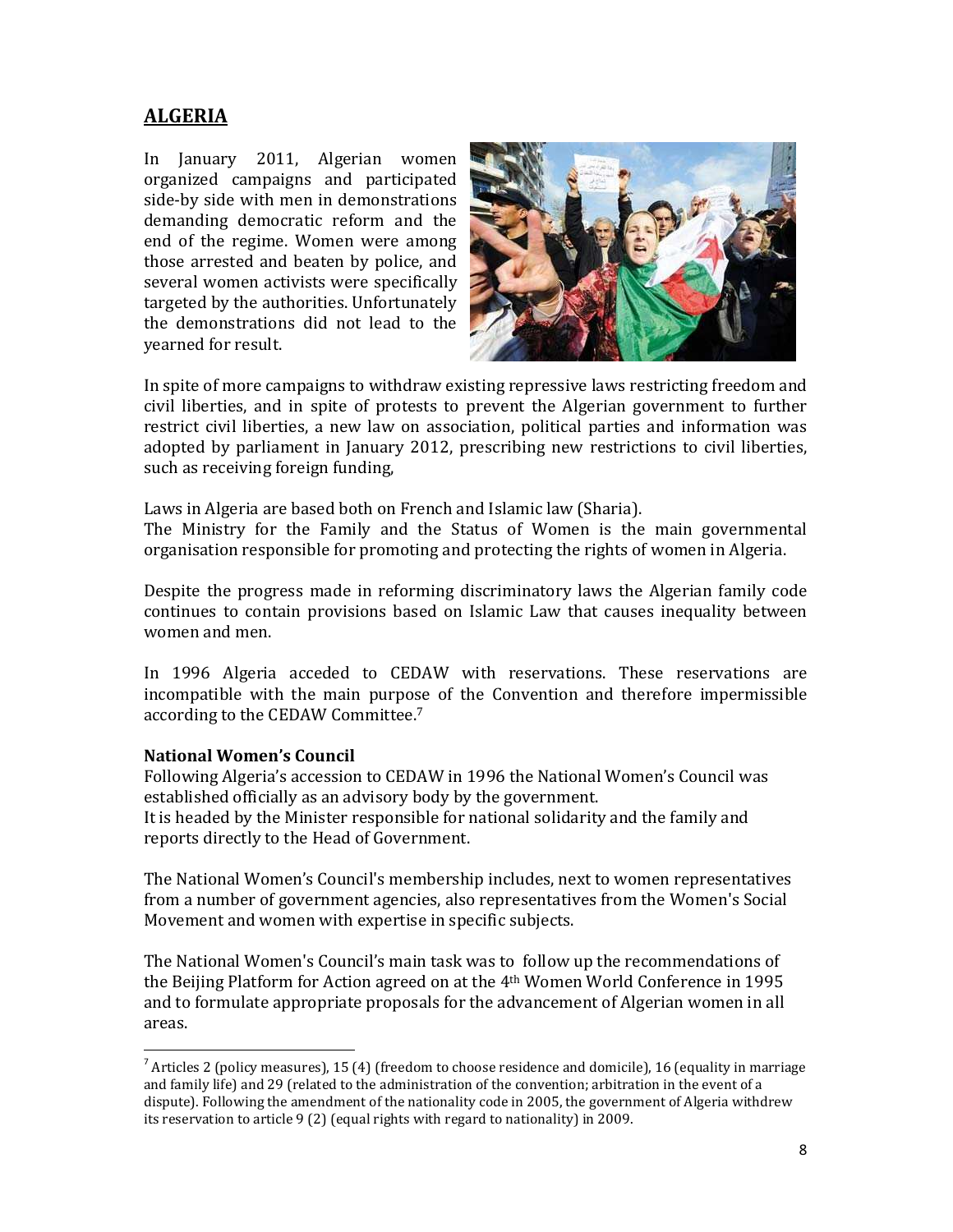Although subsequently some laws were changed and the situation of women improved, discrimination remains large. Women's organizations are dissatisfied and maintain, supported by CEDAW's recent reports that much work remains to be done.

#### Rally against Hogra<sup>8</sup> and for Algerian women's rights (RACHDA)<sup>9</sup>

RACHDA is a national association established during the National Assembly of the RCD party by its women members in January 1996, with the objective to get the subject of women's rights on the political agenda. The RCD is the Rally for Culture and Democracy, a political party promoting secularism.

It runs sections in 20 wilayas (provinces) throughout Algeria and has acquired experience and has been successful in mobilizing women to claim their rights.

Whereas the association was initially created within one political party (RCD), today its principle is to be independent of the RCD and other political parties and to avoid party politics. Nevertheless RACHDA benefits from the political experience of its women activists, as they originated from women's movements and political parties advocating for democracy and equality. They bring with them experience of strategies how to get the attention of politicians for their subject.

#### Main Objective

RACHDA aims at defending the rights of women wishing to live in a democratic society with equality, justice and dignity by advocating political measures and strategies.

#### WISHES, DEMANDS AND PRIORITIES OF RACHDA

- To defend the rights of women to live in a democratic society with equality, justice and dignity.
- to ensure de facto equality between women and men of their rights and responsibilities
- to withdraw all laws discriminatory towards women
- to withdraw all anti-constitutional laws
- To abolish all discriminatory practices towards women.
- to change the present family code, which they consider a contradiction to basic democratic values
- to develop activities to assist women living in poverty
- to promote awareness of and solidarity with women living in poverty
- To develop activities and solidarity to assist victims of fundamentalist terrorism.

#### Association Culturelle AMUSNAW<sup>10</sup>

The association, founded in 1991, based in Tizi-Ouzou in Kabylia, initially organized and promoted cultural activities. Since then, it has endeavored to fulfill other needs of the population, especially those of women and youth.

l,

<sup>&</sup>lt;sup>8</sup> Hogra means despise against women.

<sup>9</sup> http://www.nodo50.org/mujeresred/RACHDA.html

<sup>10</sup> http://amusnaw.org/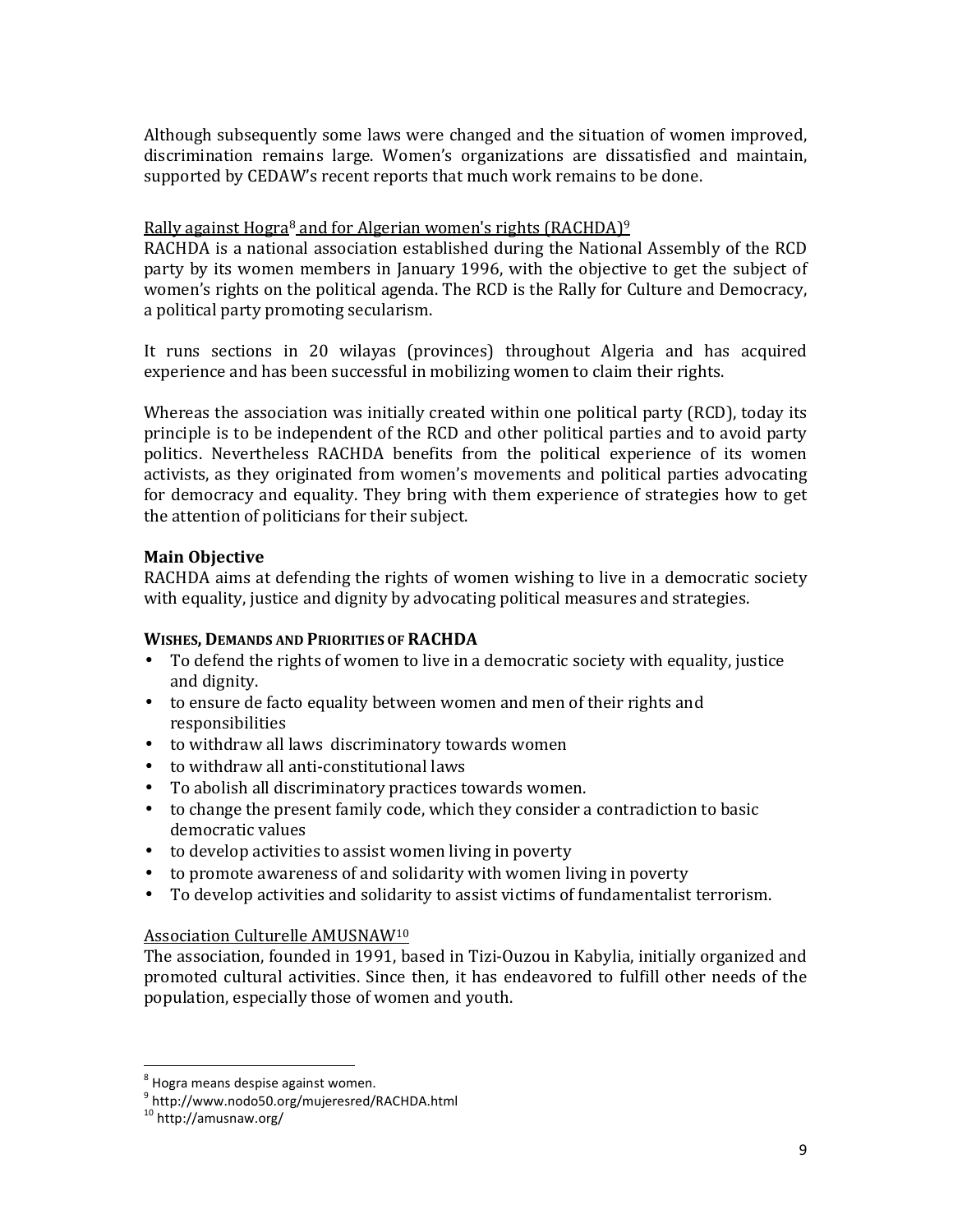AMUSNAW is convinced that participation of women in public and political life is a guarantee for the strengthening of democracy and citizenship and that the involvement of civil society will in the end lead to the establishment of the rule of law.

The association is strongly committed to advocate improved conditions for women and has developed expertise in this area.

AMUSNAW has developed a training program designed to improve women's leadership in civil society (within associations, organizations, trade unions and political parties).

Sensitive to the vulnerable situation of women and children as victims of violence, the association offers psychological and legal assistance. This helps to remove taboos surrounding sensitive subjects such as incest or rape and making authorities and society aware of the vulnerable situation of women and children.

In the same way, a support program has been developed for single mothers, widows and divorcees who remain the primary caretaker for the children.

#### WISHES, DEMANDS AND PRIORITIES OF AMUSNAW

The Association wishes Algeria to develop into a country, where:

- The rule of law is based on secularism and democracy
- Individual and collective freedoms are respected,
- The cultural and linguistic diversity is recognized
- Equitable access to social and economic rights is guaranteed for all men and women through the establishment of equality in civil laws.

The Association calls upon the Algerian government to ensure this development.

AMUSNAW prepared in 2012 a shadow report for the CEDAW Committee with the following 12 recommendations.

- 1. To invite Algeria to withdraw its reservations on the Convention.
- 2. To continue the reform of the family code to remove the tutelage of women at marriage, to establish shared parental authority over the children and perfect equality in terms of divorce and inheritance.
- 3. To ensure the strict enforcement of the organic law on the participation of women in public life during the next elections.
- 4. To introduce sexual harassment as a serious offence in labor laws, to guarantee the protection of the victim and to encourage formal complaints through the protection of victims and witnesses.
- 5. To put into practice a national policy on gender creating a general framework for sector policies and programs.
- 6. To put into practice a national plan to fight stereotypes in all sectors of society.
- 7. To carry out awareness campaigns to give effect to the reforms in terms of the protection of the equality between men and women.
- 8. To do research on the implementation of the 2005 family code.
- 9. To launch a national survey on violence against women including all public sectors, security services and civil society.
- 10. To pass an outline law (including all sectors) to stop violence against women as an attack to the dignity of the person.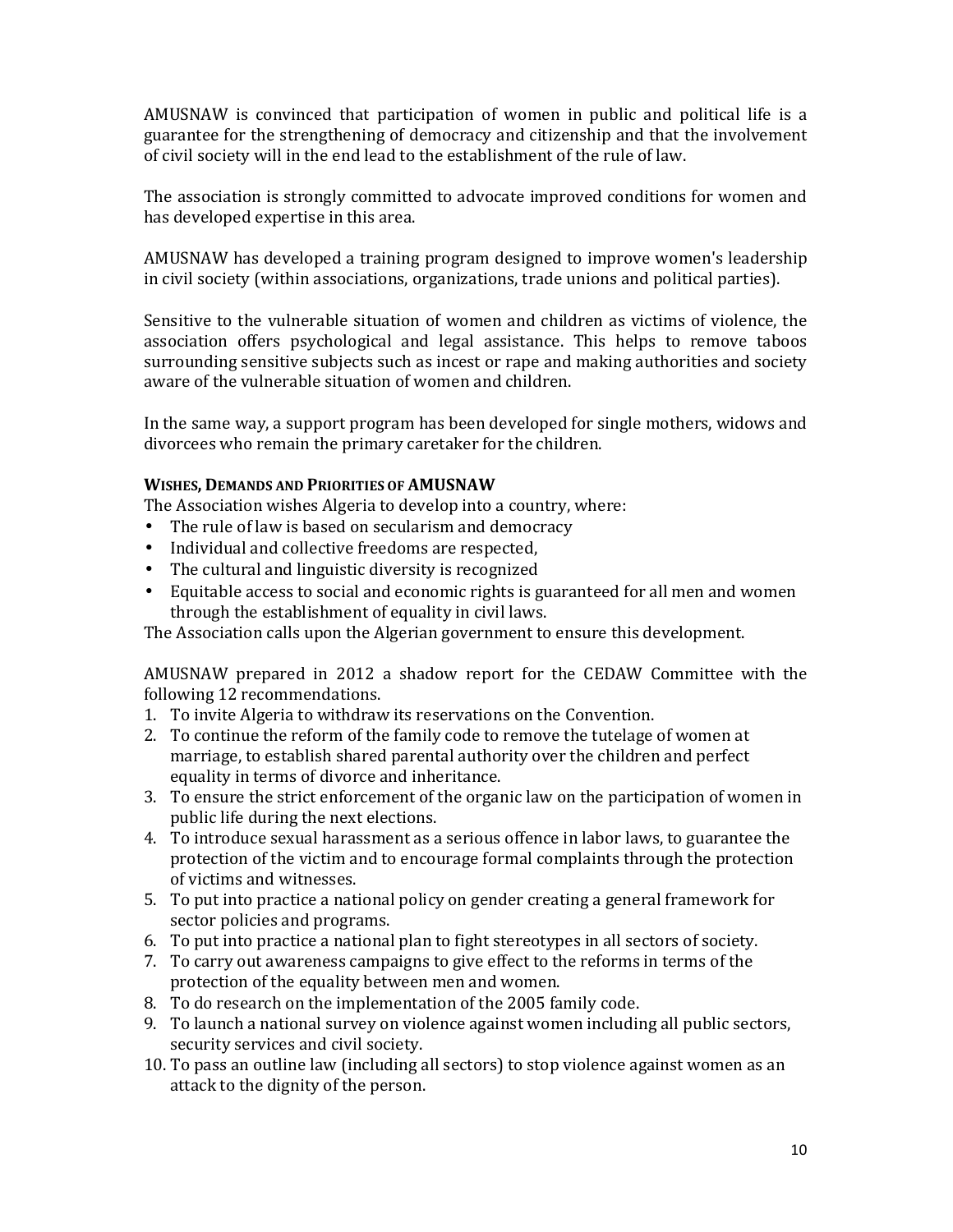- 11. To invite the Government to ratify the International Convention on the protection of the rights of migrant workers and members of their families.
- 12. To invite the Government to ratify the additional protocol of the International Convention against all forms of discrimination against women.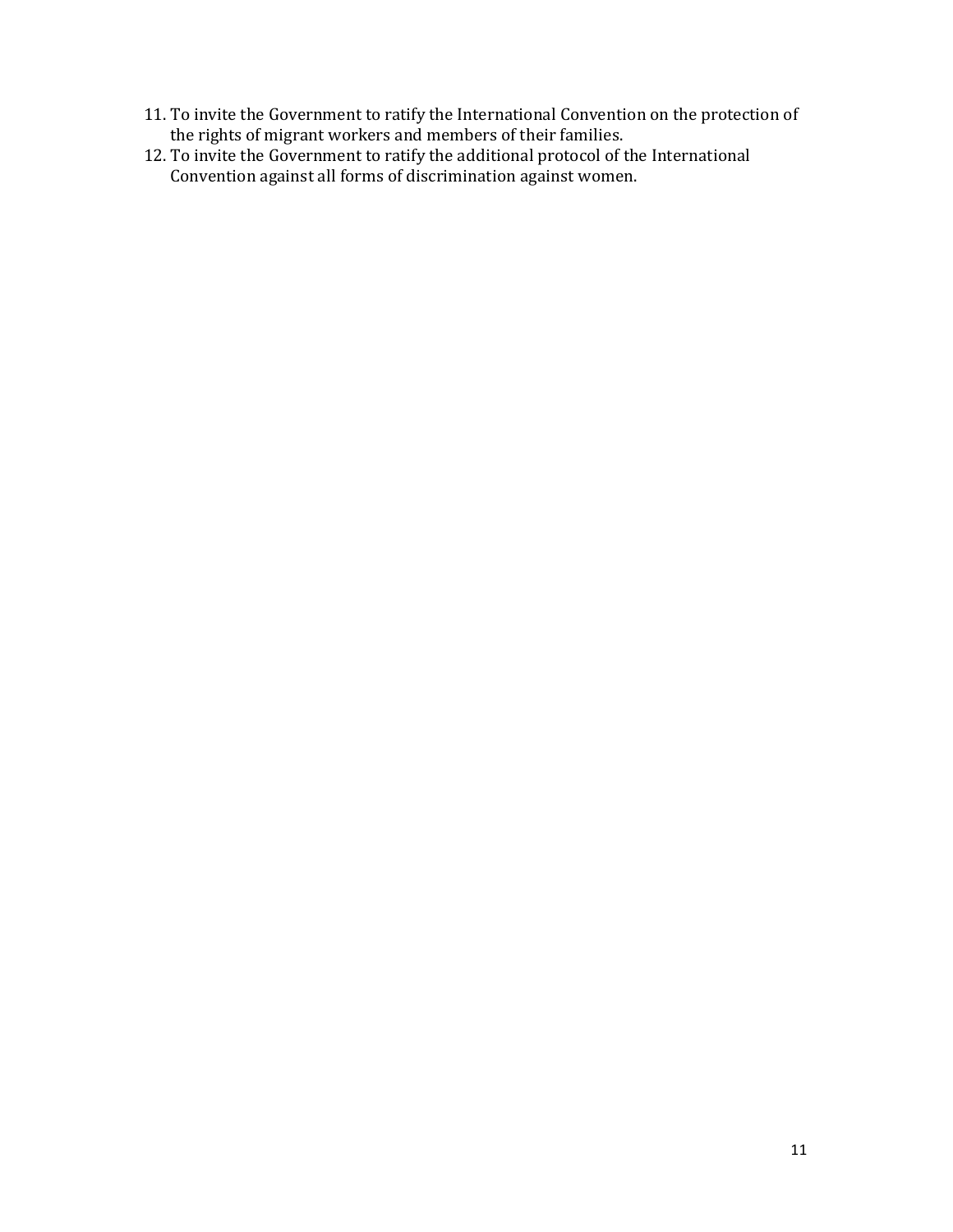## **TUNISIA**

The Yasmine Revolution in the Arab world started in Tunisia in December 2010 and spread from Tunisia to other Arab countries. Under the slogan of "Dignity, Liberty and Equality" it led to the fall of President Ben Ali's regime in January 2011. Tunisian women participated in great numbers with men in the protests demanding democratic change and during the transition period women continued to advocate and demonstrate for full participation in the



democratic process leading up to the election of a new parliament in October 2011.

The demand by Tunisian Women's organisations to lift reservations to CEDAW was met with the immediate announcement by the interim government in August 2011 that this was agreed on; however it has not yet been formally registered with the U.N.

Thanks to the Women's lobby the electoral law included the requirement of parity with the alternation of female and male candidates on each list. The Islamist Ennadha Party won the October 2011 elections but thereafter maintained in official statements their commitment to women's rights. Nevertheless Tunisian women are concerned that even though the Tunisian President said repeatedly - most recently in his address to the Parliamentarian Assembly of the Council of Europe - that he will respect women's equal rights, he might not be able to stand up against more conservative elements within his own party and within the more extremist Salafist party. Those conservative elements have put women's equal rights into question, and called, amongst others, for the separation of the sexes in public spaces, and for women to be veiled.

Literacy rates are high in Tunisia and women form the majority among higher and university educated. Although women's participation in the labour market is relatively high compared with other Arab countries, women demand more and equal opportunities in the economic area.

## Tunisian Association of Women Democrats (Association Tunisienne des Femmes Démocrates - ATFD)<sup>11</sup>

The original initiative takers had to overcome obstacles and resistance from political powers to finally found in 1989 the Association Tunisienne des Femmes Démocrates as a legally recognised organisation. The organisation was already active within the resistance movement during Ben Ali's regime. It played a prominent role in the January 14th 2011 revolution for which it received in 2012 the Simone de Beauvoir award for the freedom of women.

It is a member of the Fédération Internationale des Droits de L'homme (FIDH). It cooperates with le Conseil national pour les libertés en Tunisie, with l'Association des femmes tunisiennes pour la recherche et le développement and with le Syndicat national des journalists tunisien.

l,

<sup>11</sup> http://femmesdemocrates.org/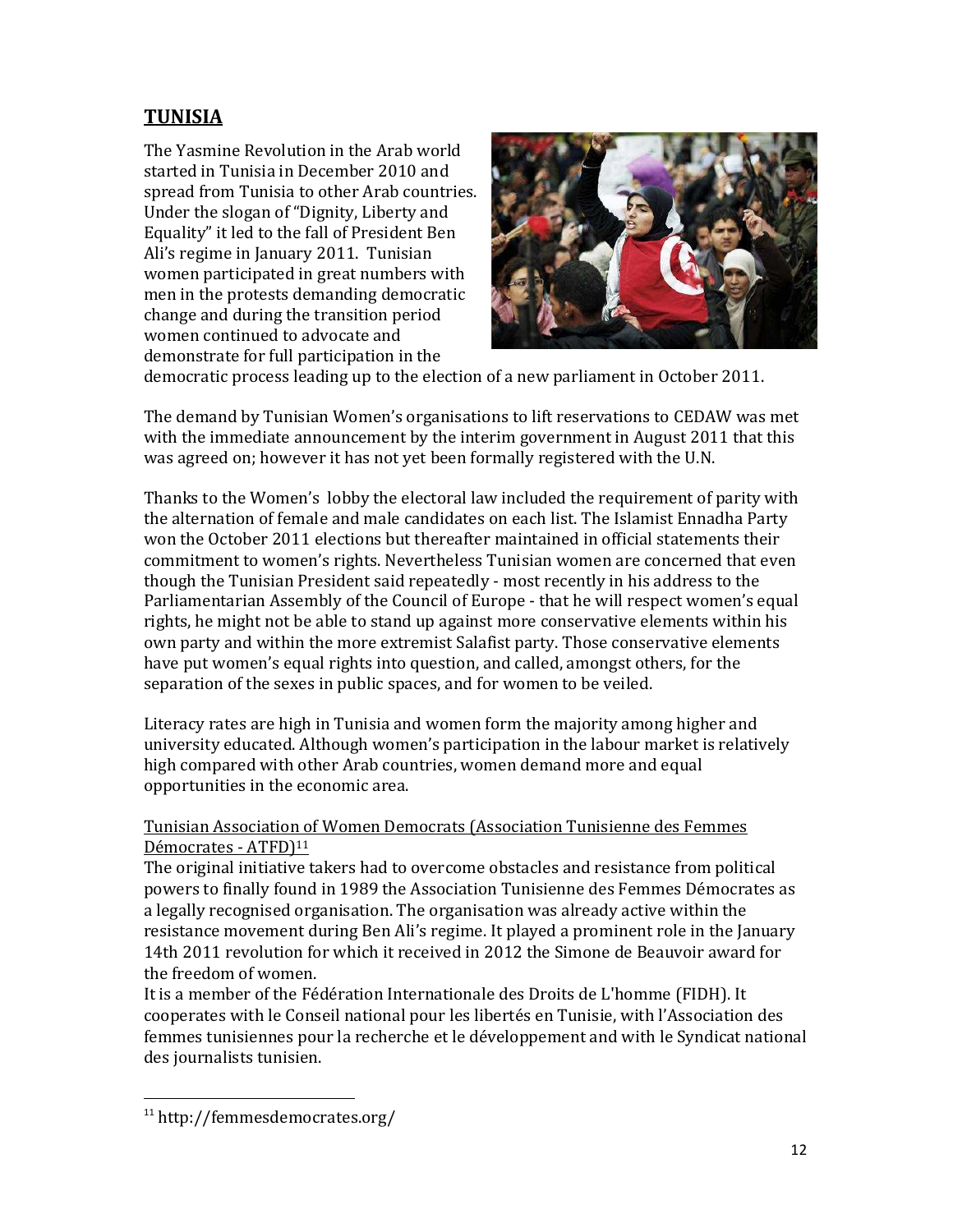#### Principles and main objectives of ATFD

Since 1989 ATFD has developed into a feminist association faithful to its founding principles of autonomy, plurality and solidarity.

ATFD fights for gender equality, democracy, secularism and social justice.

#### WISHES, DEMANDS AND PRIORITIES OF ATFD

- To advocate for gender equality, democracy, secularism and social justice.
- To defend the rights of women
- To acquire full and equal citizenship for women
- To promote gender equality in the civil, political, social, economic and cultural sectors.
- To promote women's equal representation and participation in all areas of society
- To fight against all forms of discrimination and violence against women
- To fight all manifestations of patriarchal dominance
- To make as many people as possible aware of the need to improve the present situation of women, and for women to acquire equal participation representation in all areas of society.

#### Tunisian Women's Association for Research and Development (Association des Femmes Tunisiennes pour la Recherche et le Développement - AFTURD)

Officially created in January 1989, following discussions which started in 1986 with the objective to create an autonomous movement of Tunisian women, AFTURD was initially the national section of the Association of African Women for Research and Development (AAWORD) before becoming a national non-governmental organization in its own right.

AFTURD is affiliated with the larger women's research network, Association des Femmes Africaines pour la Recherche et le Développement (AFARD), which was also formalized in 1989.

AFTURD brings women trained in research and in militant action together. Proactive on national, regional, and international levels, AFTURD participates in networks of exchange among women in the Arab and African region. AFTURD sponsors forums on key women's issues, where ongoing research is presented and vigorously debated with the objective to develop culturally appropriate solutions to discrimination against women.

In addition to networking, AFTURD scholars have produced important qualitative and quantitative research on the status of Tunisian women, including the twovolume Tunisiennes en devenir (Tunisian Women on the Move). They have developed basic, accessible guides to women's legal rights and obligations (La marriage and Le divorce).

Also engaged in activism to achieve effective emancipation for women, AFTURD participates in projects such as the Espace Tanassof, a women's shelter offering information, legal and psychological counselling, and training on specific themes concerning gendered approaches to social issues.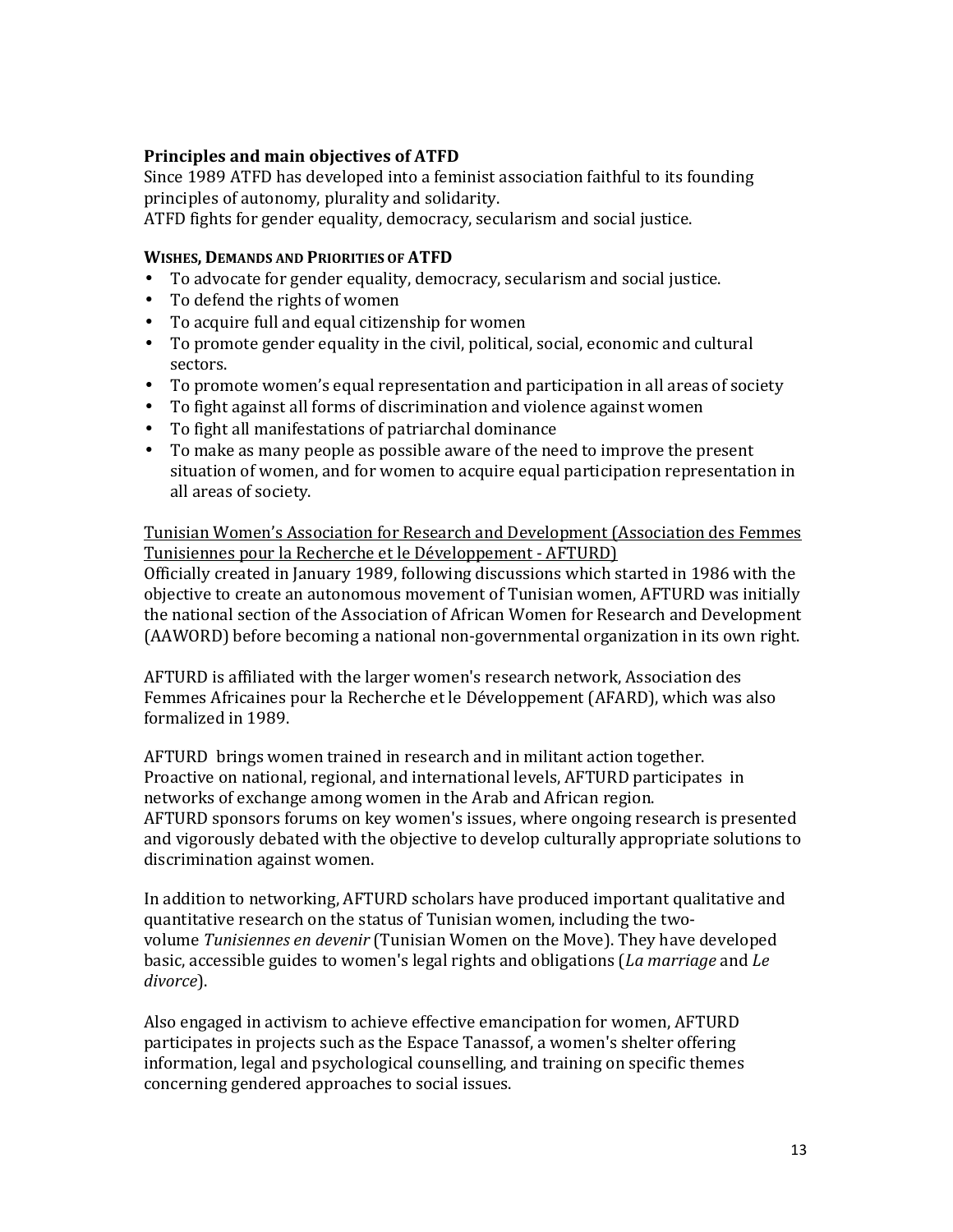#### WISHES, DEMANDS AND PRIORITIES OF AFTURD

- To promote debates and research on the situation of women
- To identify all obstacles, which limit the effective participation of women in economic and public life, be these legislative, institutional or cultural
- To do research on the integration of women in the development process.
- To encourage conscious and critical participation of women in decision making, particularly at the formulation and realisation of development projects and its priorities
- To promote research how to effectively emancipate Tunisian women and how to safeguard their rights.
- To emphasize the positive role of women within the cultural, social and economic development process, and to restore their disregarded role within history.
- To create and develop communication and exchange networks between Tunisian women, between Tunisian and African women, as well as between Tunisian women and every individual, group or institution concerned with development problems in Tunisia, Africa or elsewhere.

#### WISHES, DEMANDS AND PRIORITIES AFTER THE ARAB REVOLUTION OF ATFD, AFTURD, COLLECTIF 95 MAGREB EGALITÉ

The Tunisian Association of Women Democrats (ATFD), together with the Tunisian Women's Association for Research and Development and the Collectif 95 Magreb Egalité formulated the following demands:

- 1. The principle of equality and non-discrimination must be included in the constitution
- 2. Parity for men and women in politics must be embedded in the new constitution and in the new to be appointed regional commissions as well as in the judiciary .
- 3. International conventions must be implementation
- 4. The withdrawal of reservations to CEDAW must be formalised and be translated into national legislation;
- 5. Women and men must have full equality in rights and duties in the political, economic, social, cultural and environmental areas
- 6. Women must benefit equally with men from economic development, job training, leadership training and empowerment
- 7. Equality in inheritance must be written into new laws

## Association Lam Echaml<sup>12</sup>

Lam Echaml is a platform of sixty associations of civil society and many individual citizens working together to create tomorrow's modern and democratic Tunisian republic.

Lam Echaml initiative takers noticed that when the dictatorial regime ended on 14<sup>th</sup> January 2011, a suffocated civil society finally breathes the air of freedom. Flowering associations, initiatives and groups emerged, each providing building blocks for the future Tunisia. However civil society seemed to suffer from its dispersion and its breakdown. This is why the initiative LAM ECHAML called for uniting all democratic and progressive initiatives which include republican and basic democratic values.

<sup>12</sup> http://www.lamechaml.org/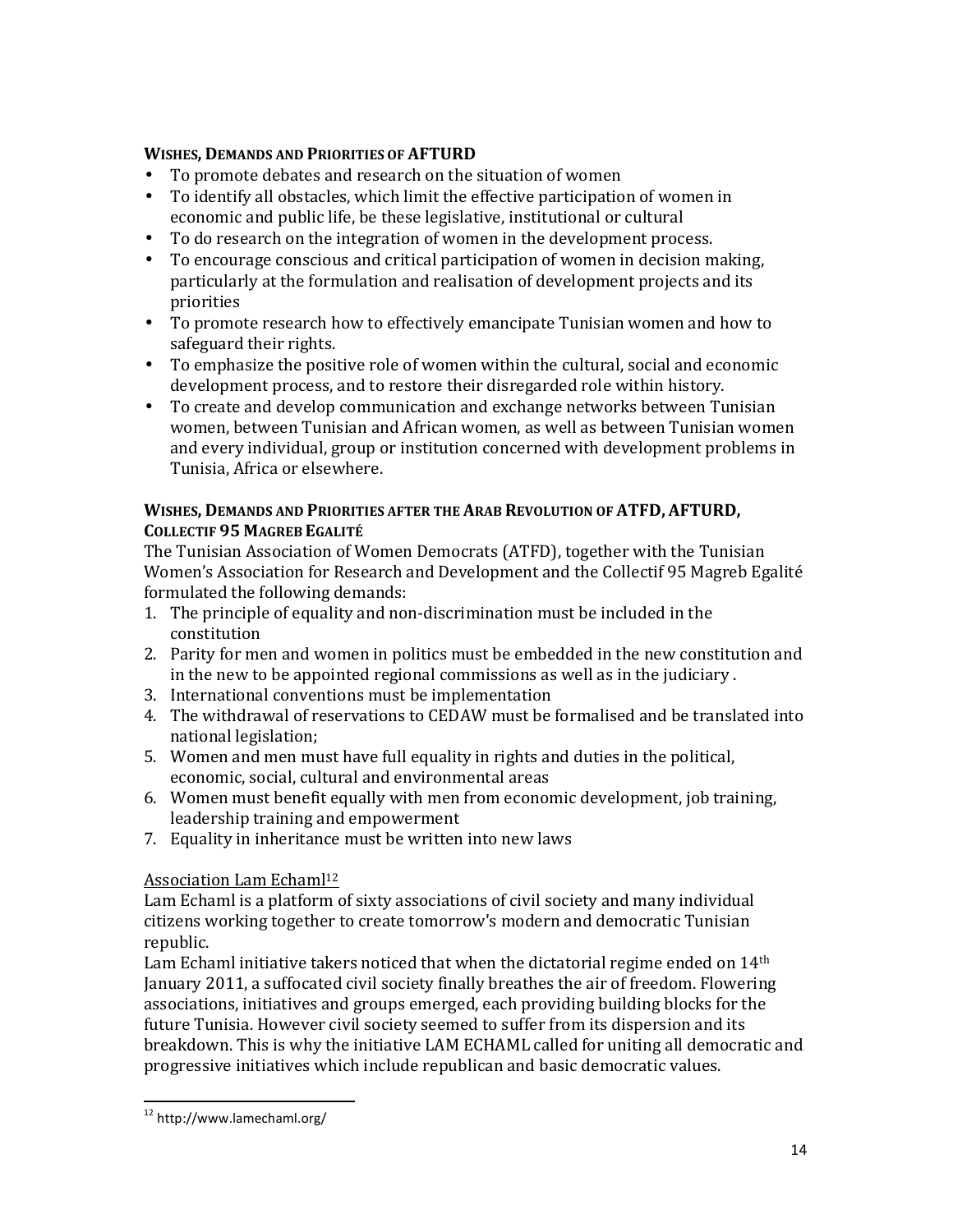Lam Echaml was set up to provide a platform for associations and individuals to meet, exchange experiences and work together, thus coordinating and enhancing the activities of each of its participants.

" Lam Echaml "considers that the universal values contained in the international framework of human rights, including the Universal Declaration of Human Rights, the International Covenant on Civil and Political Rights and the Convention on the Elimination of All Forms of Discrimination against Women comprise the values that inspires the platform in all its positions and actions.

#### WISHES, DEMANDS AND PRIORITIES OF LAM ECHAML

The associations, initiatives, informal groups and independent citizens who were involved in Tunis on 29 April 2011 at the establishment of the "Lam Echaml" association aspire to put an end to the dispersed forces and dynamics, and to affirm their unwavering commitment to a constant upholding of its principles, as a minimum platform of cooperation:

- The republican regime and its values of secularism.
- Respect for individual and public freedoms.
- Full equality between women and men.
- The separation between religion and state, an essential guarantee for a democratic society respecting the right to differ and freedom of conscience.
- The attachment to the culture and civilization of our country.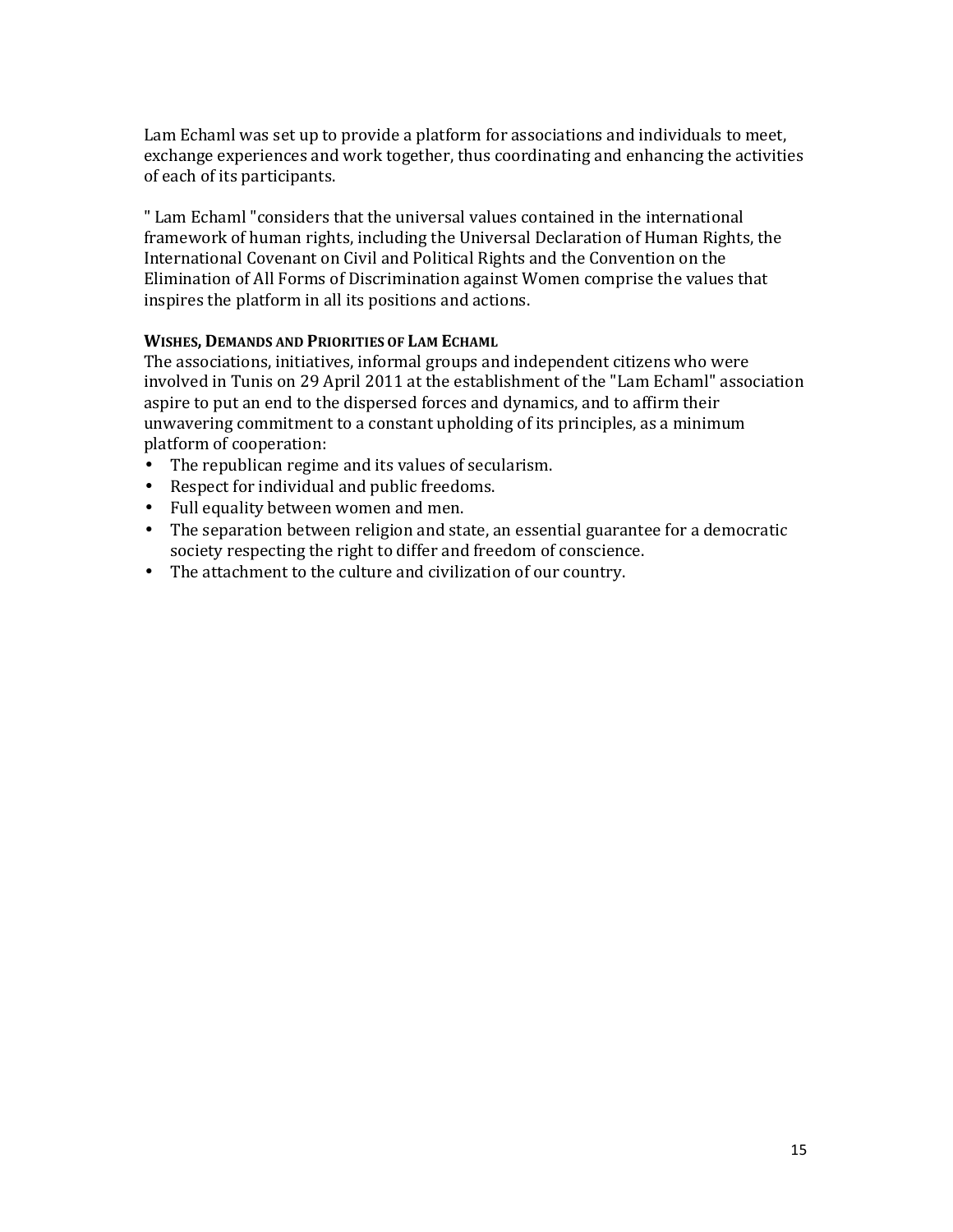## **LIBYA**

The 17 February 2011 Libyan revolution culminated in November 2011 with the end of Muammar Al-Qaddafi's 42 year rule.

Libyan women participated massively in the 17 February revolution for equality, justice and democracy and the struggle to overthrow the regime. Women were communicating information from one town to another, smuggling weapons, organising relief and support for families and the injured. Some women took up arms and fought alongside men.



Nevertheless, the National Transitional Council (NTC) failed to take measures to ensure equal rights and frustrated equal participation and representation for women in society. The draft constitutional charter adopted in August 2011 contains no provision for prohibiting discrimination against women, there are no measures in the electoral law adopted in January 2012 to ensure the representation of women in the new parliament and the 28-member cabinet appointed by the NTC includes only 2 women. Moreover, there is no basis for the NTC excuse claiming a shortage of suitable women candidates, since the majority (60%) of higher educated and university graduates are women.

Women's organisations are calling upon the NTC to protect and implement human and civil rights and focus on redressing the lack of opportunities for women to participate in the public domain, which remains one of the most challenging aspects facing the future of Libya. Libyan women also continue to actively advocate for the equal inclusion of women within the political, social and economical sectors of society.

#### Libya Women's Platform for Peace (LWPF)

The Libya Women's Platform for peace has been set up in 2011 by Salwa Saad Bugaighisa with the support of Karama. It is a movement of women's organisations and leaders who aim at achieving freedom, equality, social justice and promoting women's rights. They believe that the full participation of women at all levels of the decisionmaking process is crucial to ensure that Libya's transition period proceeds smoothly and reflects the desires, ambitions and sacrifices of all elements of Libyan society.

LWPF's first demand was a 40% quota in electoral law, in no circumstances less than 30%.

It trained female leaders to design key reforms that protect women in the new constitution.

It trained women and youth activists in advanced techniques for rehabilitating GBV victims.

#### Wishes, Demands and Priorities of LWPF

In October 2011 LWPF formulated the following 6 point-recommendations: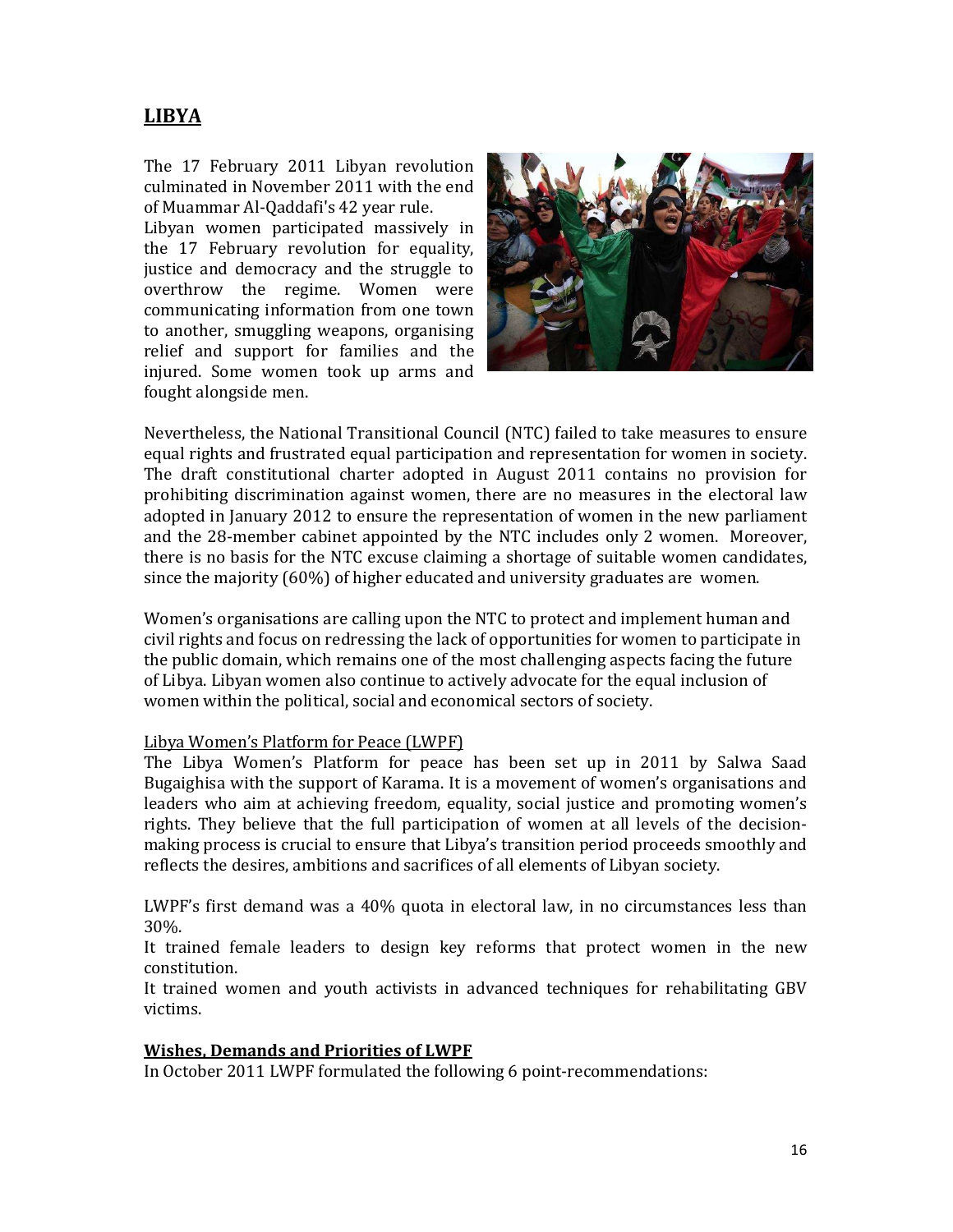- Develop a sustainable and integrated strategy capable of achieving cultural and social advancement on issues affecting women and empowering women to develop their awareness of their rights and capabilities.
- Set a quota system that would ensure women's representation by no less than  $40\%$ in the General National Congress.
- Reaffirm the right to equality between women and men by highlighting the actual roles and prepare leaderships, enacting legislation, and taking the necessary measures to guarantee and protect women rights along with guaranteeing its protection through the Constitution.
- Promote women's awareness of their rights through the available media channels and communication networks to spread awareness of women rights and demands and maintain their gains.
- Work to establish a lobbying strength to affect decision makers in supporting women's rights and participation.
- Strengthening the presence and effectiveness of the Libya Women Platform for Peace through networking with local civil society organizations at the local, regional and international levels and establishing strong partnerships with them.

The Platform has also discussed the psychological and socio-economic impact of gender based violence (GBV) and how to support the survivors, particularly those of rape during and after conflict. As a result a workplan has been developed with the following goals, priorities, activities and monitoring tools.

## Wishes, Demands and Priorities of LWPF on Violence against Women

- 1. Awareness raising campaigns on the seriousness and the effects of gender based violence (GVB) through civil society organizations and individuals and how victims should be assisted, taking into consideration the principles of privacy, confidentiality and human rights.
- 2. Providing logistical and financial support to organisations that offer specialized support and psycho-logical treatment for victims of rape, and other forms of GVB, including shelter and rehabilitation facilities..
- 3. Provinding traing for service-providers and care-takers of GVB victims, to develop their professional capacities.
- 4. Providing a hotline service and training employees on how to receive such calls and how to forward these to the appropriate organizations and authorities
- 5. Develop laws to ensure the protection of vulnerable groups of children, women and men.
- 6. Raising the awareness of women of their legal rights through awareness-raising campaigns and the eradication of legal illiteracy
- 7. Lobbying for the inclusion of human rights principles in the educational curriculum of the different schooling phases.

## Women4Libya (Steering group of Libyan Civil Society Organisation)<sup>13</sup>

Women4Libya (W4L) is a new initiative of the Libyan Civil Society Organisation, realising that the transition period provided opportunities as well as challenges for women.

<sup>13</sup> http://www.women4libya.org/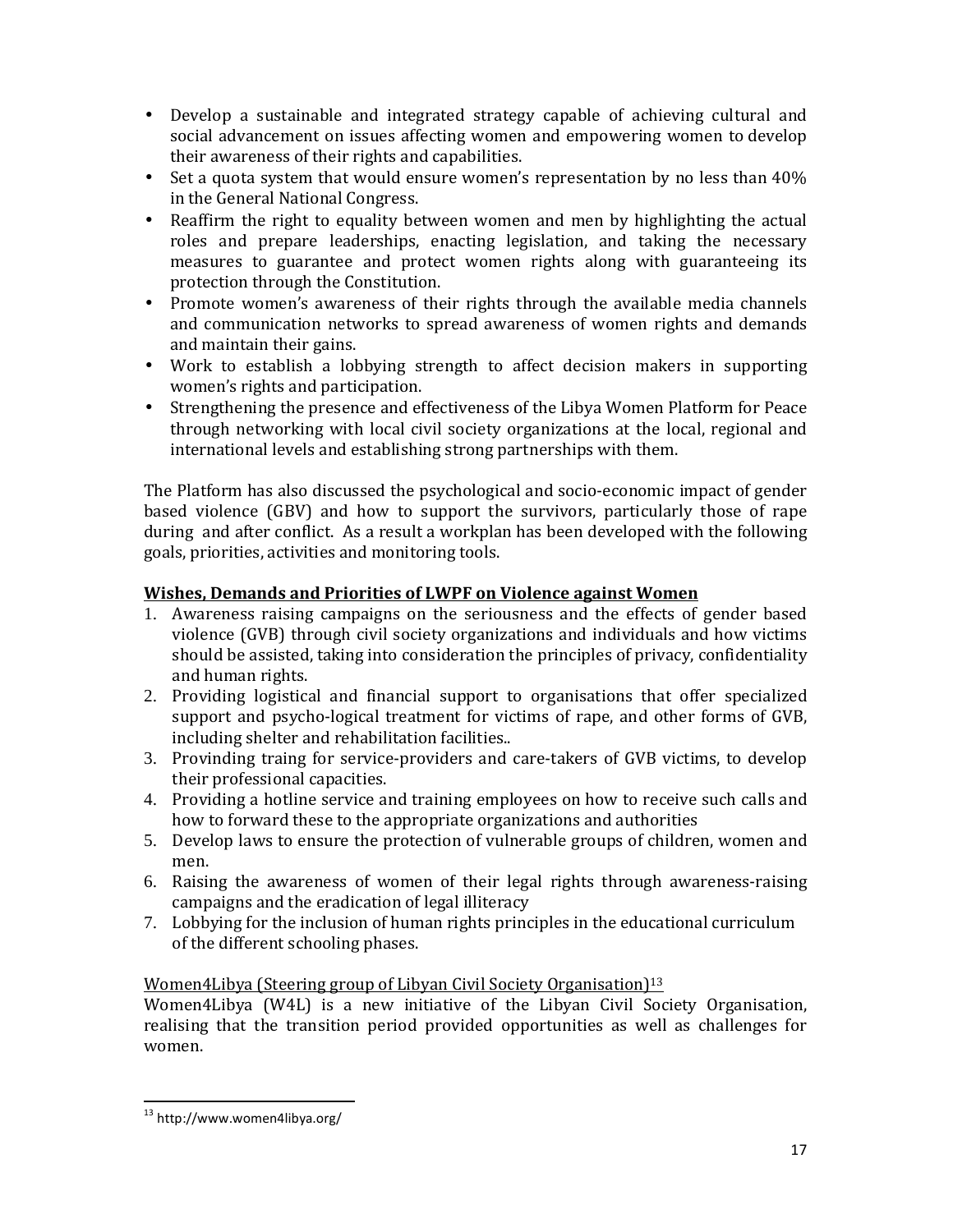W4L believes that the lack of opportunities for Libyan women in the public domain remains one of the most challenging aspects facing the future of a new Libya. To exclude women in the national reconciliation and rebuilding process is to exclude a vital force in the reconstruction of a stable, representative and democratic Libya. W4L developed plans to empower and emancipate women, based on a consultative process that includes all women from the grassroots to the Diaspora.<sup>14</sup>

Its objective is to promote the equal inclusion of women within the political, social and economic sectors of society. Its members do very concrete and practical work such as identifying female candidates for prominent positions, equip women with the tools necessary to become leaders; they also work at community and local level.

#### Wishes, Demands and Priorities of Women4Libya

- To advocate for the representation of women across all sectors of the political and public arena and to ensure equal opportunities for participation and decisionmaking.
- To ensure the participation of qualified gender sensitive experts in the Constitutional Committee.
- To identify potential female candidates for various prominent positions.
- To support national women NGOs and establish a durable collaboration to ensure successful future endeavors.
- To equip women with the tools and resources they need to become agents and leaders of social change and to promote social justice.
- To support the development of a chain of women centre's within all the cities of Libya.

#### Voice of Libyan Women (VLW)<sup>15</sup>

The Voice of Libyan Women (VLW) was founded in August 2011 after the overthrow of the Qaddafi regime renewing not only the hope for equality in Libya, but also renewing the hope for all Libyan citizens to be able to exercise their basic human rights, including women's rights. This hope quickly translated into action, which VLW believes is the best method for any concrete improvement of women's rights.

VLW has grown considerably since its founding. Nevertheless it remains a youth-led organization with a strong base in their hometown of Zawia. As a group of young Libyan women from different backgrounds, their ultimate goal is to advocate for an increased investment into one of Libya's greatest resources which it says has yet to receive the attention it deserves: women.

VLW focuses its activities on improving the political participation, the economic empowerment of women and the elimination of all forms of violence against women.

#### Wishes, Demands and Priorities of VLW

• To include in the constitutional charter the prohibition of all forms of discrimination against women.

l,

<sup>14</sup> See: <http://libyacso.org/>

<sup>15</sup> http://www.vlwlibya.org/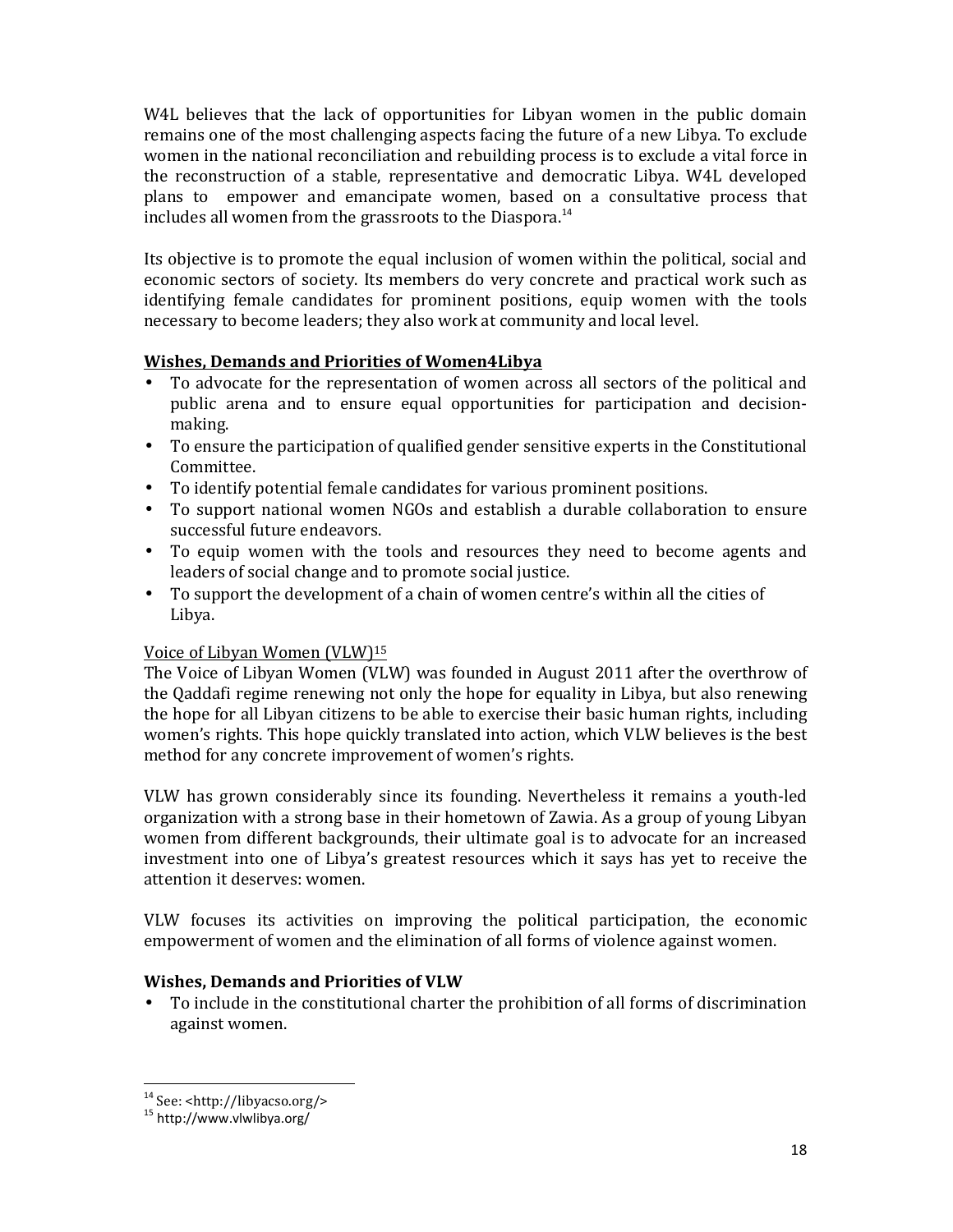- That the National Transitional Council appoint more women in the 28 member cabinet (only 2 women were appointed)
- To set a minimum quota of 40 % in electoral law, to ensure women's representation in parliament.
- To promote accountability for perpetrators of sexual violence.
- To support rehabilitation services for victims of rape during and after the conflict.
- To lift reservations on CEDAW, which are based on Sharia law.
- To change the injustices in family law, regarding marriage, custody of children, nationality, inheritance and those in criminal laws.
- To lift the criminalisation of abortion.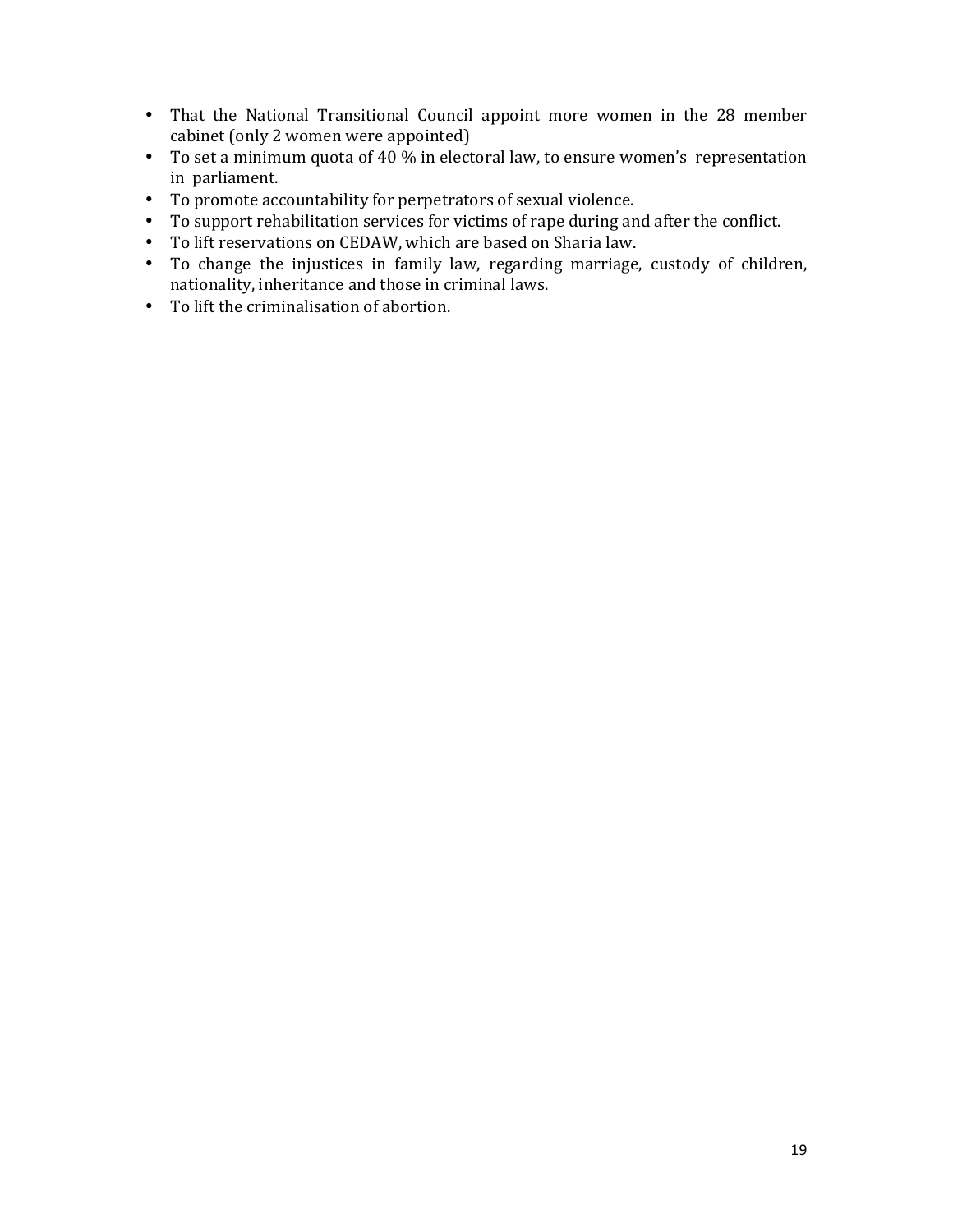## EGYPT

Starting from the 25th of January 2011, large scale demonstrations were organised in different cities in Egypt calling for an end to President Hosni Mubarak's three-decade rule. Dissatisfactions over corruption, lack of freedom of speech, economic issues such as high unemployment, low wages, food price inflation and the enrichment of the ruling elite were the reasons for the protests which eventually led to Mubarak's exit in February 2011.



Although women participated alongside men in the revolution leading to Mubarak's resignation, they have been excluded from the political transition. In light of the risks of regression of their rights, women's organisations and activists have been urging the Egyptian government and parliament to include women and women's rights in bilateral and multilateral political dialogues, and recognise equal rights between men and women as the very foundation of a democratic society.

#### The Egyptian Women's Charter

In June 2011 the Egyptian Women's Charter was adopted by 500 non-governmental Egyptian organisations. It lists the social and political demands of Egyptian women towards building a democratic Egypt. Over half a million Egyptian signatures were reached within 2 months following a campaign by the Alliance of Arab Women and the Egyptian Women's Coalitions.

The Egyptian Women's Charter calls for women's political and social representation, for access to justice, for a strong national machinery, for a review and redress of discriminatory legislation, for the implementation of international human rights conventions as well as for the establishment of social and economic rights.

Unfortunately, the governing Supreme Council of Armed Forces mainly ignored these demands and women were excluded in the transition process. The number of women in parliament even decreased from 19 to 4 out of 180 seats. According to representatives of the Egyptian women's movement this exclusion is due to the existing patriarchal system and to the well organized Islamic organisations.

This lead to their realization that women's power lies in their numbers and second, that women need to be better organized to use this power. This realization in its turn lead women to set up new (umbrella) organisations, such as the Egyptian Feminist Union with over 100 women NGOs and to the revitalization of existing organisations, such as the Hoda Charawy Association, an Egyptian feminist organisation established in 1920.

In June 2012, a series of events threw the country's troubled transition to democracy deeper into confusion as Egypt's two most powerful forces, the military establishment and the Muslim Brotherhood, the Islamist group, moved towards a showdown. With the election of President Mohamed Morsi of the Muslim Brotherhood, and after the parliamentary elections, Egypt moved to the next major step in its fitful political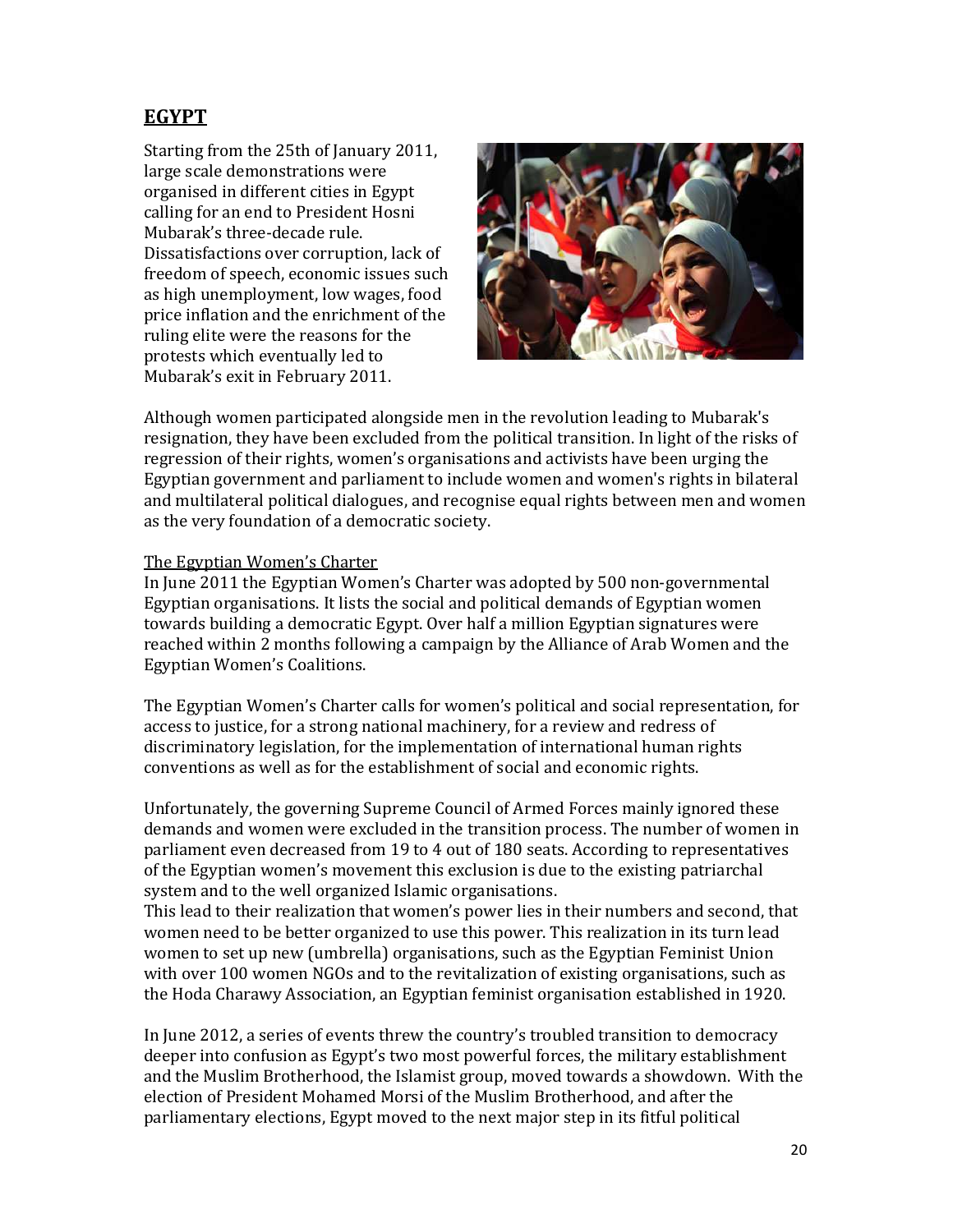transition: drafting a new constitution for the republic. As the fundamental document establishing a framework for governance, the new Egyptian constitution will have a lasting effect on Egyptian law, politics, and society.

In December 2012 the draft constitution and its referendum lead to renewed protests. Egyptian feminists movements said that the referendum on the draft constitution is void as it "crashes the aspirations of the people and the principles of the revolution".

A feminist group known as "Baheya Ya Masr" considered putting the draft constitution to a referendum without national consensus an attempt of one faction to dominate the country's fate. The group feared that the constitution would pave the way for "political Islam" which they argued disregards the most basic principles of democracy and transparency.

In a statement issued by "Baheya ya Masr" they said that the draft constitution includes some "ticking bombs" for women and children, slamming articles 2, 4, 219 which maintain that Sharia (Islamic law) is the main source of legislation and grants Al-Azhar the power of jurisdiction. Baheya's statement considered that this puts the state under the authority of clergymen - which contradicts the principles of democracy and threatens legal and social stability.

The statement pointed out that the constitution marginalized economic and social rights and mentioned it in loose terms that do not oblige the state to any health care or provide adequate housing or adequate remuneration.

According to a statement by "Nazra", another rights group the draft constitution did not stipulate women's right to equality, non-discrimination, political participation, employment, and healthcare or provide for the rights of children.

"The draft constitution ignores political participation of women, it did not adopt an electoral system to ensure their effective participation or that women are represented democratically within different elected assemblies", the statement said, adding that the draft constitution obliged political parties not to discriminate on the basis of sex but it did not oblige institutions of the state to do so.

The statement rejected restricting the right of organization only to unions and labor organizations, referring to the article's impact on women's ability to organize themselves in trade or professional unions.

Meanwhile, in a press conference last week, the Egyptian Center for Women's Rights said, "The current draft constitution does not represent Egyptian women in any way, but progressively ignores their rights as citizens."

Head of the Center Nehad Abu el-Komosan said that the draft constitution uses the same philosophy of the 1971 Constitution, where the rights are stated, but the application is referred either to the text of the law or in loose terms.

Abu el-Komosan interpreted the provisions of Article 10, which reads, "The state and society is keen to preserve the genuine nature of the Egyptian family and its moral values" as a call for women to return to their homes and opens the door for fundamentalists who wish to stick to background values.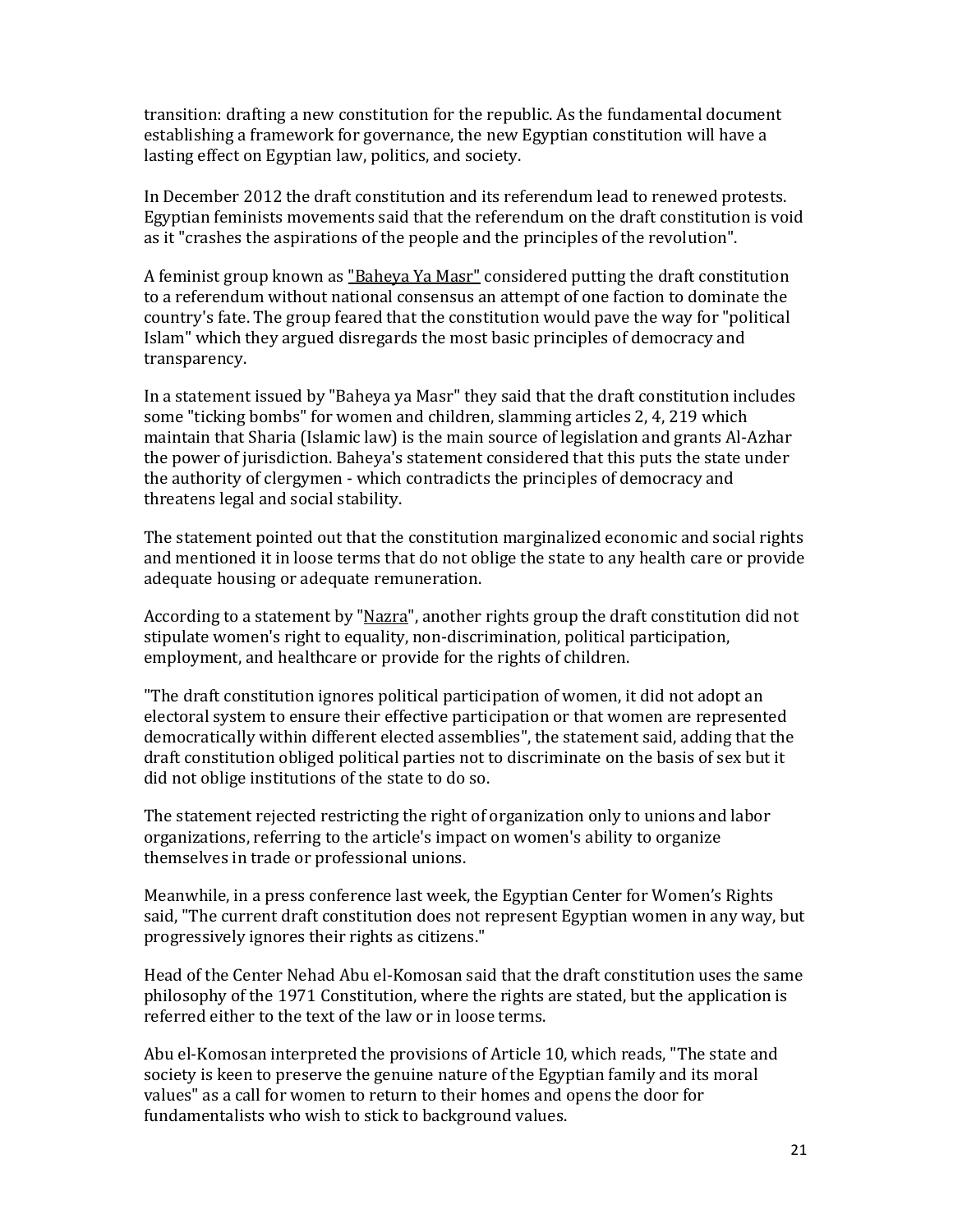Abu el-Komosan considered Article 8 which calls for equality insufficient, saying it is fake equality without guarantees.

#### Egyptian Feminist Union or the Hoda Shaarawi Association<sup>16</sup>

The Egyptian Feminist Union (EFU) started in 1920 as an umbrella organisation and has been a member of the International Alliance of Women since 1923. The EFU joined the Egyptian Women Union EWU at its formation in October 2011.

#### Wishes, demands and priorities of EFU

EFU expects that the International Community provides

- a) solidarity and support by getting women's issues on the agenda; raising the subject of women's rights in their contacts with the authorities of the countries concerned.
- b) technical support and expertise.
- c) financial support.

## New Woman Foundation (NWF)<sup>17</sup>

The New Woman Foundation (2011) is an Egyptian feminist non- governmental organization. NWF believes in women's unconditional right to freedom, equality and social justice, and considers women's social, political, economic, citizenship, sexual and reproductive rights as an integral part of human rights. In this context, NWF believes that the struggle by women cannot be separated from the struggle by nations and people for freedom and liberation from oppression.

NWF believes that the struggle for women's liberation is part of a wider struggle for democracy and social justice. It is also a struggle against all forms of discrimination based on gender, class, race, ethnicity or religion and against all forms of oppressive power relationships at the national, regional or global levels.

## NWF Overall objective

The elimination of all forms of discrimination against women, whether cultural, social, economic, political or legal.

## NWF Methods

NWF works through advocacy, action-oriented research and mobilization of women around gender specific issues. This includes the following:

- Mainstreaming women's rights issues within the political and social agendas.
- Promoting women's empowerment and self determination.
- Raising social awareness on gender issues.
- Dissemination of information on gender issues.
- Challenging taboos regarding women's issues.

#### NWF Activities

l,

- Monitoring violations of women's rights and launching campaigns.
- Conducting research and studies.

<sup>&</sup>lt;sup>16</sup> http://www.facebook.com/EgyptianFeministUnion

<sup>17</sup> www.nwrcegypt.org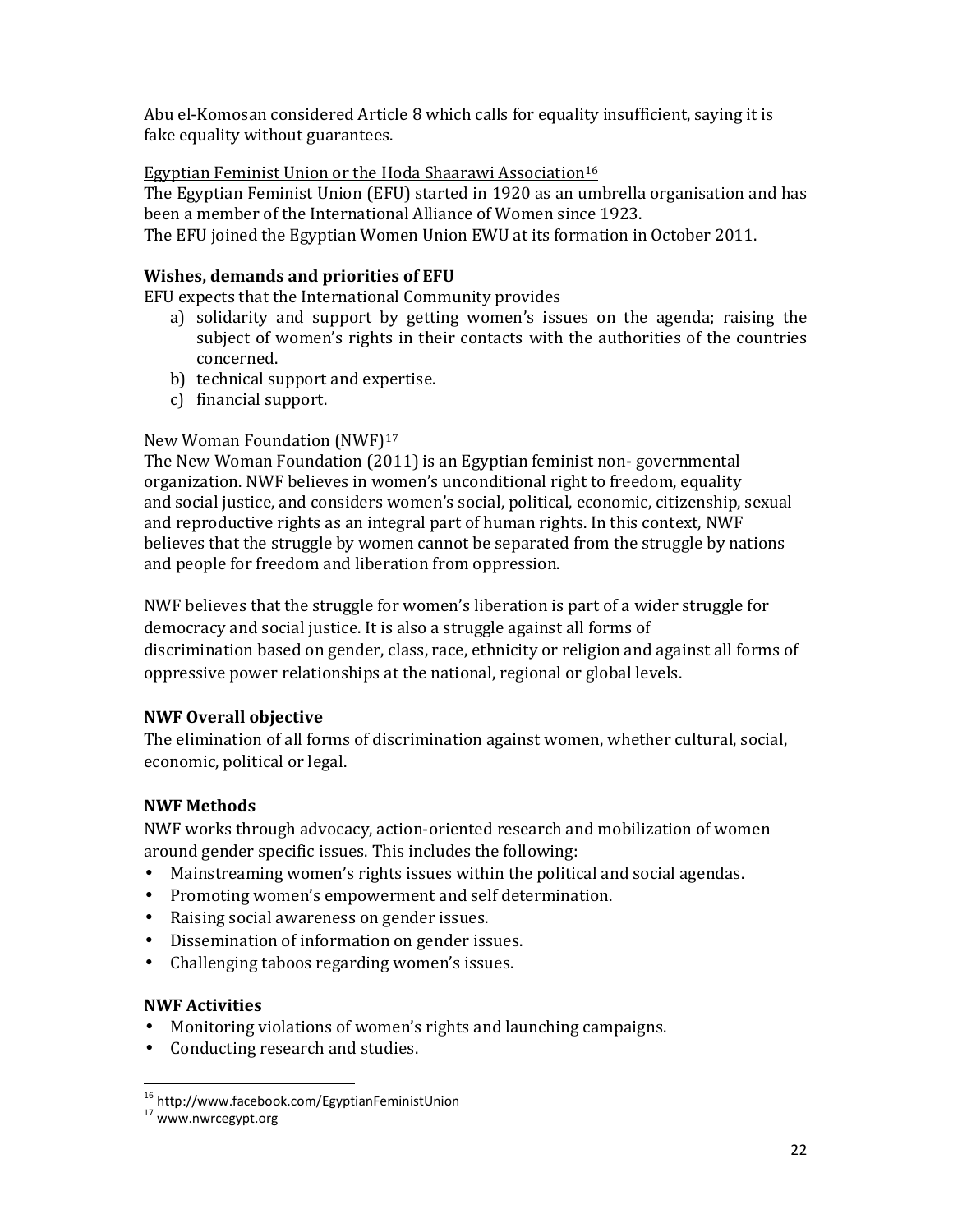- Organizing seminars and workshops as an independent organization, as well as in cooperation with other rights- based and community based organizations.
- Developing a specialized library unit.
- Providing training to community based organizations.
- Promoting the participation.
- Participating in national, regional and international campaigns on human rights issues in general and on women's rights in particular.
- Coordination and cooperation with organizations defending women rights on the national, regional and international level.
- Issuing publications and reports, such as: Feminist Theoretical Review "Tiba", Reproductive Health Matters "Arabic Edition", NWF Newsletter, a yearly Feminist Calendar, as well as the publication of other studies and research projects.

## Wishes, Demands and Priorities of NWF

- To change policies and legislation which have a negative effect on women.
- To establish a National Women Machinery to secure women's social, economic, political and cultural rights.
- To changing the predominant patriarchal culture which prevails in Egyptian society.
- To promote democratic practices in society and the enhancement of a civil society, based on the full participation of marginalized and deprived sectors.
- Empower and support marginalized women who suffer most from the impact of the present policies and the prevalent conservative discourse - to develop their full potential, enabling them to fully participate in society and to become positive contributors to society.
- To contribute to the feminist discourse nationally, regionally and globally, reflecting on the impact of the present situation on women's lives.
- Activate mechanisms of solidarity among global efforts aiming to empower women in practicing their rights, as means for achieving social justice in oppressed and dominant societies.

## Center for Egyptian Women Legal Assistance (CEWLA)<sup>18</sup>

l,

The Center for Egyptian Women's Legal Assistance is a leading Egyptian women's lawyers group, founded in 1995 to advance women's rights through the law. It provides legal aid, mainly to impoverished women and it seeks to change discriminatory laws.

CEWLA supports and assists women in claiming their legal, social, economic and cultural rights. It also addresses violations of women's rights through the promotion of legal awareness.

CEWLA further provides women with the skills and abilities that enable them to take control over their own lives, to exercise their rights, and to overcome problems. To achieve this they are working directly within local communities.

CEWLA seeks cooperation with the international community to change discriminatory laws, particularly against women,

<sup>&</sup>lt;sup>18</sup> See: http://www.cewla.org/index.php?lang=en and http://www.sigrid-rausing-trust.org/Grantees/Centerfor-Egyptian-Womens-Legal-Assistance.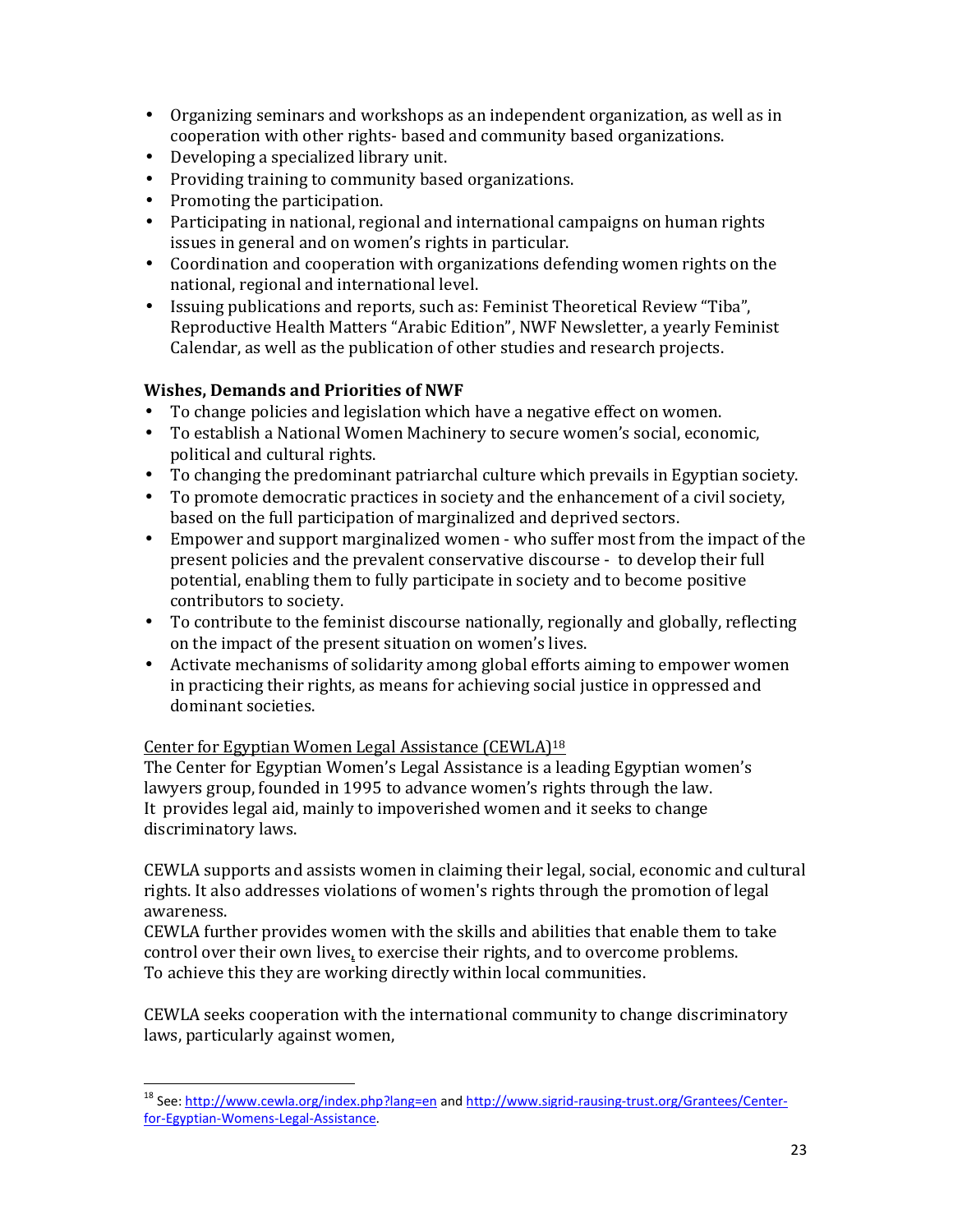#### Wishes, Demands and Priorities of CEWLA

- 1. Change discriminatory laws, such as the discriminatory divorce law.
- 2. Mainstream women's rights as an essential part of human rights.
- 3. Change the cultural heritage of the anti-Egyptian women's rights.
- 4. Promote the empowerment of women

5. Abolish all forms of violence against women, including Female Genital Mutilation and so called "honour crimes" .

## CEWLA Practical goals

- Promote legal awareness of women's rights among the general public, judiciary, etc..
- Provide legal support to women in personal status cases, with civil and other problems, and facilitate the procurement of women's necessary papers such as personal identity papers.
- Organise literacy classes and additional courses on legal awareness and courses on social, health and other subjects.
- Change legislation that is derogatory to women, by drawing the attention of the concerned authorities, and through the formation of legal pressure groups.
- Arrange contacts between women's rights organizations, and the concerned executive and legislative institutions, and strengthen the foundations of their cooperation.
- Networking with other NGOs to spread awareness of the legal rights of women and children in the light of international conventions and the Constitution.

#### Alliance for Arab Women (AAW)<sup>19</sup>

The Alliance for Arab Women is a non-governmental organization, established in 1987 by the Ministry of Social Affairs, mainly dealing with cultural and social issues.

The Alliance consists of a network of 350 NGO's, spread throughout Egypt. It works as an umbrella organisation and cooperates with other Egyptian and Arab organizations, such as workers' unions, universities and the media. Its members participate in the projects that are developed by the Alliance.

The Alliance also collaborates with a number of international organizations, such as Swiss fund, USAID, UNDP, WITO, UN Women and UNICEF.

## Main objectives AAW

#### The Alliance strives

1. to provide women with basic human rights protection by influencing policies and legislation, and by providing services and programs within the human rights framework. 2. to increase the capacity of women to be active and equal participants in their local communities, as well as to promote and strengthen the role of women in society. 3. Raising awareness under the general public.

#### AAW Mission

1

The Alliance cooperates with other stakeholders, such as workers' unions, universities and the media, in order to raise for women's rights.

## Wishes, demands and priorities of AAW

<sup>19</sup> http://www.theallianceforarabwomen.org/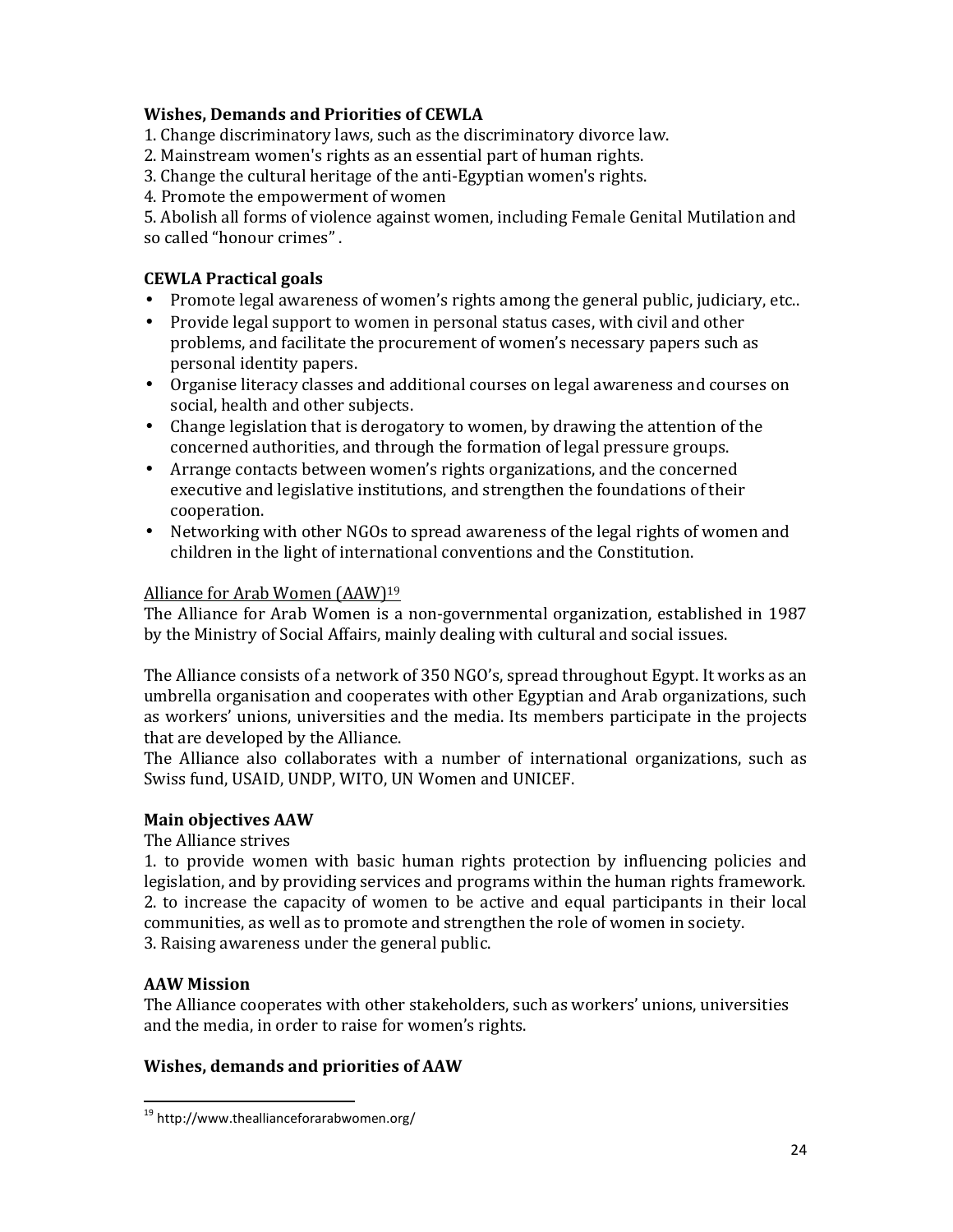For a better future and in order to improve the present situation of the Egyptian woman, the Alliance aims to achieve the following objectives:

- Seeks support from the international community in achieving its objectives.
- Advocating models of programs and services relevant to the real needs of Arab Women, particularly those of disadvantaged groups.
- Organize training programs to improve the socio-economic status of women and enable them to deal effectively with various institutions.
- Convene different kinds of meetings for open dialogue among those concerned and involved in Arab women's issues and for raising awareness within the Arab region.
- Disseminate the knowledge, the skills and the attitudes, which will improve the various patterns of behaviour within the Arab family structure.
- Establish relationships with various organizations concerned with problems facing women.

#### Egyptian Women's Coalitions<sup>20</sup>

The Coalition of Women's NGOs in Egypt endorses and supports all the demands of the 25th of January revolution and strives to ensure the full participation of women in all efforts related to getting rid of the previous regime, including all its institutions and symbols. Therefore, the Coalition of Women's NGOs declares the following:

Firstly: They refuse the illegitimate National Council of Women or its representation of Egyptian women and the feminist efforts in Egypt and confirm the illegitimacy of its representation in international events.

Secondly: They call for the rapid dissolution of the National Council of Women and the prevention of its leaders of benefitting from any authorities in representing Egyptian women internally or internationally.

Thirdly: They reconfirm the demand included in the first statement about the urgent need to establish through consensus among the national forces a temporary civil presidential council that will be responsible for establishing a temporary committee composed of women's figures well known for their independence, integrity and efficiency, formed by consensus among women organizations and the Civil Society in order to represent Egyptian women at the local, Arab and international levels and ensure women's participation in shaping the political life during the current period.

#### Signatories:

- New Woman Foundation
- Women and Memory Forum
- Center of Egyptian Women Legal Aid
- El Nadeem Center for the Rehabilitation of the Victims of Violence
- Appropriate Communication Techniques for Development (ACT)
- Women's Forum for Development
- Alliance of Arab Women
- Egyptian Association for Family Development
- -"Nazra" Association for Feminist Studies

 $^{20}$  http://nwrcegypt.org/en/?p=5614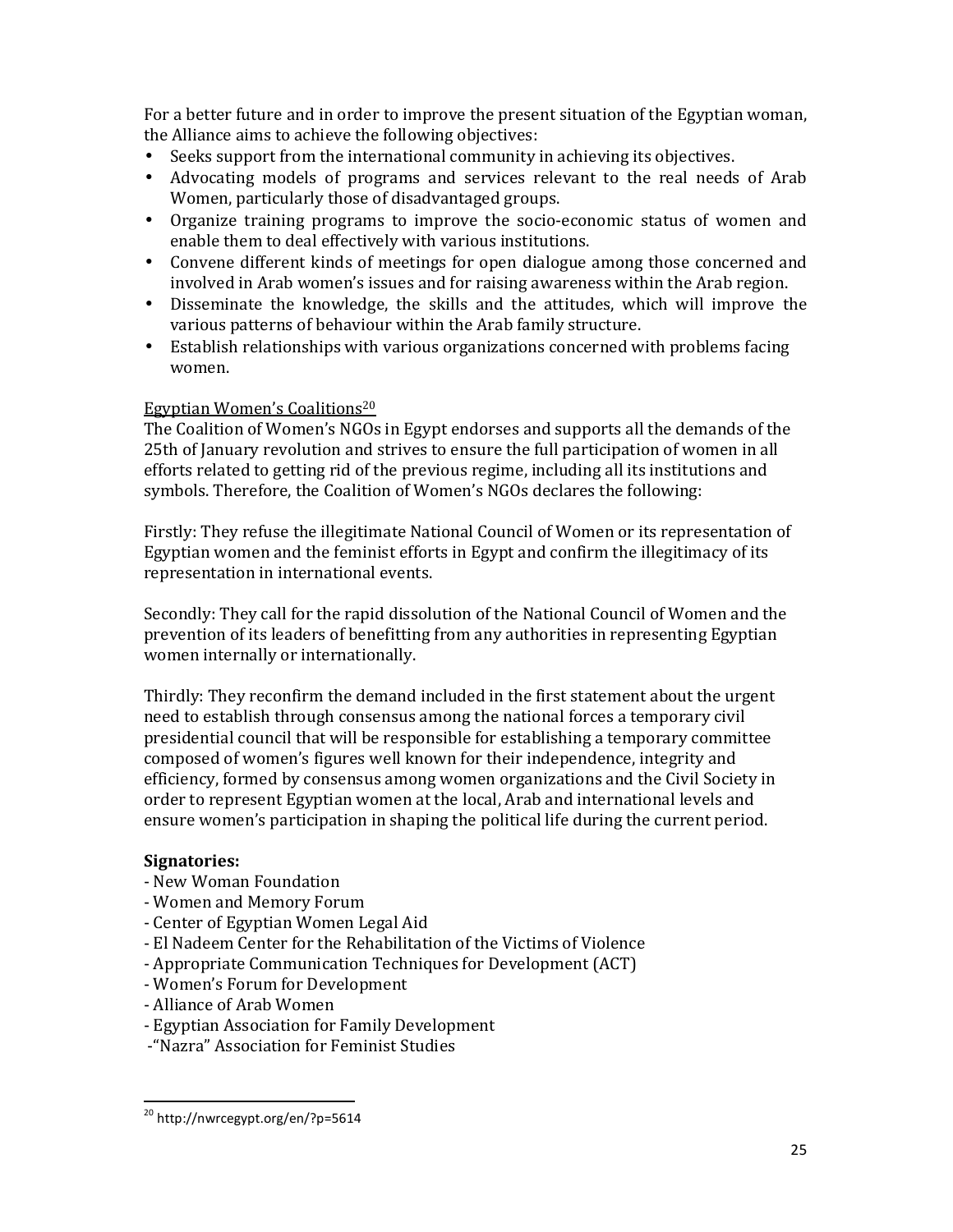- "Ommi" Association for Rights and Development
- "Heya" Foundation

#### Egyptian Association for Community Participation Enhancement (EACPE)<sup>21</sup>

The Egyptian Association for Community Participation Enhancement is a nongovernmental, non-profit organization, founded in May 2001. Working actively in building capacities of a number of organizations, networks and coalitions which are the most active in implementing CRC, CEDAW, Beijing Platform of Action, and also in different activities of the civil society on the national, regional and international levels.

#### EACPE Programs

#### • Democracy Development Program:

Aiming to activate the role of Egyptian citizens in democratization and political reform. EACPE has monitored various elections through its "Democracy Status Watch", such as the presidential, parliamentarian, syndicate of engineers, and Trade Chambers elections. This program has a very strong connection with the media, which covers all monitoring reports. A yearly report is issued through this program on "Democracy Development in Egypt". The program also works on empowering social actors to establish their free unions or groupings to present and advocate their socio-economic rights.

#### • Human Rights education program (to school children):

Aiming to promote Human Rights culture in schools and transforming this culture into a way of living. EACPE works in coordination with the Ministry of Education. This program has been implemented in 185 schools in 5 governorates. The program has succeeded in improving not only the schools' environment but also relations in the family context. Human Rights Clubs in the target schools are organized and managed by students, who actively participate in the process of decision making in their schools. This program has fostered the culture of human rights in the target school with special emphasis on citizenship, democracy and gender equality.

#### • Gender Equality Program:

The program aims at influencing policies and legislations to promote gender equality in the Egyptian society, and to raising awareness and changing attitudes of social actors towards women's rights and mobilize the whole society towards combating violence against women. It works to empower women, in terms of their acquiring the skills, knowledge and experience to take greater responsibility for their lives, and also by influencing other factors which affect their lives. It works on enforcing the implementation of CEDAW at local, national and international levels. Also it works closely with women organizations as the coordinator of CEDAW Coalition, a member of the Coalition on combating violence against women, and a member of the Network on Women's Rights which is leading a campaign on changing the family laws towards a more just law.

#### Demands by the Egyptian Women's Charter

As adopted in June 2011 by 500 non-governmental Egyptian organizations, obtaining over half a million Egyptian signatures within 2 months:

 $^{21}$  http://www.en.mosharka.org/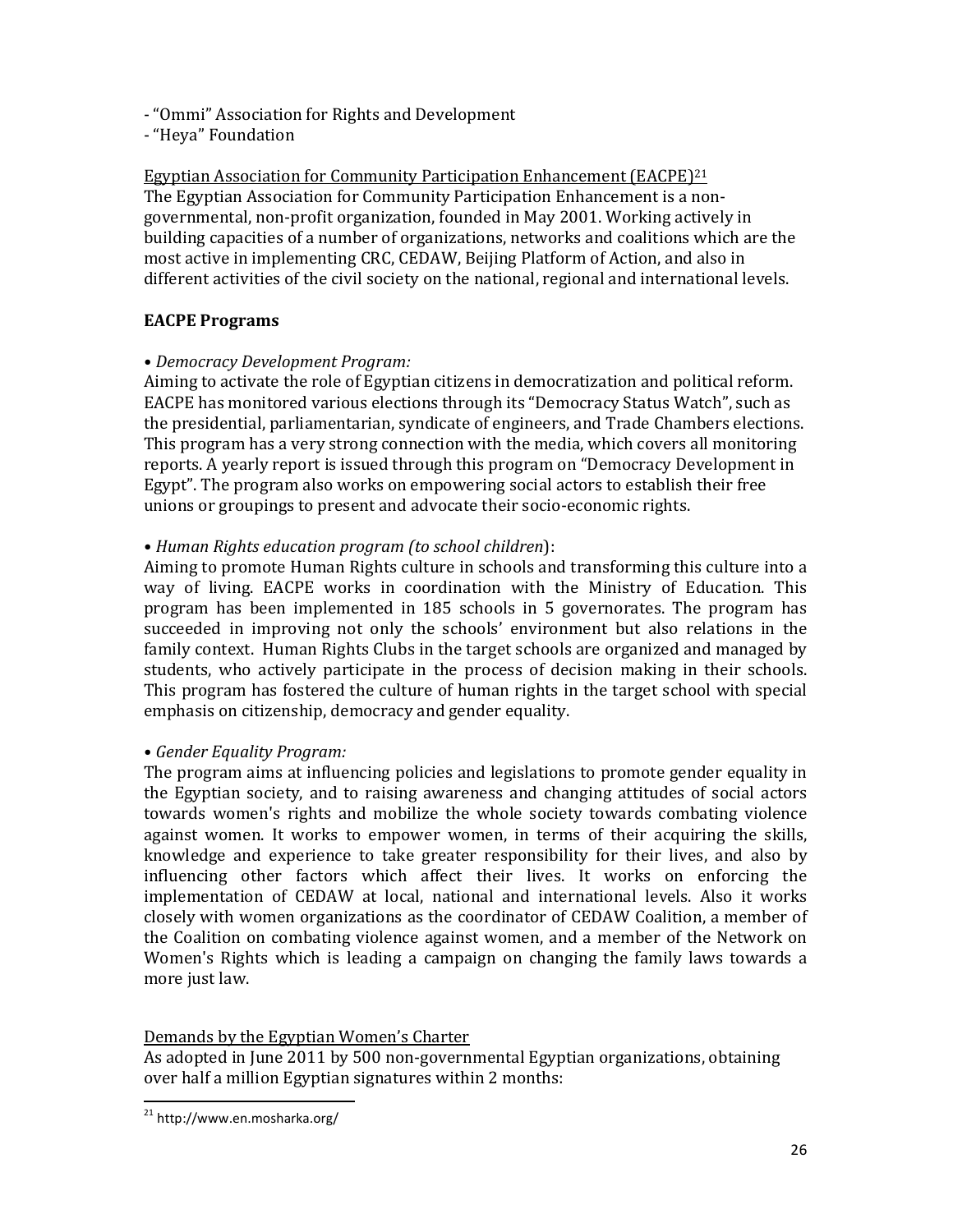First: Representation of women

"There should be no exclusion of women or discrimination against them; women's representation in the various fields is a right.

Second: International Conventions

"Government should hold its commitment to all international human rights conventions including the convention on the Elimination of all forms of discriminations against women

Third: Social and Economic Rights "Women have the right to equal opportunities, fair and just laws, human security, education and healthcare.

Fourth: Legislations

All discriminatory legislation against women should be reviewed and redressed on basis of equality and justice.

Fifth: National Women Machinery

The establishment of a national women's machinery linked to all ministries and governorates to support and activate the role of women

Sixth: Media and Women

Media should support women's role by representing a true and positive image through raising awareness, changing stereotypes and opening opportunities for discussion.

#### Immediate proposed interventions:

- 1. Develop an election law that insure the representation of women in the parliament by not less than 30%
- 2. Adopt the proposed laws submitted by civil society to protect women from sexual harassment and domestic violence.
- 3. Enforce the implementation of CEDAW and eliminate reservations on articles 2 & 16.
- 4. Insure independent and empowered national machinery.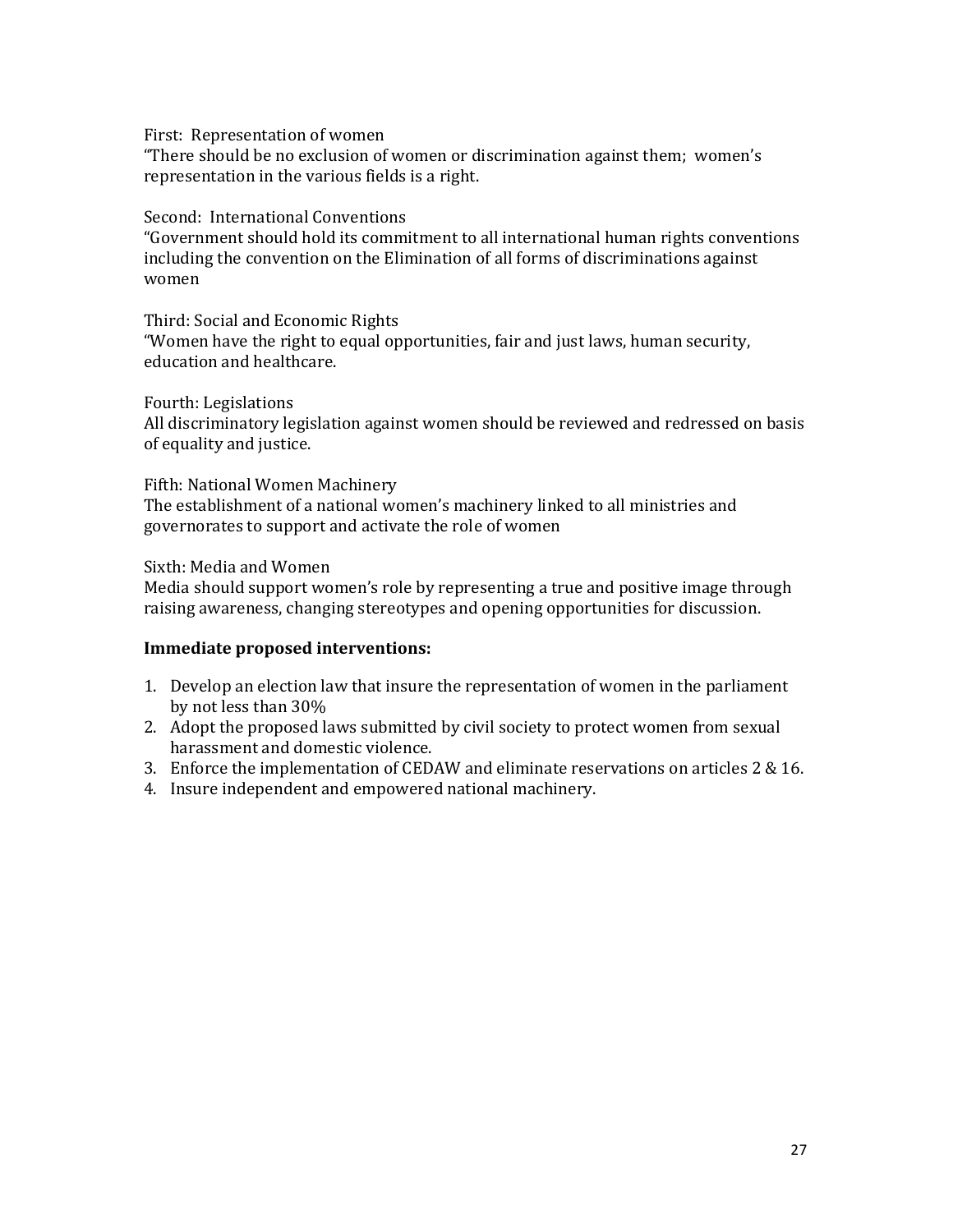## **SYRIA**

Women in Syria have a relatively long history of emancipation, and the country has been one of the more advanced in the Arab world when it comes to women's rights. Women obtained the right to vote in 1949, and their involvement in politics dates to the struggle for independence from the Ottoman Empire at the beginning of the last century. However, the effects of their participation have been stifled by the realities of the repressive political climate. In the chaos and destruction



created by the government's violent repression of the recent protests and demands for freedom and democratic reform, survival is the main concern of many citizens next to the resignation of President Assad with the end of the present regime and the end of violence and chaos.

The protests currently taking place in Syria are not being carried out exclusively by men. Women also play an important role. While the Syrian authorities have described from the beginning the anti-regime protests that have swept the country as being organized by Salafis or terrorist groups – which in itself is a self-fulfilling prophesy - these have not been exclusively carried out by men. Large women marchers were organized by urban and rural women to protest the detention of sons, husbands and male relatives and sometimes they were joined by other male relatives. These women carried placards demanding the release of all political prisoners, the lifting of the emergency laws and the introduction of greater freedoms. Syrian activists have also created Facebook pages that have attracted thousands of visitors calling for protests in solidarity with female detainees whose relatives are political prisoners. Covering the head is a traditional rather than a religious statement in southern Syria, but many women did not wear a headscarf during the demonstrations and appeared unveiled on the streets.

Women in Syria have not only been active in the demonstrations. They have also played an important role in promoting political and human rights. Female political activists did this by promoting the demands of the Syrian people by appearing on Arab and non-Arab news channels and explaining the goals of Syrian protesters. Meanwhile, female human rights activists document violations carried out by the security forces and female lawyers worked on behalf of the protesters and document human rights abuses.

The Syrian authorities maintain that the protests currently sweeping the country are part of a foreign plot to foster sectarian strife in the country, and they insist that Salafist elements are responsible for carrying out violent acts and instigating the protest, a selffulfilling prophesy.

As we all know there is not much reliable detailed news from Syria, and certainly not good news. It is clear that fundamentalists groups take advantage of the situation and increased their influence, which is not good news for anybody, let alone for women.

Before the present protests began, women in Syria had not participated in political demonstrations for a long time. Any protest taking place was within the framework of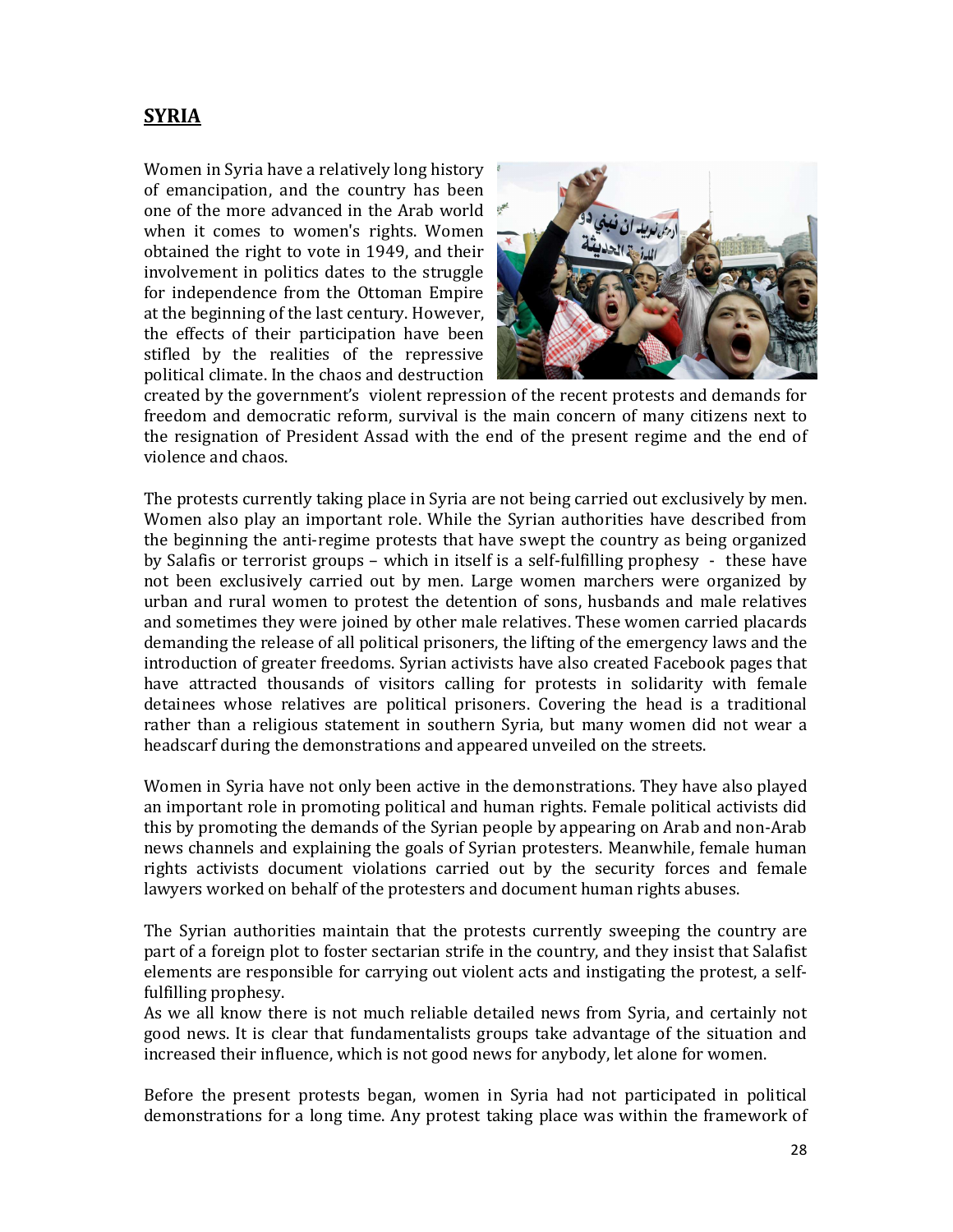the Syrian General Women's Union (GWU), an affiliate of the Ba'ath Party and overseen by the authorities. The GWU is the only existing organisation of its kind, the government having disbanded women's organisations affiliated to other political parties. Most rallies sponsored by the GWU are in support of the regime, and the organisation rarely makes social demands.

The Syrian women taking part in the protests against the regime have emphasized that they do not belong to any political group. Rather, they seek the freedom that has long been denied to all, men and women alike.<sup>22</sup>

Despite their illegal status, independent groups do operate in varying degrees of secrecy. The Syrian Women's League (SWL), for instance, has carried on its work continuously since 1948. However, this precarious existence has made it difficult for such groups to function. Unregistered groups have problems raising funds, particularly in light of a ban on accepting grants from abroad. They also face significant obstacles in attracting members and mobilizing women to claim their rights.

#### General Union of Syrian Women (GWU)

The only legal women's organization is the General Union of Syrian Women (GWU), an affiliate of the Ba'ath Party that receives state funding. According to party philosophy, the GWU represents all Syrian women, obviating the need for independent women's groups. In practice, this monopoly excludes dissenting views on government policies and delays action on specific problems, since initiatives and complaints have to filter up through the unwieldy, multilayered administrative structure of the Ba'ath Party.

The GWU was founded in 1967 by a consortium of women's groups. The union is divided into fourteen branches throughout Syria, which assist associations and centers that deal with women's and children's issues and promote the active participation of women working in and outside the home. Internationally, the union has forged close ties with women's organizations throughout the Arab world. These groups meet, exchange ideas, share experiences, and prepare new strategies to improve women's lives in the region and allow them fuller participation. The union also works closely with the United Nations and international nongovernmental organizations.

Some of the GWU's expressed strategies include: researching laws and legislation that deal with women, their citizenship rights and responsibilities, and any discrepancies between the ideals of equality and the current realities; working to ensure that laws are in place to protect and promote women and their human rights, and that they are enforced at all levels of government; helping women understand their rights and responsibilities and providing them with the knowledge and support they need to make the most of their opportunities; addressing social issues such as poverty, health care, education, and family planning and their effect on women; enhancing women's ability to participate in decision-making at the national level and at home; and eradicating genderrelated stereotypes that place women at a disadvantage.

l,

<sup>22</sup> http://weekly.ahram.org.eg/2011/1047/re2.htm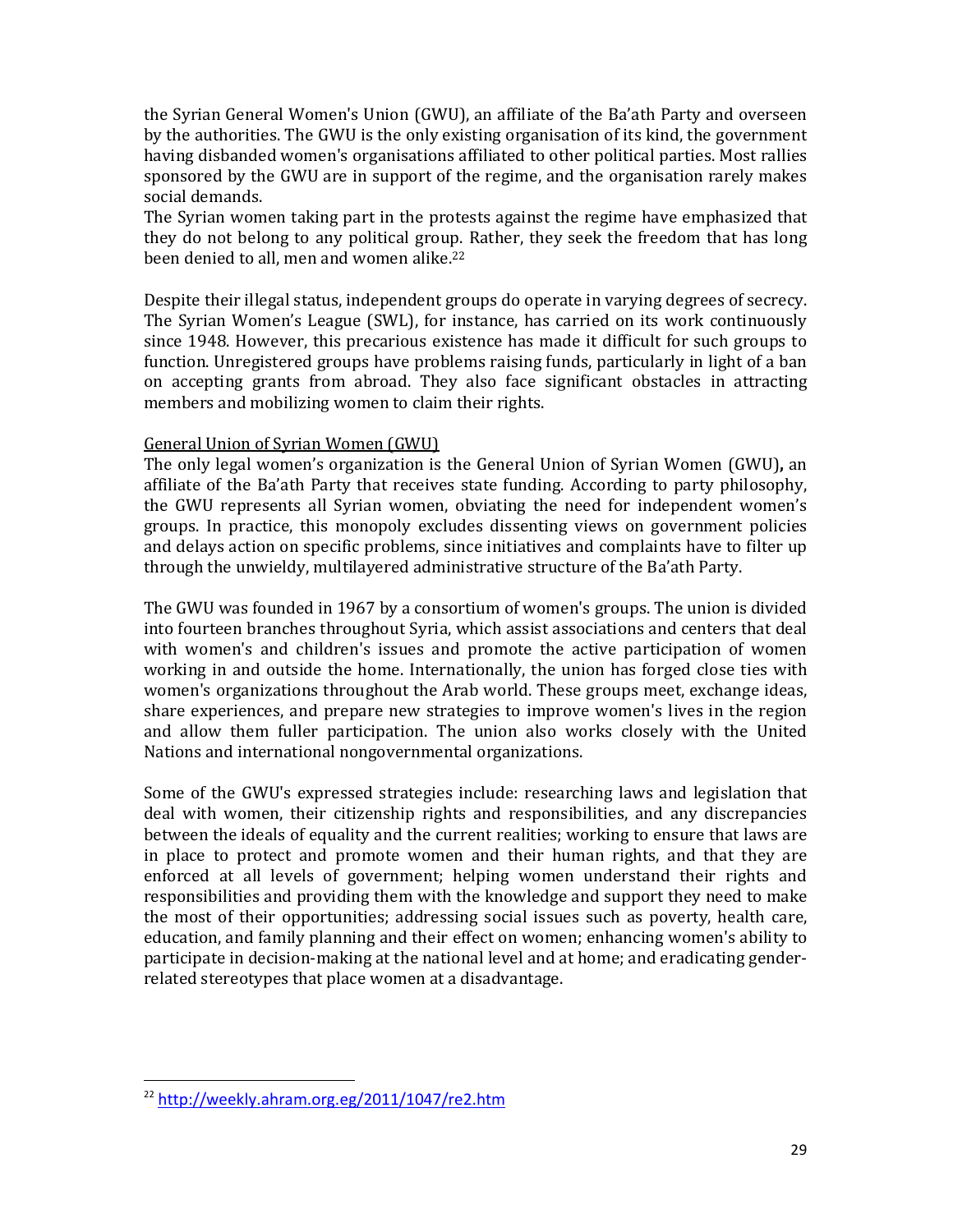#### Syrian Women League (SWL)

The SWL is a women's democratic organization established in 1948 and has continued its activities despite its illegal status.

#### MAIN OBJECTIVES SWL:

- To raise awareness and enhance knowledge on women issues and equality, among women and within society at large.
- To change women-issues from being a feminine issue for women only into a matter of considerable public concern.
- To promote changing National legislation, that does not yet conform to the principle of equality, so that it will be consistent with the Constitution, which ensures complete equality in rights between men and women.

#### ACTIVITIES OF SWL

- To participate in all relevant international conferences on women.
- To participate in several Arab political (regional and international) activities.
- To hold seminars and workshops.
- To organize groups to carry out their objectives and organize activities against the current regime.
- To participate in gender training courses organized by the Arab Project for Information & Communication Mashrek Maghreb in cooperation with different Syrian women organizations.
- To promote the following wishes, demands and priorities.

#### WISHES, DEMANDS, PRIORITIES OF SWL

- To withdraw all reservations to CEDAW.
- To modify the Personal Status Act (PSA) so that it conforms with the principle of equality in rights between men and women, and thus does not discriminate between men and women.
- To contribute to Arab campaigns to counter violence against women.
- To integrate gender in public government policies.
- To promote and strengthen awareness of the gender concept within Syrian society.
- To denounce prevailing social values within society based on discrimination between men and women.
- To improve women's image in mass media, including audio visual media.
- To promote awareness of the occurrence of all forms of violence: domestic, social, legal, physical, and psychological.

#### The National Association for Woman Role Development (AWRD)

The ARWD is a non-governmental organization that strives to empower the Syrian woman and to become an equal partner to the Syrian man in society. The ARWD aims at enabling women to enhance their contribution to the development and progress of their society.

#### ACTIVITIES OF AWRD

• Advocacy and media activities

1. AWRD conducted two campaigns to abolish article 548 of the Syrian penal code which contains a lenient penalty for 'honour crimes'.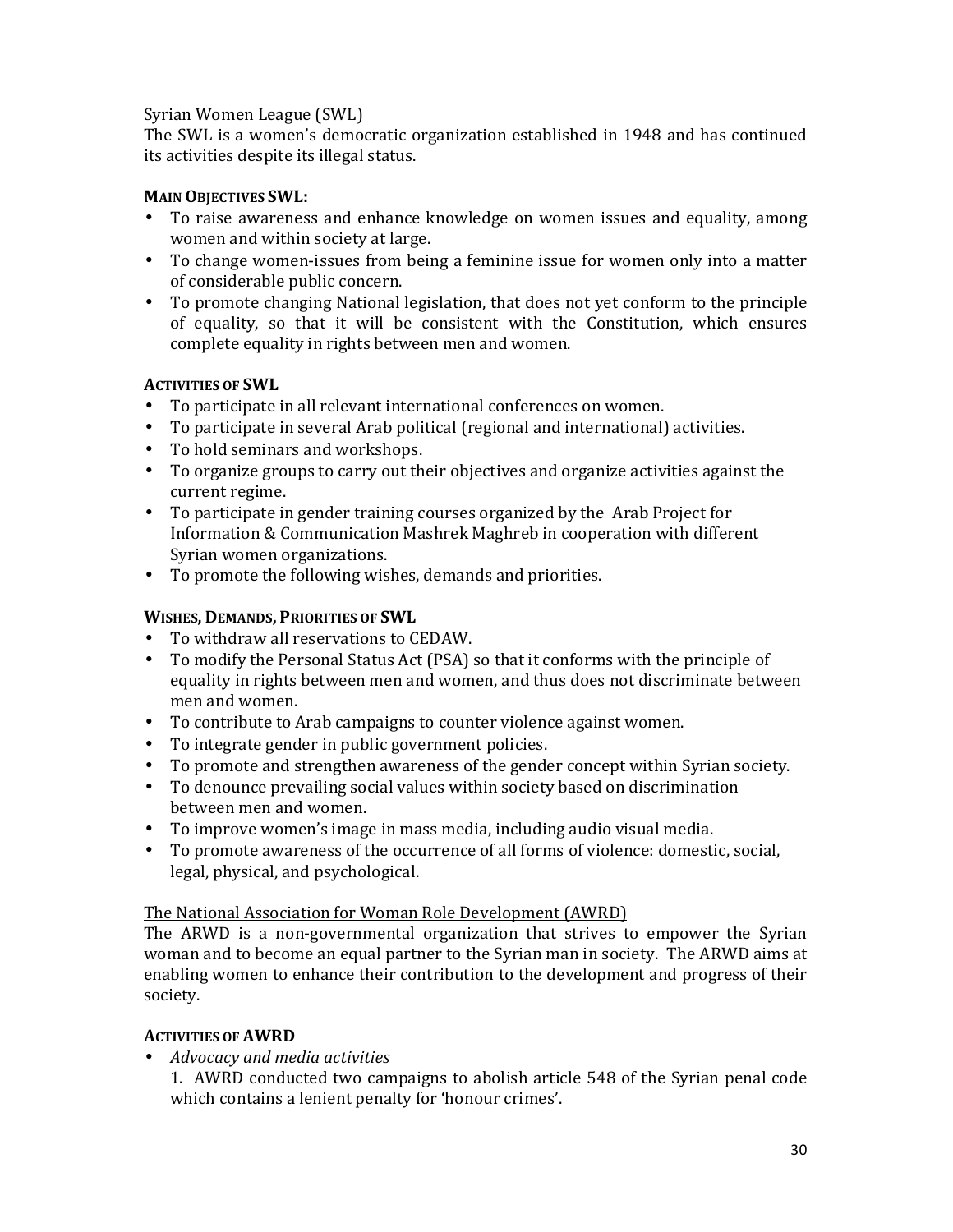2. AWRD organizes lectures and symposia on women's rights, violence against women, women in decision-making and the role of women in sustainable development.

• Community based services

1. AWRD made a contract with the Ministry of Labor and Social Affairs which enabled it to provide the appropriate services for girls in the Institute of Social Education For Girls in Damascus. This Institute is a center for Juvenile Girls and in the same time functions as a shelter for underage victims of violence, and homeless girls under the age 18.

2. AWRD has been working on establishing the first official shelter for female victims of violence.

• Research and studies

AWRD has conducted three studies on:

- 1. Social attitude towards women's organizations in Syria.
- 2. Analytical study on violence against women in Syria.
- 3. Descriptive study on the existent women's shelters in Damascus.

#### WISHES, DEMANDS, PRIORITIES AND OBJECTIVES OF AWRD

- Goal I: Raising public awareness, especially amongst women, in the area of women's rights, her social role and developing her participation in the progress and development of the Syrian society.
	- Objective One: Raising awareness among women on their legislative, social and health rights.
	- Objective Two: Promote women's legislative rights as a fundamental component of the equality and human rights concepts.
	- Objective Three: Promote the fundamental role of women in society, her contribution in the decision-making process and in social development.
- Goal II: Meet women's unmet needs, like legal consultancy and rehabilitating of victims of violence.
	- Objective One: Provide legal consultancy for women.
	- Objective Two: Provide medical and psychological services to rehabilitate victims of violence.
- Goal III: Advocate the modification or abolishment of the existing laws which constitute discrimination against women
	- Objective One: Advocate the amendment of legislation which constitutes discrimination against women and doesn't consider women's full citizenship according to the institution of the Syrian Arab Republic, and the conventions related to human and women's rights which have been ratified by the Syrian government.
	- Objective Two: Disseminate and explain the texts of the conventions and agreements related to human and women's rights which have been ratified by the Syrian government, in particular CEDAW.
	- Objective Three: Advocate the implementation of all legislation which sustains women's rights and gender equality, in particular the texts which penalize violence against women in the penal code.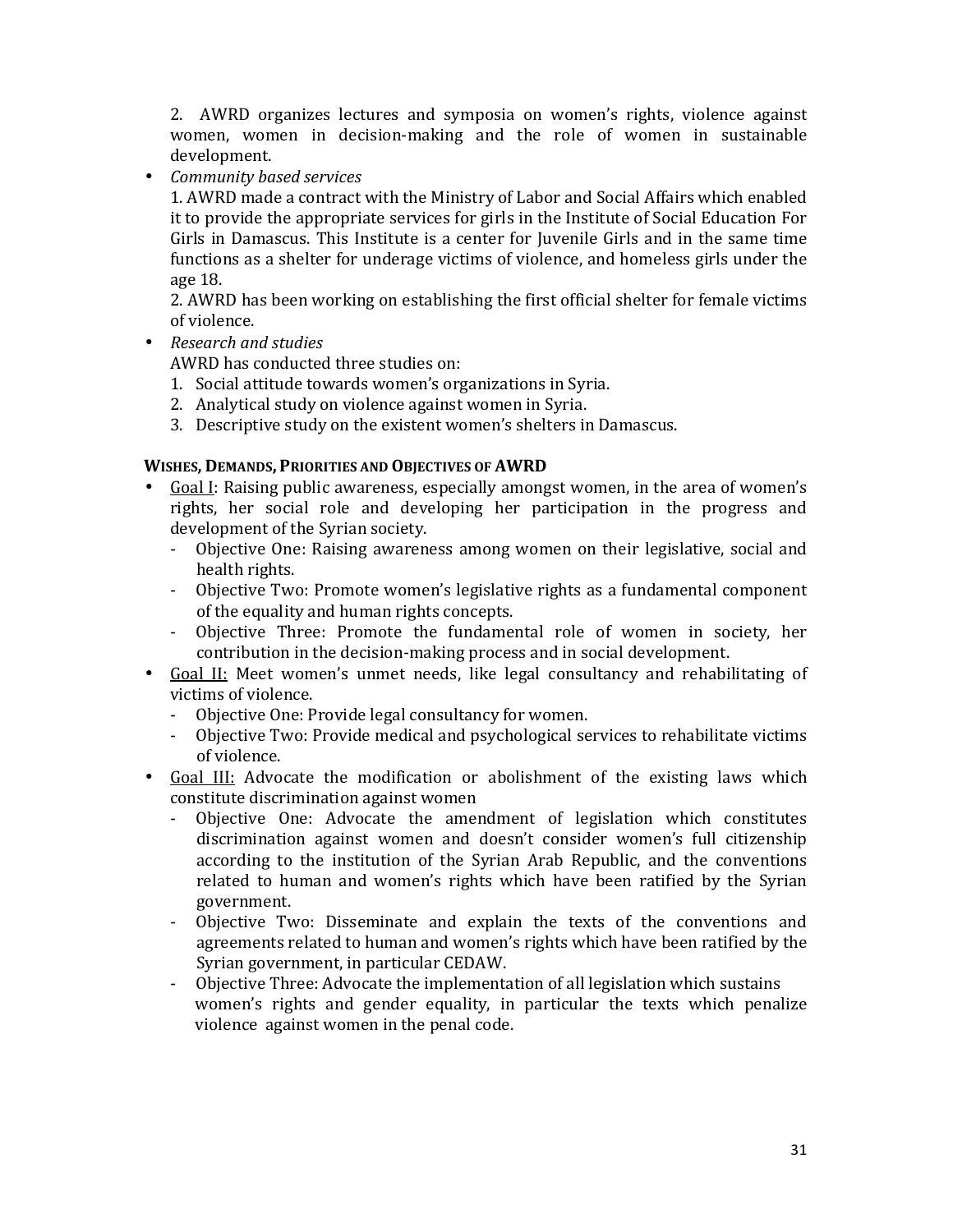## **YEMEN**

The Nobel Peace Prize finally has an Arab female winner. In a year of protest and change across the Arab world, it was only right that the efforts, and sacrifices, of the millions of Arabs who have come out onto their streets and faced their government's bullets were recognized. Frankly, it is also right that the Yemeni Yasmine revolution, often ignored, has been recognized.



Yemen has had female rulers in its long history, in pre-Islamic time Bilquis, the famous Queen of Sheba. Less well known and noteworthy are two women who ruled from 1066 to 1138 with the blessing of the Caliph as Heads of an Islamic Yemeni State whereas the Khutba (Friday prayer) was recited in their name. While Yemeni women haven't quite reached that level in the modern era, they have certainly made giant strides in 2011. Women are a sizeable part of the protest movement, and are visible – up to 30% throughout the various protest squares around the country, and on marches. Female protesters have stood atop government vehicles during protests, and faced water cannon and bullets. They have kept the field hospital running around the clock. There was a recent show on Arab satellite television debating the various issues concerning women in the Arab world. A Saudi woman spoke of wanting to drive, a Yemeni woman of overthrowing a dictator.

#### (Yemen) Women Journalists without chains (WJWC)<sup>23</sup>

The human rights group Women Journalists Without Chains (WJWC) was co-founded in 2005 by Nobel Prize laureate Tawakkol Karman, together with seven other female journalists in order to promote human rights, particularly freedom of opinion and expression, and democratic rights. Long before any journalist had even invented the term "Arab Spring", Tawakkol Karman set up an organisation, Women Journalists Without Chains, and, with her group, went about protesting various issues. From 2008 she held weekly protests outside the cabinet building in Sanaa, publicizing matters such as political prisoners, human rights abuses and drone attacks, among others. For three years this continued; sometimes the protests were large, sometimes small, but they continued. When the Arab call for freedom and dignity reached Yemen, Tawakkol Karman was there to take the lead. WJWC calls upon the international community to offer support in their struggle for freedom of expression and gender equality.

#### Wishes, Demands and Priorities of WJWC:

- Freedom of opinion and freedom of speech
- Freedom of movement
- Implementation by the Yemeni Government of democratic rights
- Equal rights for women and men

<sup>&</sup>lt;sup>23</sup> www.womenpress.org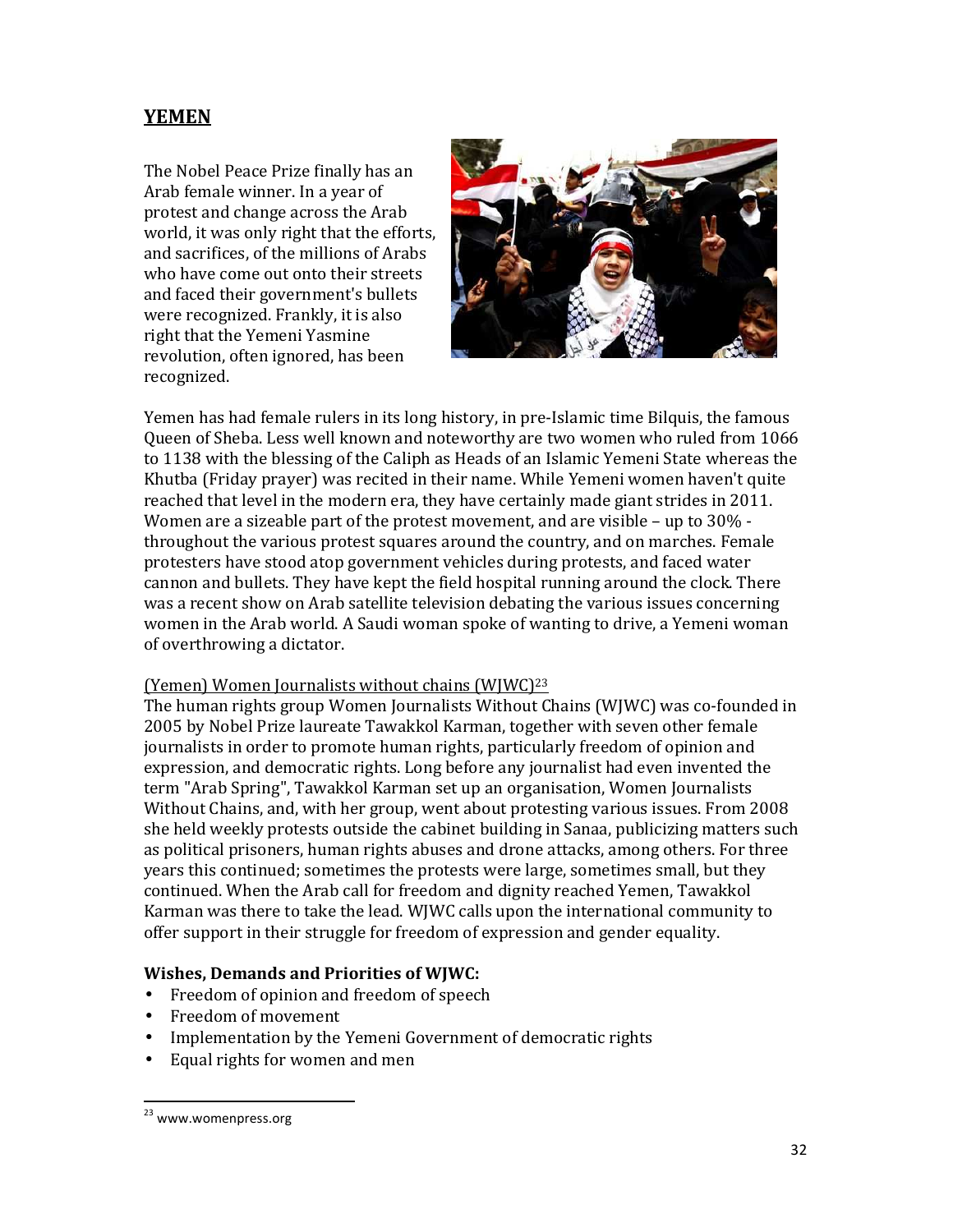- Adoption of laws by the Yemeni Government preventing females younger than 17 years from getting married
- Women should stop being or feeling that they are part of the problem and instead become part of the solution
- Implementation by the Yemeni Government and by the International Community of their human rights commitments.
- Support by the International Community in Yemenis struggle for freedom of expression and gender equality.

#### Yemeni Women's National Committee<sup>24</sup>

The Women's National Committee of Yemen is a government affiliated body promoting the empowerment of women. Local Yemenis work on the committee in cooperation with national and international partners to safeguard women's fundamental human rights. The Millennium Development Goals provide the framework for the committee's main priority policies.

#### Mandate / Main Objectives

The main objectives and responsibilities of the Yemeni Women's National Committee are to

- empower Yemeni women in economic, social, educational, cultural and political fields by
- Proposing government policies, strategies, plans, and programs related to women issues.
- Monitoring the government's implementation of legislation relating to women issues.
- Preparing proposals to modify legislation and policies in accordance with women's rights.
- Reviewing with the use of gender budgeting criteria the government's annual budget proposals and its final accounts.
- Raising awareness amongst women of their rights by disseminating information on relevant legislation.
- Gathering sex segregated data through nationwide surveys.
- Producing reports related to women issues.
- Conducting conferences, seminars, and workshops related to women issues.
- Carrying out any other tasks assigned by the Supreme Council.

## WISHES, DEMANDS AND PRIORITIES OF YEMENI WOMEN'S NATIONAL COMMITTEE

The committee issued its fourth Five-Year Action Plan on February 22, 2011, which aims to empower Yemeni women in economic, social, educational, cultural and political fields. The plan identifies several concrete priorities:

- To increase the rate of female employment to 30 percent over the next five years. The rate of female employment was 20 percent as of 2008. In particular, the committee seeks to integrate women into four of the most promising economic fields in Yemen, namely fisheries, agriculture, tourism and start-up industrial projects.
- To increase girls' enrolment in schools from 76 percent in 2008 to 95 percent by 2015.
- To remove from 32 Yemeni laws discriminatory language against women by proposing amendments.
- to continue its efforts to curtail violence against women by

<sup>24</sup> http://www.yemen-women.org/en/about-wnc.php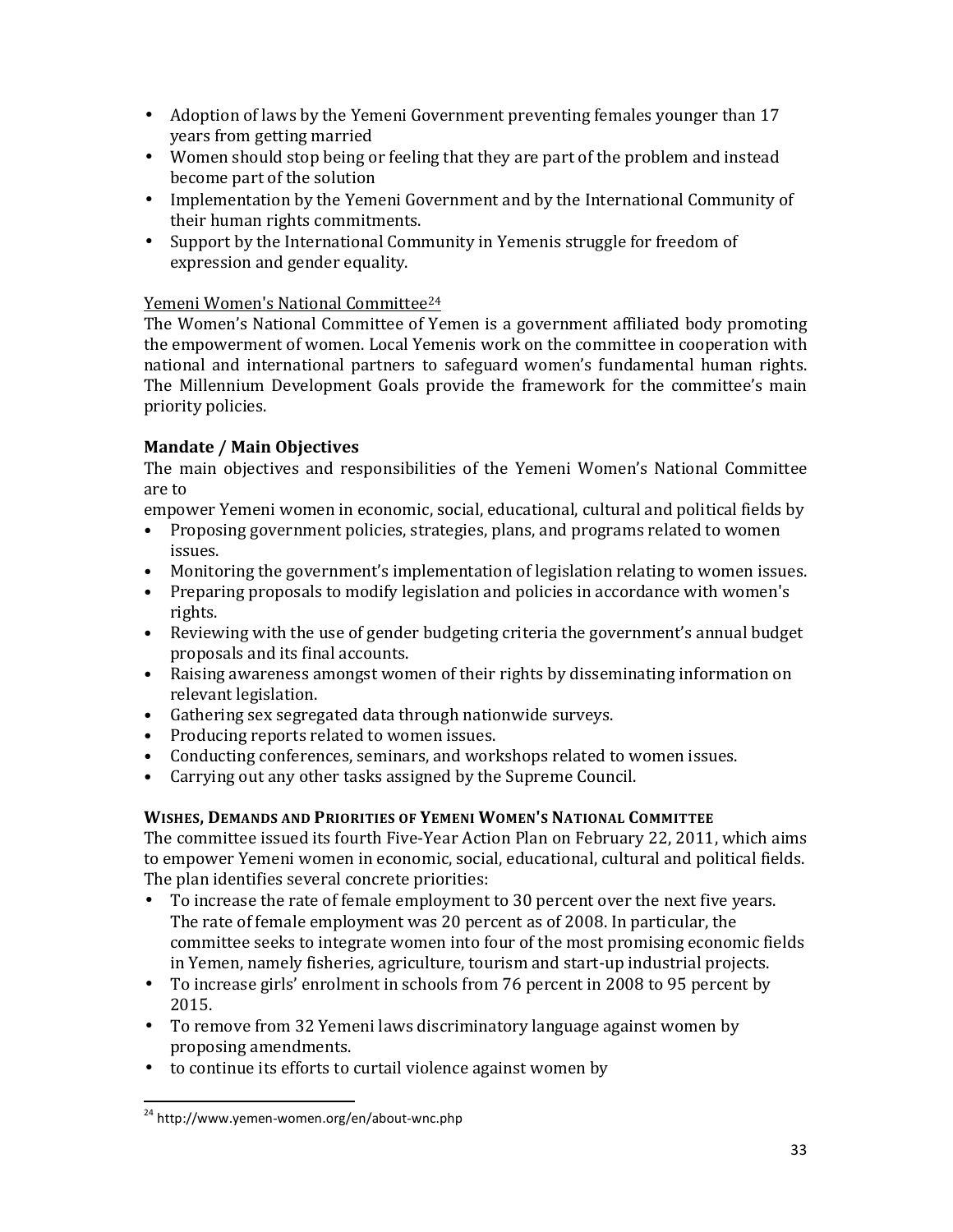- building ten special houses for battered women and
- Establishing new departments in police stations to receive complaints on domestic violence.
- Support of the International Community of the above priorities.

#### Obstacles of implementation

The committee has identified three main obstacles to fulfil its mandate and objectives:

- Local Capacity for Implementation: Senior committee officials constantly complain that Yemeni government authorities lack the required ability to implement plans designed for the empowerment of women. Committee members suggest that they know what Yemeni women need, the problem is the flawed implementation of government's policies.
- Extent of the Problem:

Yemen consistently ranks as the worst country on the World Economic Forum's Global Gender Gap reports. This includes the latest 2010 report. For example, according to a 2007 report by the International Centre for Research on Women, 48 percent of women under 18 in Yemen are married. If almost half of Yemeni girls get married before they turn 18 it complicates committee efforts to convince them to pursue higher education. This leaves the committee with little to build on in its attempt to achieve their fairly ambitious goals for the improvement of Women's situation.

• Political Stability:

Yemen has not been immune to the current upheavals across the Arab Middle East. In fact, the situation in Yemen is particularly unstable and has cast a shadow over all Yemeni government initiatives including their work on women's empowerment. Nevertheless, present tensions may offer more opportunities for women if civil war is averted and the warring parties reach a compromise to establish a reformed government that is more responsive to the needs of its people.

#### Yemeni Women's Union (YWU)<sup>25</sup>

Yemini Women's Union has 21 branches. On International Women's day 2012 it handed to the Prime Minister a document with women's demands, resulting from a nationwide survey on the challenges and problems facing Yemeni women. As follows:

#### Main challenges

- Discrimination
- Negative attitudes towards women
- Violence

1

• Hindering traditions

#### Main problems

- Traditional attitudes of the male dominated society and
- Stereotypes resulting in
- Systematic undermining of women's role
- Shortage of income generation opportunities for women and
- High food prices resulting in
- Inability to meet their basic needs

<sup>25</sup> http://yemeniwomen.org/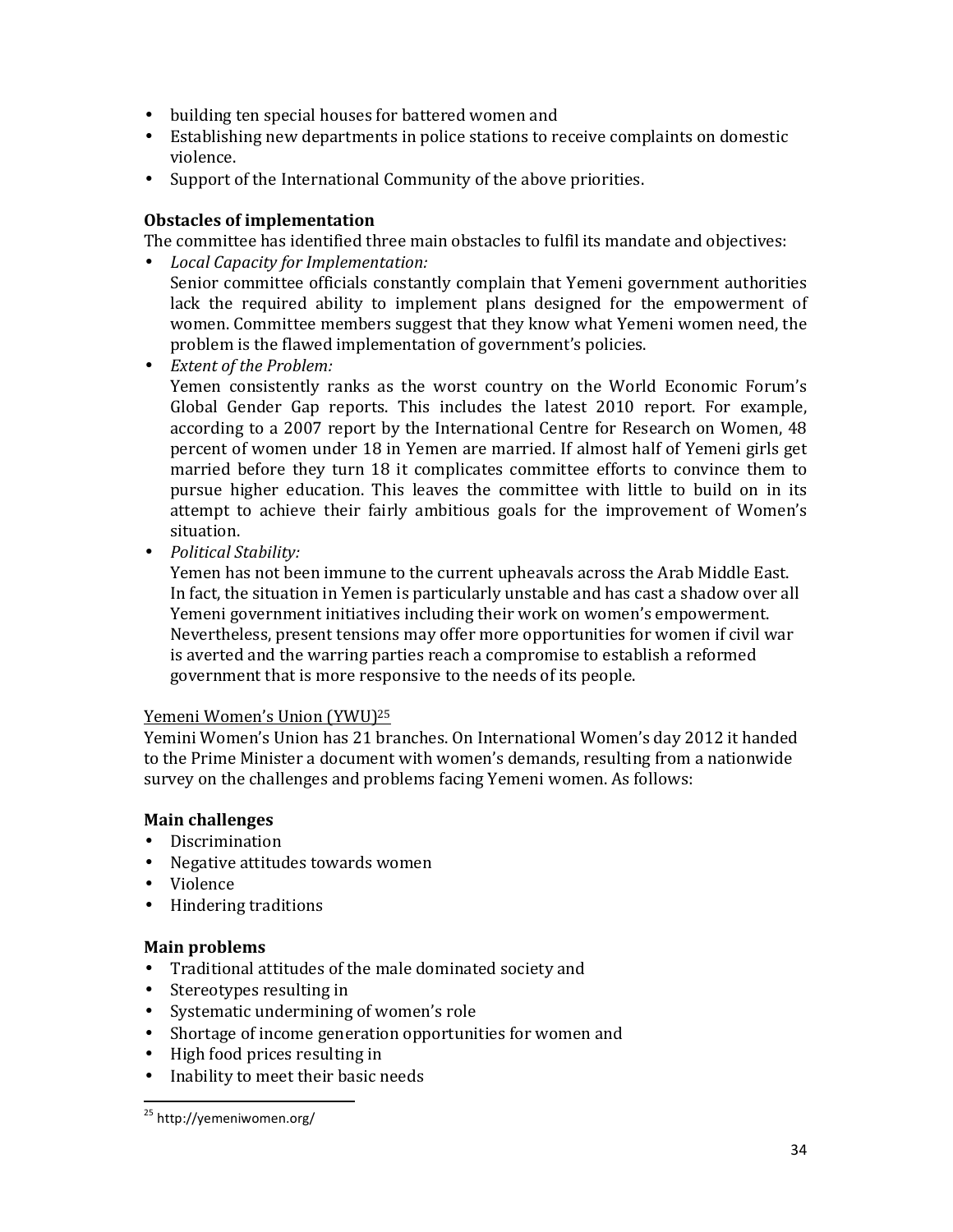- Cultural problems resulting in
- Inability to explore their potential and improve their personal and professional capacities

#### WISHES, DEMANDS AND PRIORITIES OF YWU

- In the political sector:
	- Better democracy
	- Freedom to participate
	- Protection of human rights
- In the health sector:
	- Free birth delivery services,
	- Availability of adequate health centres
	- Reproductive health services
- In the educational sector:
	- Provision of educational material, books and teaching tools
	- Improvement of the educational environment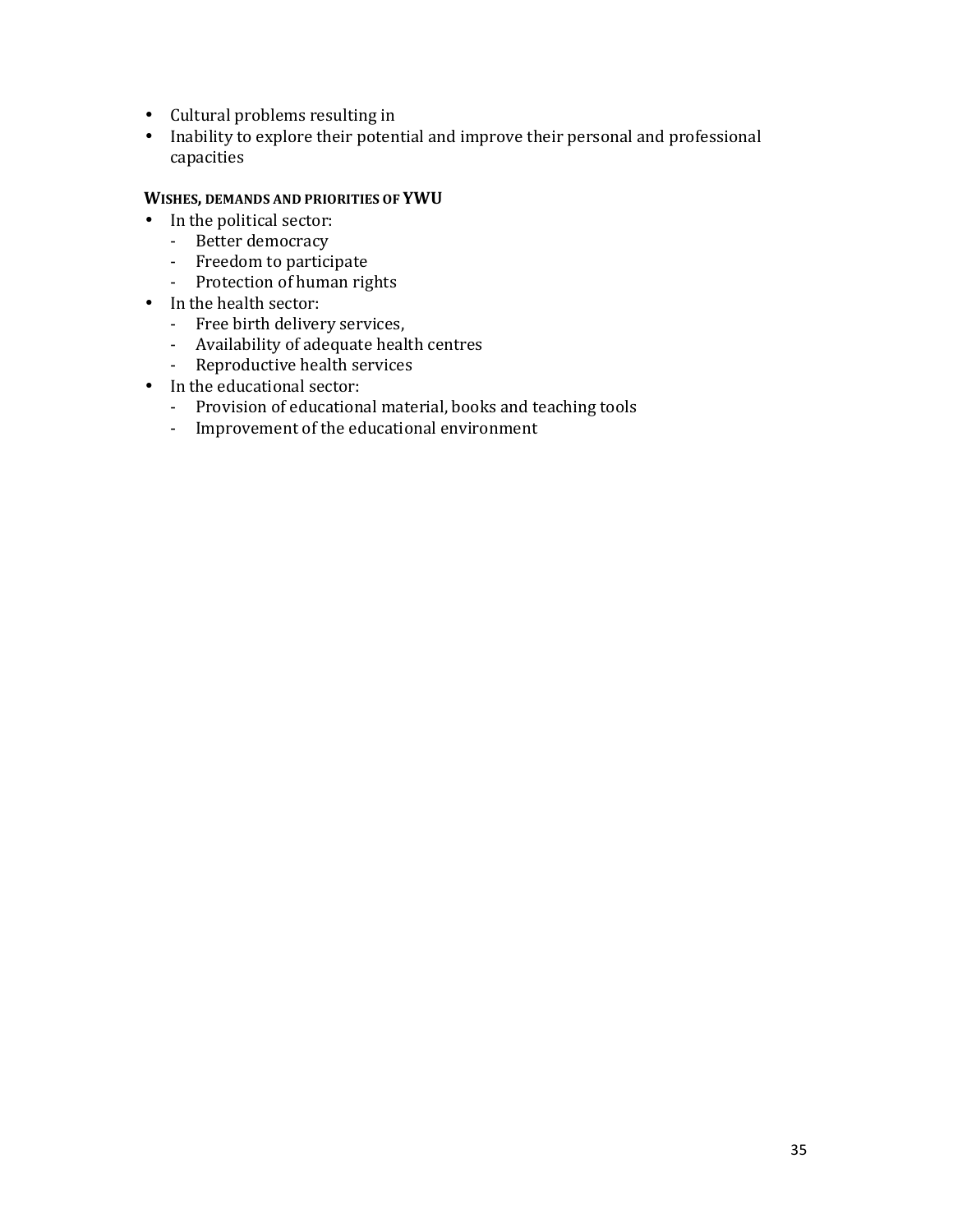## BAHRAIN

Bahrain's stillborn revolution received less international attention. Demonstrations which started in February 2011 following the revolutions in Tunisia and Egypt. Women participated alongside men in these demonstrations and subsequently organised as leaders, protesting against unlawful arrest and detention and demanding release of political prisoners.



The Syrian people demanded freedom and

long-promised political and social reforms with a directly elected parliament and the replacement of the Sunni elite dominated government; whereas equal rights and ending discrimination against women were not among the demands, neither was the end of the Sunni Monarchy.

This solidarity movement, in which both Sunni and Shiite citizens participated at the start, quickly devolved in a sectarian rift by the exploitation of Sunni fears of being overwhelmed by the Shiite majority should representative democracy be implemented. Some (Sunni) say the sectarian problem should be solved first, others (Shiite) that the sectarian problem will be eliminated if there is more democracy. Stymied by an unyielding regime and the sectarian divide Bahraini got repression instead.

Bahrain has a Sunni monarchy with a Shiite majority (60-70%). Shiites have been protesting for years against long-standing perception of discrimination in many areas of life, amongst other in employment opportunities. Of the unemployed 95% are Shiites. One of the burning issues between Sunni and Shiite is the Family - Personal Status Law, which defines – limits – women's rights.

Bahrain endorsed CEDAW. However, there is still a hugh gap between de jure and de facto equality. The Global Gender Gap Index 2012 of the World Economic Forum puts Bahrain on place 111 out of 135 countries where discrimination against women is highest.

The government's commitments to CEDAW are not yet translated into national secular law.

Although the Constitution states that there should be no discrimination on basis of sex, it adds that Sharia is the principal source for legislation, referring specifically to the duties and role of women. The different interpretation of religious laws between the ruling minority Sunni and the majority Shiite population adds to the sectarian divide and mistrust between population groups, including between NGO's.

In the employment sector one finds the same contradictions: women's employment is relatively high, whereas there are no (secular) laws against the widespread discrimination in the sector. The religious rules, again different for Sunni and Shiite, are also discriminatory and limit women's opportunities in this sector, such as those restricting property ownership and acquiring wealth by women. Notwithstanding those rules there is a successful Association of Businesswomen, whose members set up businesses of their own.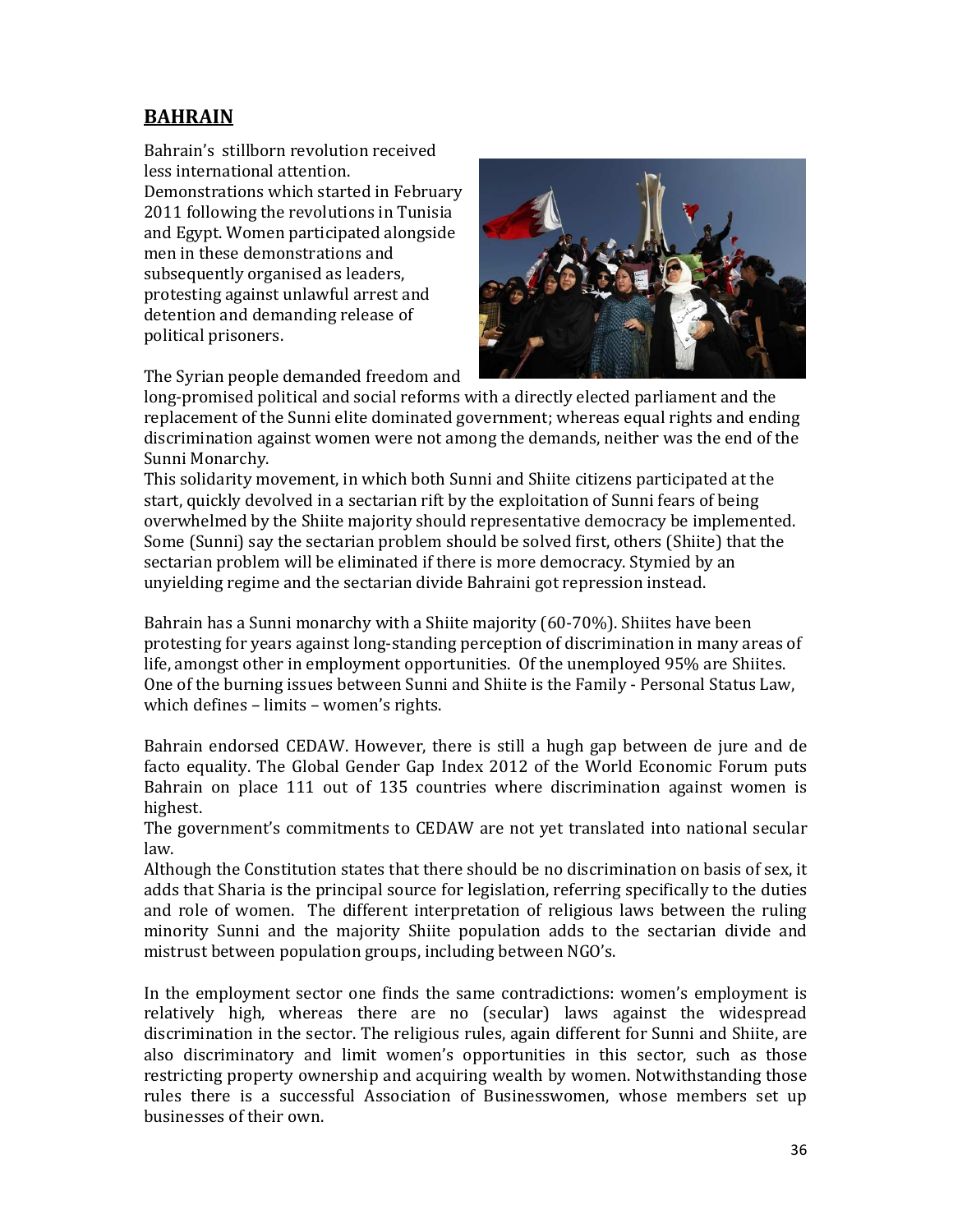The most contentious law, as stated before, is the Family Law. Whereas the present Personal Status Law applies to the Sunni population only and is executed by National courts, the Shiite population is dependent on the Shiite Sharia courts dealing with family law. The latter being said to be corrupt and incompetent.

Women have demonstrated since 2005 for one unified Personal Status Law applicable to all its citizens and executed by national courts, not the religious courts. The draft 2009 Personal Status Law which should have met those demands was cancelled and not adopted.

There are no laws dealing with violence against women. So called honour crimes and other forms of Violence against women are often defended by a Bahraini law which states "nothing is considered a crime as long as it is the exercise of a right granted by law or custom."

Restricting women's organisations further is the 1989 Law of Associations which states that NGO's must receive prior approval of the Social Affairs Ministry to deal with public affairs issues as well as to contact international organisations or accept foreign funding. Without such approval these organisations can be punished or even dissolved.

#### Supreme Women Council (SCW) of the Government

Established in 2001, it is chaired by the King's wife and is reporting directly to the King. The council consists of 16 females appointed by royal decree.

The Supreme Women Council is a government advisory body, the main official organisation responsible for all activities related to women's issues.

#### Main Objective SCW

- To advise the government on women's issues
- To represent Bahraini women,
- To defend and develop women's rights.

The Council did set up training programmes for women to participate in municipal and national elections, but it did little to represent all Bahraini women or to improve women's social and economic rights, ignoring their real problems and needs.

The Council did not support wholeheartedly NGO's who were working for women's rights and sometimes hindered their registration and their work.

Although 20% of women of marriageable age are single – unmarried, divorced, widowed, abandoned - the Council did hardly anything to assist these women to survive by earning a decent salary for decent work, thereby increasing the risks for these women to become victims of human trafficking and prostitution and it did nothing to combat other forms of violence against women or the exploitation of children according to Bahrain Center for Human Rights. In the meantime human trafficking and prostitution increased openly with impunity.

The Bahrain Center for Human Rights concludes that the Supreme Women Council, which was established to represent all Bahraini women and develop and defend their rights, ended up to promote the interests of the regime at the expense of women's rights. Quote "It is evident that the SCW is under the strict control of women from the ruling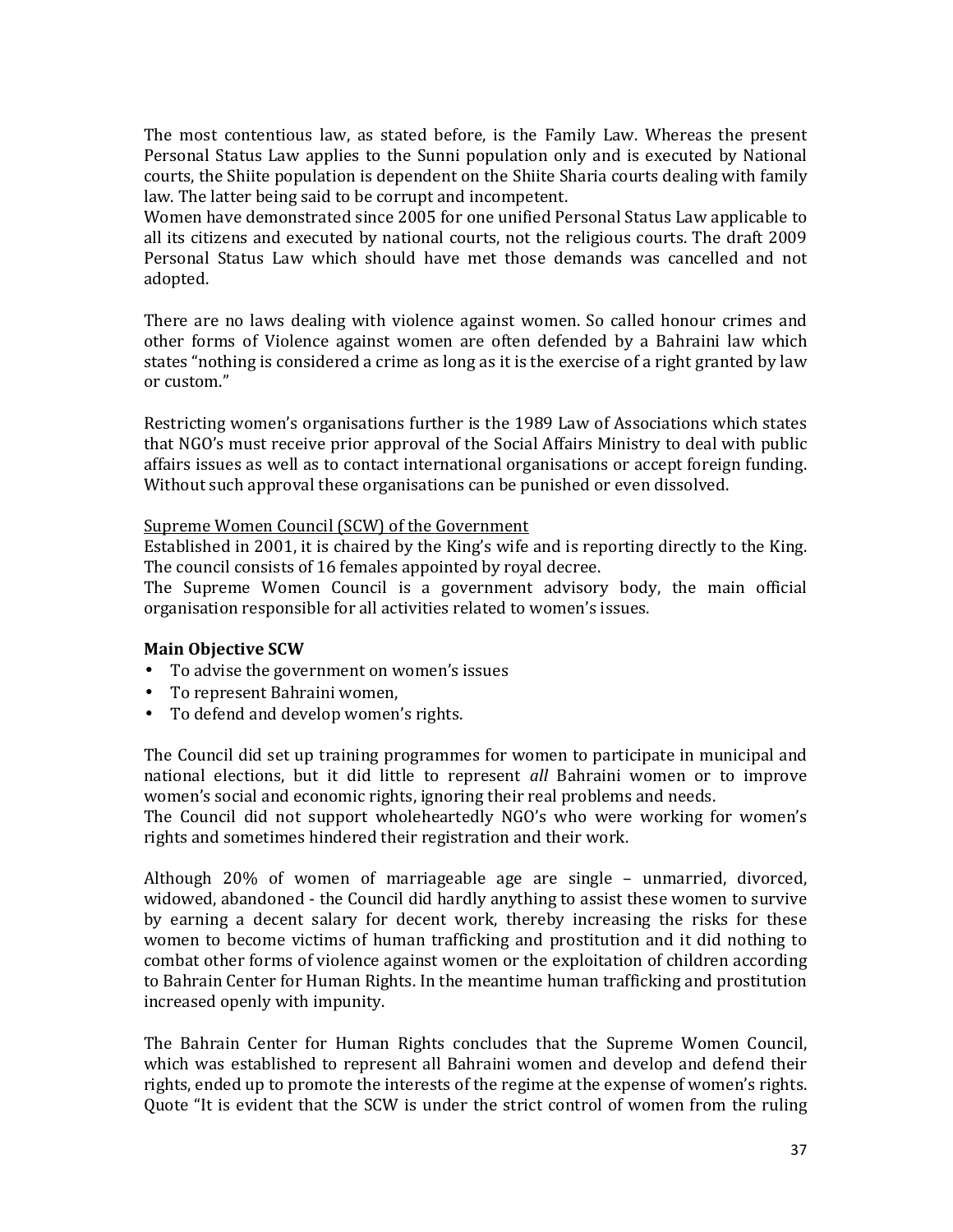family and those loyal to the regime in exchange for personal gains". Other organisations agree with this view.

The Women Petition Committee even called for the dissolution of the SCW.

## NGO's working for women's rights

Fakir Al Gharaibeh names 7 Bahraini Women NGO's that are working for equal political and social rights.<sup>26</sup> He identifies the obstacles facing these NGO's to develop and implement strategies to obtain their objectives and he also formulates some solutions.

## Obstacles facing NGO's work for women's rights

- Bahraini women are generally unaware of their political and social rights
- Bahraini women often lack information on these rights and therefore do not claim these
- Women have not moved into decision-making positions.
- NGO's are mainly active in urban areas and less in rural areas
- Lack of logistical and financial support, which hits local women organisations hardest.
- Violence against women is often condoned by religious motives.
- Bahraini law states that NGO's must have permission before organising meetings to discuss public issues or organise activities on sensitive women's issues
- Contacts with international organisations require the prior approval of the Social Affairs Ministry, as regulated by the 1989 Law of Associations
- The government does not allow international funding for NGO's
- Without such prior approvals these organisations can be punished and even dissolved.
- Some reluctance by women themselves to engage outside the home.

## Solutions

1

- Improve women's and men's education about political processes
- Make information accessible
- Re-thinking particularly by religious leaders and men of the traditional roles of women
- Revising laws ensuring full equal social, economic and political rights for women.

#### The Bahrain Center for Human Rights (BCHR)

Women as well as men are members of the Bahrain Center of Human Rights. It is itself a member of the Federation Internationale des ligues des Droits de l'Homme (FIDH)

#### WISHES, DEMANDS AND PRIORITIES OF BCHR (see below under WISHES, DEMANDS AND PRIORITIES OF the Women's Petition Committee)

#### Women Petition Committee (under the umbrella of the BCHR)

This Committee was founded in 2002 within the BCHR and is headed by Ghada Jamshir, a Bahraini women's rights activist and an ardent campaigner for the reform of Sharia courts in Bahrain and the Arab States of the Persian Gulf. The Women's Petition Committee lobbies for a law that would shift jurisdiction over family and women's affairs from Islamic Sharia court to civil courts.

<sup>&</sup>lt;sup>26</sup>Journal of International Women's Studies March vol.12, 2011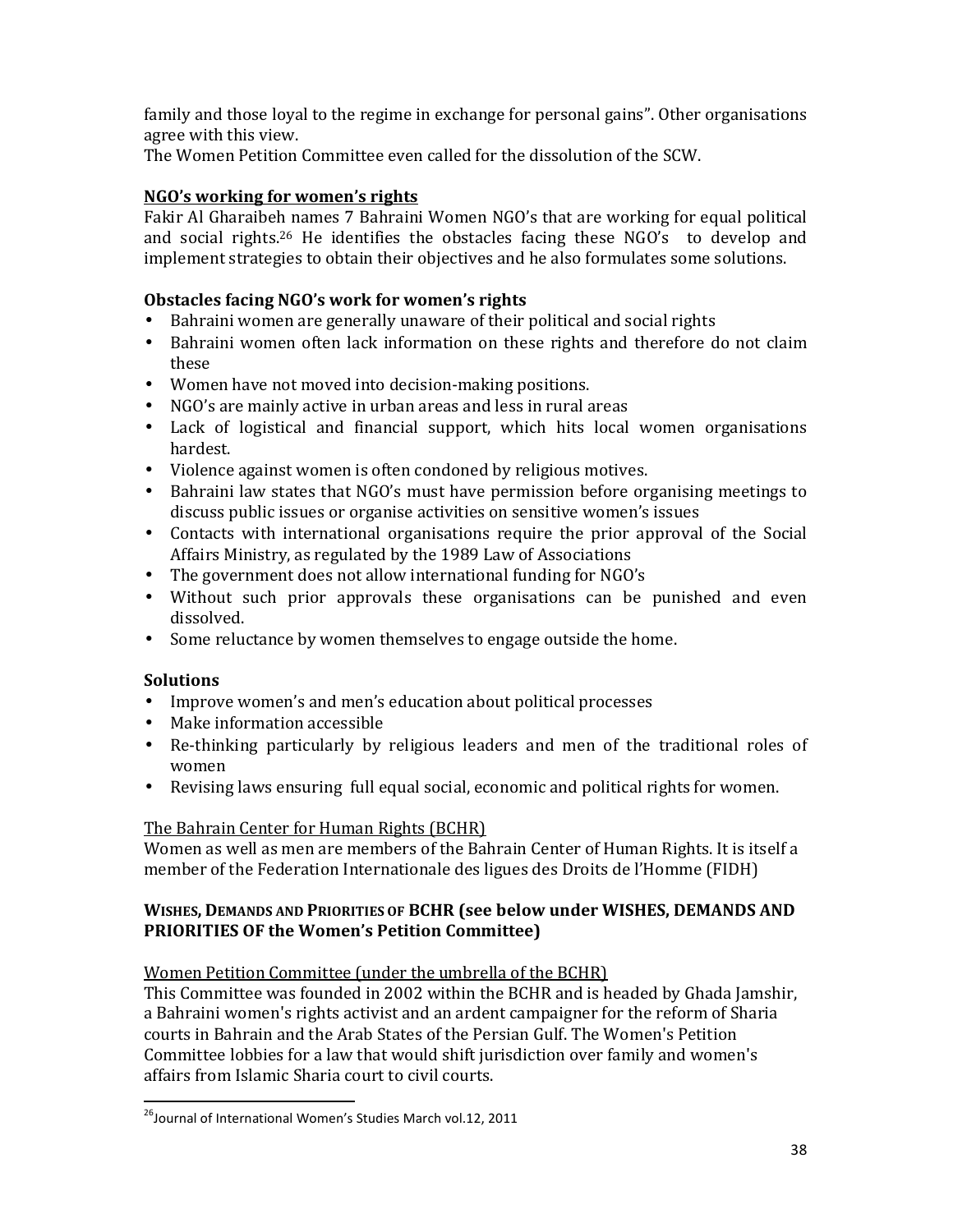The Committee's first activities were:

- To call on the authorities to refrain from politicizing women's rights for the political agenda of the ruling class.
- To call for reforms by law that give women their rights and responsibilities as full citizens.

In 2007 the Women's Petition Committee called for the dissolution of the High Council of Women because of its failure in "building and supporting women" calling it "a political propaganda tool for the ruling party". The Women's Petition Committee published a book "The Executioner and the Victim in Sharia Courts" which documented cases of violations by the courts. Although some judges mentioned in this document were subsequently dismissed, violations and serious shortcomings still occur. The Women's Petition Committee also documented cases of violation of women's rights. and started a campaign to combat prostitution and human trafficking.

#### WISHES, DEMANDS AND PRIORITIES OF the Women's Petition Committee

- To acknowledge women's rights.
- To cease the use of feminist slogans as political propaganda.
- To abolish organisations working along these agendas, starting with the Supreme Council of Women.
- To introduce, revise or enact legislations that protects women's rights:
	- o A family law suited for all religious sectors, applied to all women in Bahrain including members of the Royal family.
	- o A nationality law to ensure that children of Bahraini women have the right to gain their mother's citizenship.
	- o A law protecting against violence within the family.
	- o A social security law for underprivileged women and those handicapped, disabled and of special needs.
	- o A law that criminalises human trafficking, abuse of minors, and extortion of the underprivileged.
- To cease all forms of discrimination against women at work in all official, legislative and social organisations.
- To implement the principles of CEDAW.
- To provide real opportunities for independent women's (rights) organisations to exercise its activities.
- To provide independent women's (rights) organisations financial and logistical support.
- To eliminate all obstacles that impede the effectiveness and independence of women's (rights) organisation.

#### Bahrain Woman's Union (BWU)<sup>27</sup>

The Bahrain Women's Union is an umbrella organisation of 12 non-governmental Bahraini women associations. The BWU was hindered by the Supreme Women Council and its registration was blocked for years. Even after its registration in 2006 it is restricted by the 1989 Law of Associations.

<sup>27</sup> http://www.bahrainrights.org/en/node/2999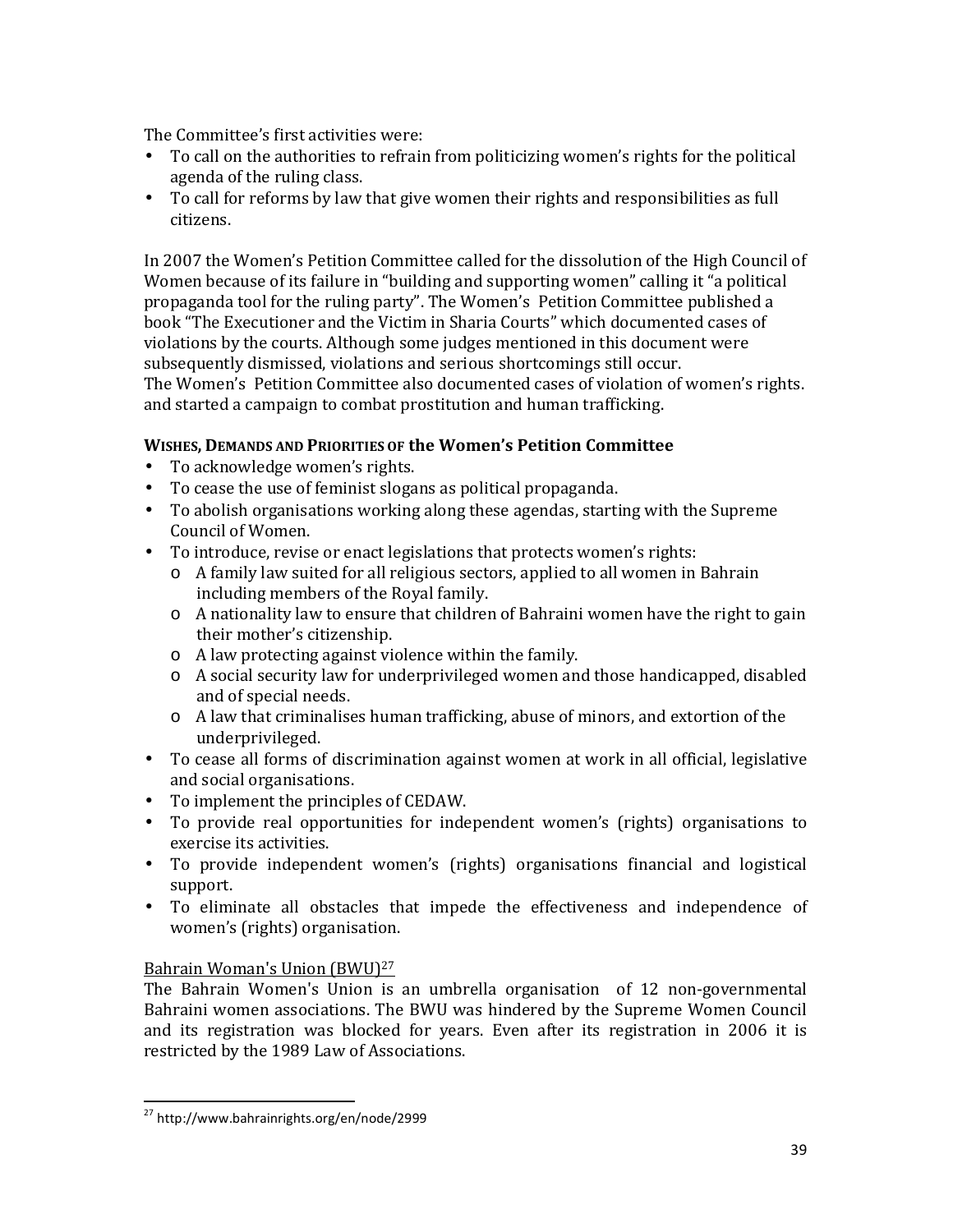According to the Women's Union bylaw, no women, irrespective of her activities or capabilities, can join the Union unless she joins one of its constituents associations. According to Bahrain Center for Human Rights (FIDH member) "this elite Union is consequently deprived from representing large segments of Bahraini women or play a genuine and influential role in the maintenance of and defending women's rights.

Furthermore, the Bahraini Authorities ensured that area of manoeuvrability of this Union is curtailed, regardless of the dedication of its members who represent specific and limited women societies in Bahrain. Unless the Union can open its door to all women, regardless of their ideological affiliation, and obtains proper funding to support its activities to play a more effective role in community support, cultural and social security reforms, the Union will continue to be ineffective and incapable of reforming the status quo, or in preventing the infliction of harm on women. Instead, the Union will add to the official establishment another "colour" to improve its image among the international community".<sup>28</sup>

#### WISHES, DEMANDS AND PRIORITIES OF BWU

- To include the international standards and principles of CEDAW into national laws.
- To introduce a quota system in elections.
- To reform the Family and Personal Status Law into one unifying law applicable to all women.
- To prioritize a law on violence against women including penalties for perpetrators.
- To abolish all forms of discrimination against women.
- To promote awareness of the importance of women's active participation in civil society.
- To advance and empower Bahraini women and their rights.
- To enable women to participate in the development process.
- To provide computer training for women.

#### Bahraini Women Association for Human Development (BWA)

Bahrain Women Association - for Human Development (BWA) is a non-profit organization dedicated to empowering women to actively participate in public life, and to maximize their contribution to Bahrain's democratic transition. Through activities including training workshops and seminars, radio and television programs, advocacy campaigns and networking, BWA promotes active citizen participation among women. Officially established in 2001, the vision of BWA is "to empower leaders for the human development era."<sup>29</sup>

BWA conducts leadership training at the local, national, and regional level. BWA has organized Leading to Choices training workshops for women's associations throughout Bahrain, as well as in other areas of the region, including Oman and Saudi Arabia. Workshops focus on highlighting the strengths of women, and on the importance of prioritizing goals in women's associations. BWA has also organized a series of workshops for grassroots women in cooperation with the Ministry of Social Development in Bahrain. The workshops focus on the concept of self assessment as a first step in developing organizational leadership.

l,

<sup>&</sup>lt;sup>28</sup> http://www.bahrainrights.org/en/node/2999

<sup>&</sup>lt;sup>29</sup> http://www.learningpartnership.org/bwa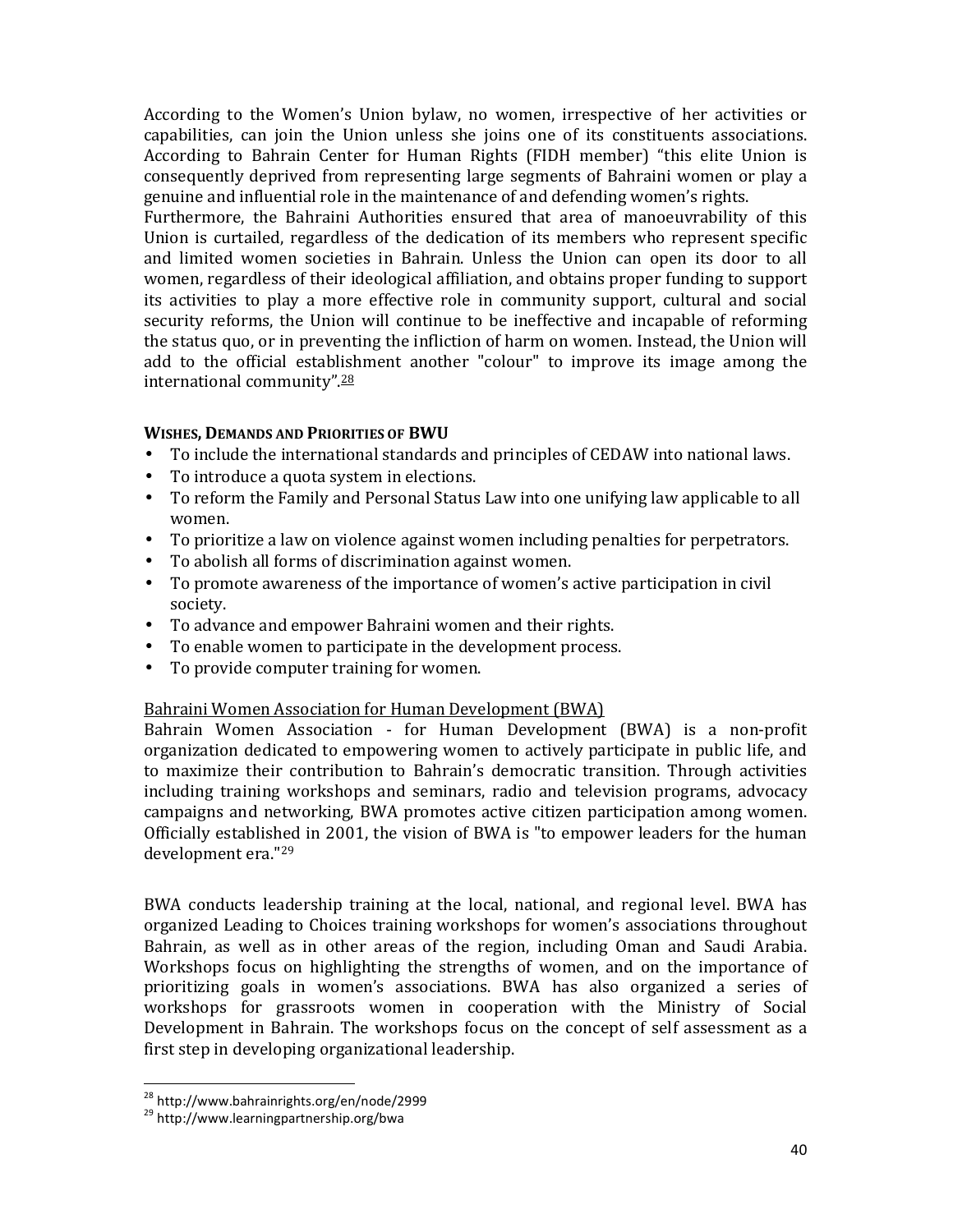BWA has been active in raising awareness on nationality issues and family law reform, conducting public events, media outreach and legislative advocacy. BWA engages in advocacy for the creation of a comprehensive Family Law implementing a Shi'a family code that will be consistent with the Sunni family law, passed in May 2010, which protects the rights of Sunni women in Sharia courts.

#### Main Objectives of BWA

- Empowering women to assume a leading role in human development.
- Promoting awareness of environmental issues, on harmful practices, abuse and neglect of the environment
- Providing counseling and support to citizens how to reach sustainable development.
- Enhancing cooperation on national and international level with other organizations which have similar objectives,

#### WISHES, DEMANDS AND PRIORITIES OF BWA

- To empower women to play a leading role in society according to social justice principles.
- To enhance awareness within society of child abuse and neglect.
- To promote environmental healthy practices on both individual and community level.
- To participate in the proposition and development of human development strategies/programs/activities
- To educate all citizens on their rights.
- To eliminate new forms of illiteracy (such as the new media?) with the objective to improve access to information .
- To enhance effective communication among society sectors and social institutions and organizations with common interests.

#### The "Respect" Movement (under the umbrella of the Bahrain Human Rights Watch Society)

Respect is a joint movement between the BHRWS and the National Coalition to Stop Violence Against Women. The Bahrain Human Rights Watch Society (BHRWS) is a Bahraini human rights organization established in November 2004. It consists of lawyers, women rights activists, victims of violence and concerned citizens.

BHRWS's president is Houda Ezra Nonoo, making the Society unique in the Arab world in being the only human rights group headed by a Jewish woman. Nonoo is a business woman. Another prominent member is trade unionist, Faisal Fulad.

In association with the National Coalition to Stop Violence Against Women, the BHRWS launched the Respect Movement, starting with a petition in support of one unified Personal Status Law to protect women in divorce and child custody. The second part of the Respect Movement's agenda is a petition for laws to protect housemaids, who are currently not protected by Bahrain's labour laws, and to fight for women's rights in general.

It promotes pen pal letter exchange between abused women and members of non-

governmental organisations with the objective to raise awareness and understanding of the issue and raise funds for its campaigns.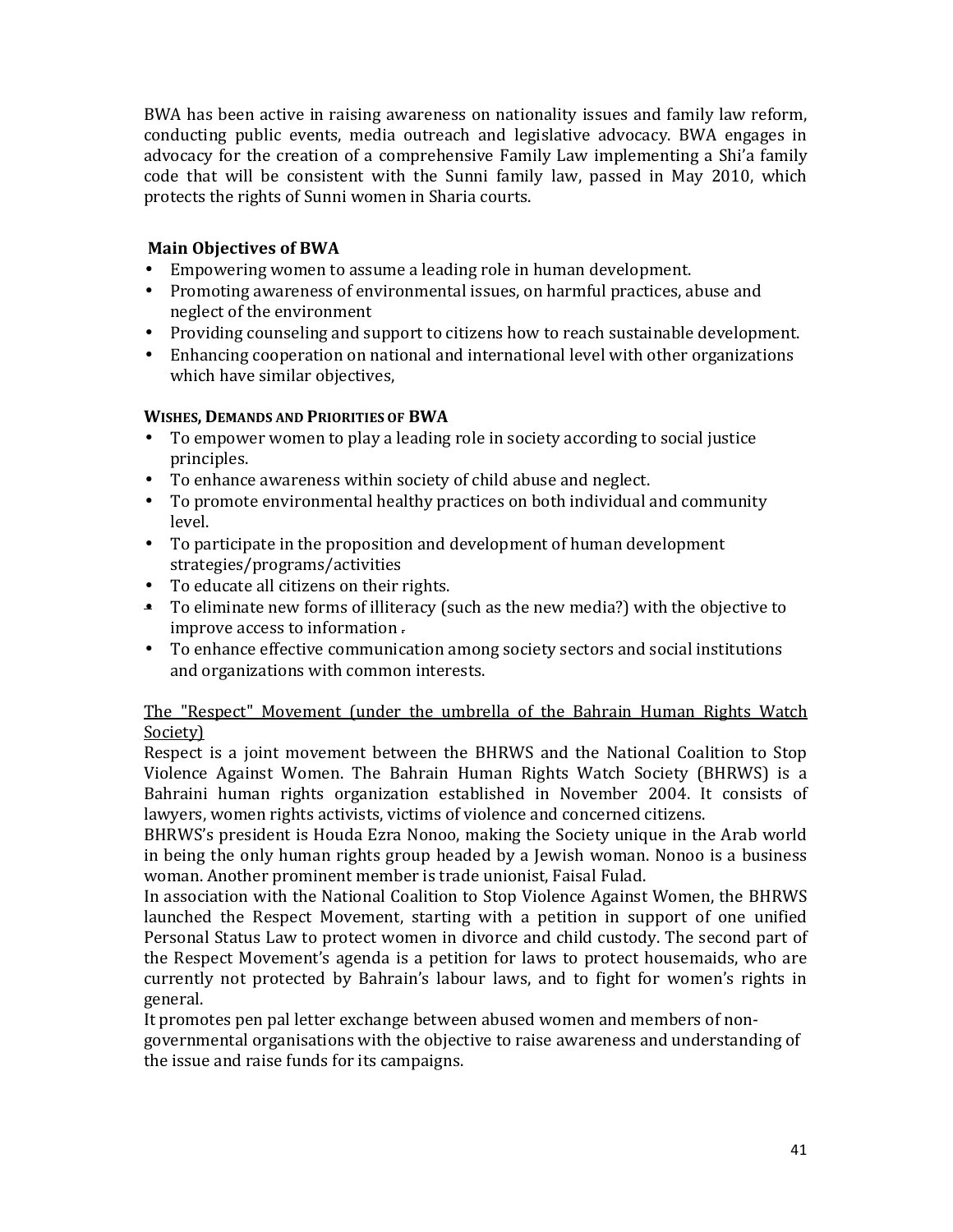## WISHES, DEMANDS AND PRIORITIES OF the "Respect" Movement

- Immediate implementation of the 2009 Personal Status Law
- To include a chapter in the labour law for the protection of migrant workers.
- To protect domestic workers that suffer at the hands of their employers.
- To secure equal rights for women and men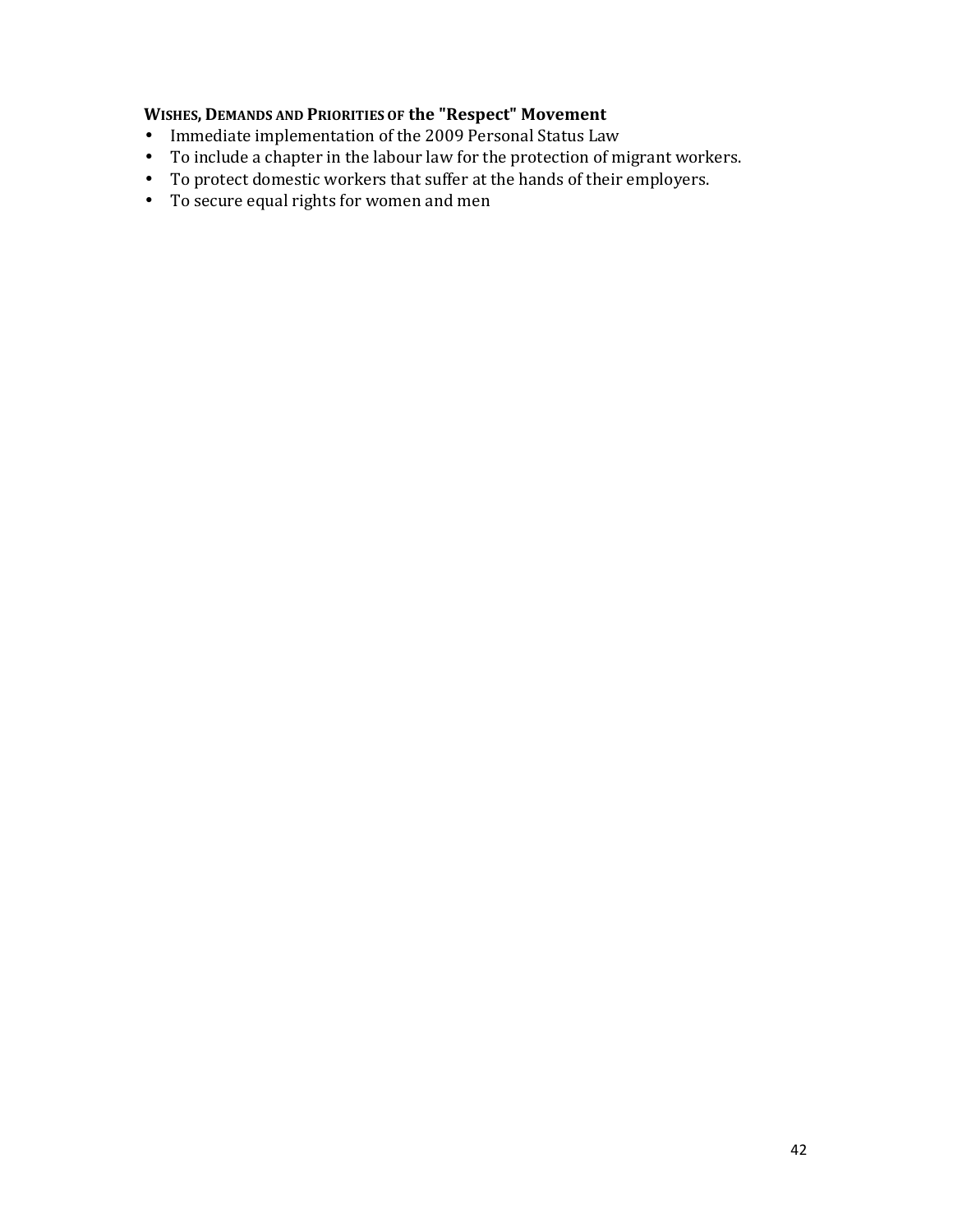## III. Regional Organisations

#### Collectif 95 Maghreb Egalité<sup>30</sup>

The Collectif 95 Maghreb Egalité is a network of organizations established in 1995, and originating from the women's movement of the three Maghreb countries: Morocco, Algeria and Tunisia. It noticed that whereas the political status and social situation of women in the region have improved due to important legal changes. The social and political resistance remains very strong whereas new threats to the gains and rights secured by Maghreb women loom large on the horizon.

It believes that the struggle for women's true equality and full citizenship must be founded on respect for women's rights in both the public and private spheres. It also finds that women's present legal inferiority within the family is, in effect, at the root of discrimination against women in the public sphere. In turn, discrimination in the fields of social, economic, political and cultural activity slows down, and even impedes any significant progress in women's legal status as codified in personal status and family laws.

The Collectif 95 Maghreb Egalité has based its initiative upon the elaboration of one hundred measures and provisions for an egalitarian codification of Family and Personal Status Laws in the Maghreb.

## Wishes, Demand and Priorities of 95 Maghreb Egalité

The current objective is to explicitly affirm the following elements in the texts of national laws, Constitutions and Codes:

- Equality of men and women before the law in rights, duties.
- Equality between spouses by abolishing the notion of the head of family (husband) and the duty of obedience (wife).
- Providing women with the opportunity to take responsibility for supporting the family in the same manner as men.
- The replacement of paternal authority with parental responsibility.
- Equality in the matter of inheritance.
- Equal rights for men and women to pass on nationality to their children.
- Rejection of all forms of racial discrimination or religious discrimination in the area of family relations.
- Legal protection of children before and after birth by the recognition of natural filiations.<sup>31</sup>

In fact, in the Maghreb today, the question of equality between women and men in all areas is linked to the fundamental issue of secularizing family law. Wishes, demands and priorities after the Arab revolution of the Collectif95...see Chapter on Tunisia.

 $30$  http://www.euromedrights.org/eng/category/countries/regional-members/collectif-95-maghreb-egalite/

 $31$  A full list of the measures and provisions can be found at: <

www.wluml.org/sites/wluml.org/files/import/english/pubs/rtf/misc/100-steps.rtf>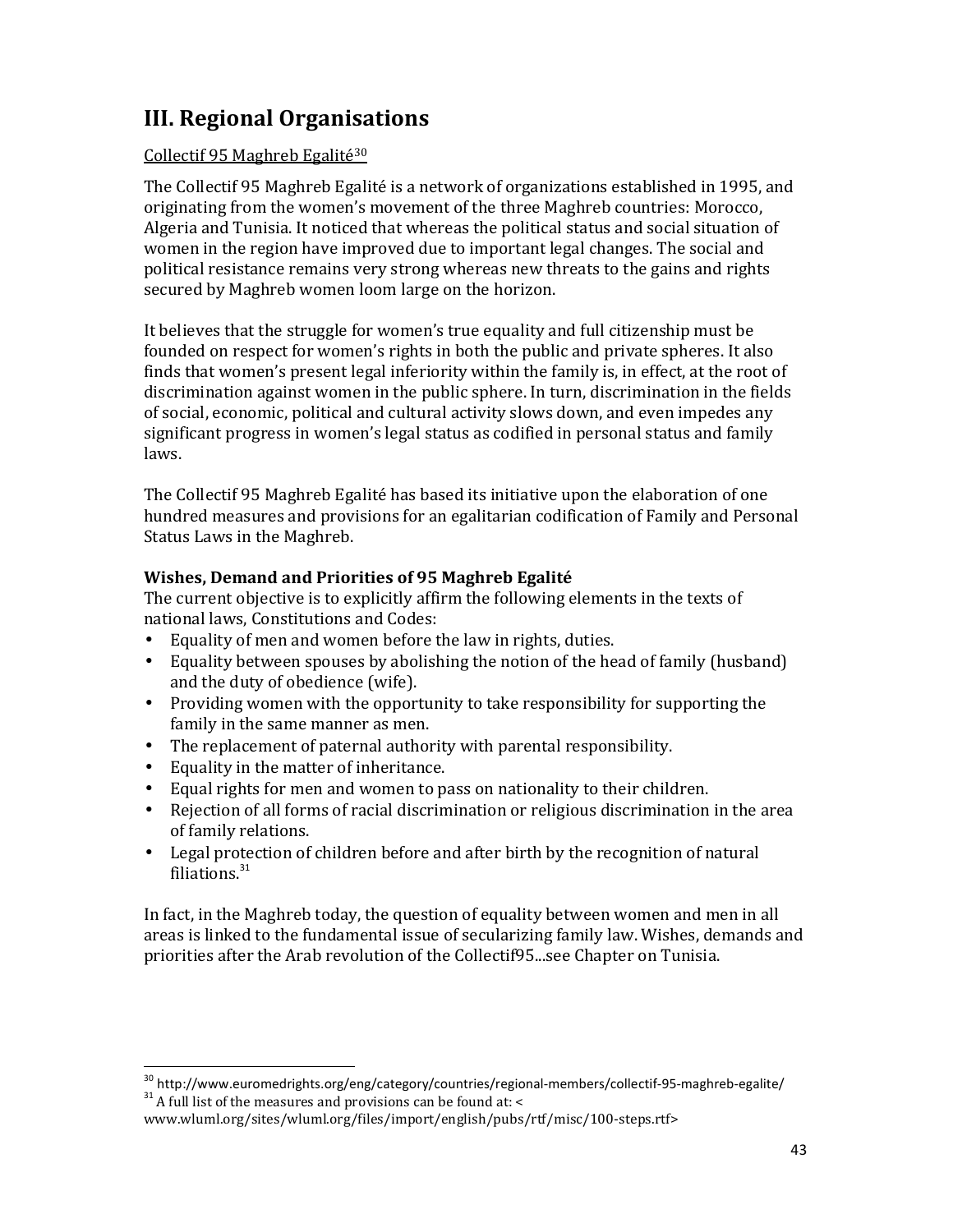#### KARAMA<sup>32</sup>

'Karama' is the Arabic word for dignity.

KARAMA as an organization was launched in 2005 to provide a framework for coordination, cooperation and linkage among people in the Middle East and North Africa working to stop violence against women, and to promote full equal participation. Karama redefined violence, found new solutions and emphasizes the importance to work with grassroots women.

With headquarters in Cairo, Egypt, and an office in Amman, Jordan, Karama began from 2005 to build a cascading national and regional movement to end violence against women. Karama's partners include organizations in Egypt, Jordan, Lebanon, Syria, Algeria, Morocco, Sudan, Tunisia, and Palestine with experience in, research, service provision, community outreach, and working directly at grassroots level with targeted groups and victims.

Karama convenes activists and experts across seven sectors or fields of interest to form national networks which address violence as both a cause and a consequence of the challenges facing each country's situation in economics, health, art/culture, education, media and laws. The solutions to end violence come from each of these seven sectorsand each fortifies the other.

Karama has succeeded in initiating an unprecedented range of multi-sectoral collaboration and advocacy by women across the region at the national, regional and international level.

Utilizing available information on the causes and consequences of violence, Karama's individual participants and organizational partners have worked to expand the concept of violence against women and push aside old boundaries separating one form of violence from another form of violence. They use their own analysis to propose their own strategies and new solutions, and together the different organizations build national action plans. Their aim is to build a regional movement to end violence against women.

#### What makes Karama different?

Karama's approach to ending violence against women is one of the things that distinguishes it from other initiatives. Rather than looking at violence and its victims in isolation, Karama takes a broader view in the belief that violence affects women and men, girls and boys, at all levels of society and in all areas of their lives. Therefore to bring an end to violence against women, it is necessary to identify the ways it affects and is affected by economics, law, health, media, education, and art/culture—the things that matter most in people's daily lives—and to design strategies to combat it through each of these areas.

<sup>32</sup> http://www.el-karama.org/content/about-karama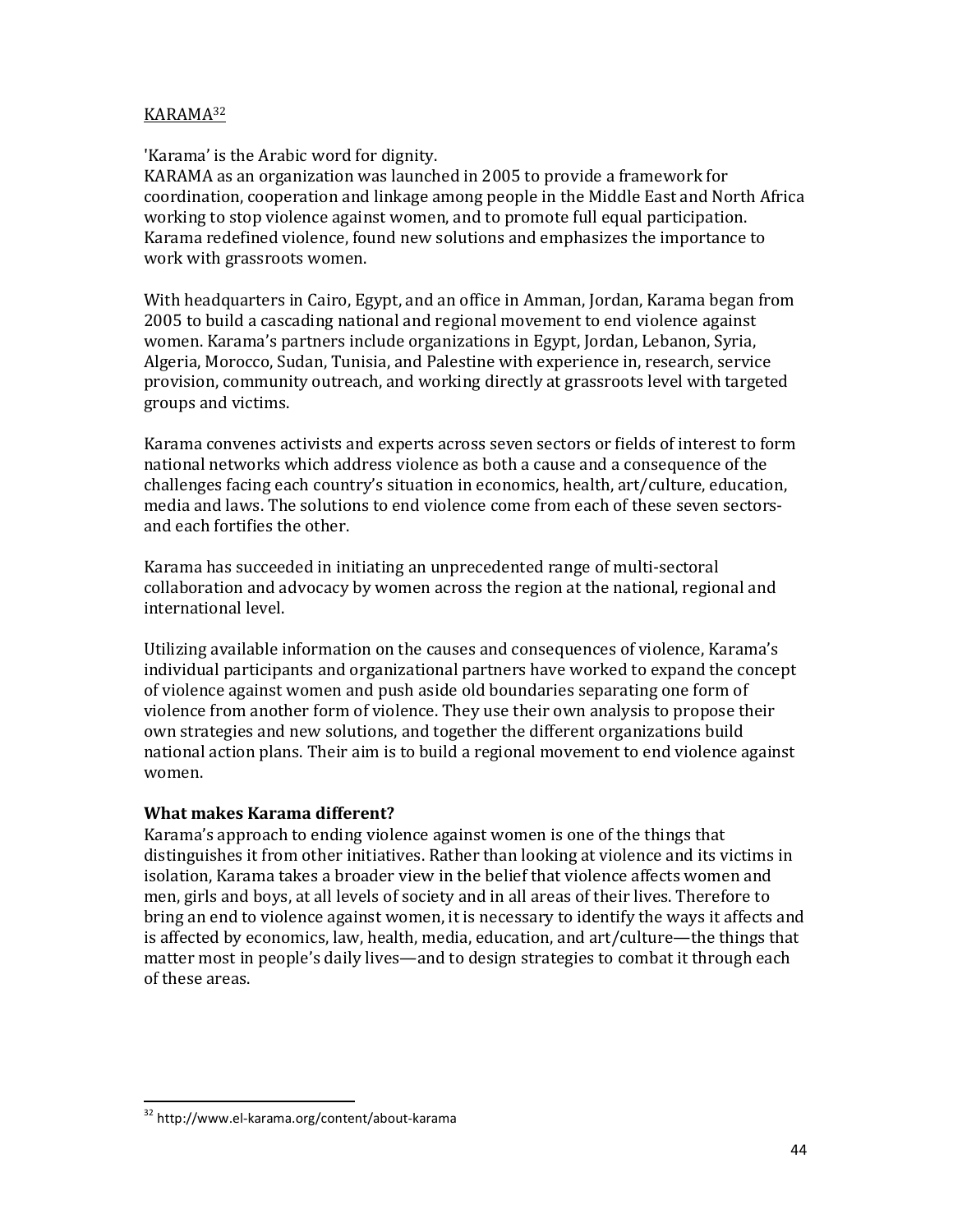#### Wishes, Demands and Priorities of Karama

- To build upon and strengthen efforts to end violence against women by bringing together local women's organizations and other civil society groups in collaboration, analysis, and advocacy at national, regional, and international levels.
- to widen the national constituencies working to end violence against women in the Middle East and North Africa.
- to widen the roles and contributions of Arab women in key civil society sectors.
- to raise the profile and expand the influence of Arab women as leaders in regional and international contexts.

Since 2011 Karama has organized conferences with participants from 18 Arab countries following the Arab uprisings, resulting in the following Wishes, Demands and Priorities:

- Equal representation and participation in all democratic processes.
- Equal participation in all decision making bodies.
- Lifting reservations and implementing CEDAW.
- Training women leaders, including grassroot women politicians and candidates.
- Urging the International community to pledge resources and technical support.
- Urging the International community to make their aid-gender sensitive support women's needs.
- Implementation of UN Security Council's mandatory Resolution 1325 and subsequent Resolutions 1820, 1888, 1889, and 1960 are an invaluable piece of international law calling for increased roles and representation of women in formal peace processes, conflict resolution, and transitional governments, and prosecution of sexual violence as a weapon in wartime.

In Karamas recent plan called 'Advancing Women's Participation, Security, and Rights in the Arab World' they formulated their priorities for 2012-2015 as follows:

- Integrating women's rights into new constitutions and existing legal frameworks to promote women's participation, security and protection.
- Expanding, deepening, and building the institutional capacity and actions of partners and their constituencies to systematically combat factors perpetuating violence against women.
- To eliminate discriminatory laws.
- Raising the profile of Arab women as leaders and exerts at the national, regional and international levels.
- Advancing women's political participation.

#### Women, peace and security: demanding accountability for implementing resolutions 1325 and 1820 in the Arab region

In the struggle to reverse women's lack of representation, the The group of women used the CSW event to invoke Resolution 1325 and call for increased roles and representation of women in the Arab region's politics and transition processes.

Besides the event the group of female activists from the MENA region had lobby and advocacy meetings with UN agency leaders, official delegations of Member States and representatives of the – international – women's movement, trade unions etc.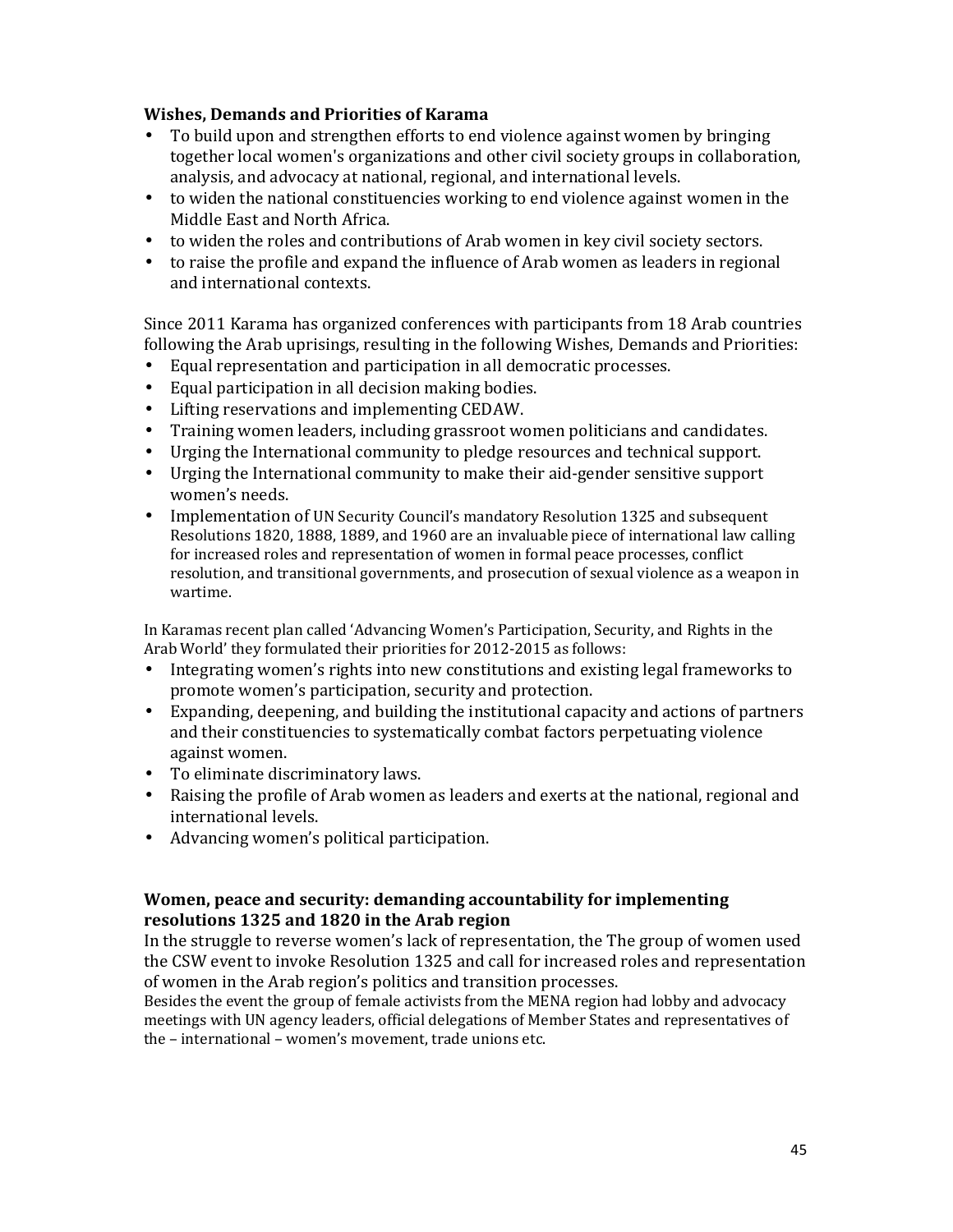## IV. Final Remarks

In the transition period after the Arab revolution it is important that women's wishes, demands and priorities are recognised and included into the democratic reforms.

This report describes the formulated wishes, demands and priorities of women's organisations in 8 Arab countries. The selection of women's organisations was more or less arbitrary: those we could receive or find information on, and which worked nationally or regionally and had formulated their wishes, demands and priorities officially and made those known.

Although the political and socio-economic situation varies significantly across the region, and each country has its own history and identity, it is remarkable how similar the wishes, demands and priorities of women are across the region. And in each country citizens - men and women - demonstrated for the same: dignity, freedom and democratic reform and women were welcomed to participate alongside men.

Although women through women's organisations have formulated their wishes, demands and priorities, they are seldom listened to and women are often ignored by politicians and decision makers. There are several reasons for this, which are mentioned in the report.

Traditional attitudes of both men and women towards the role expected from women, defined and delimited by household duties, raising children and responding to husband's wishes are difficult to change. Moreover, in countries with a Muslim majority there is a real conflict between citizens who want a political system based on Islamic principles and Koranic law and citizens who want a secular state with separation of State and Religion. Worse, some politicians misuse their so called religious principles for political and personal gain.

Further, male politicians are often simply not aware of the situation of women and the different needs of women and men and are often not aware of the negative outcome of their policies for women. This is true for European politicians as well as for Arab politicians. The recent World Forum for Democracy of the Council of Europe had 15 male and one female speaker in its openings session, at the same time the Secretary General of the Council stresses that equal rights for women is a condition for real democracy. Nobody noticed.

On the socio-economic situation of women in the 8 Arab countries we draw attention to two facts.

First, the educational level. It is well known that the literacy level varies enormously between the countries, from nearly 100% in Tunisia to as low as ±30% in Yemen and Egypt.

Less well known is the fact that in several countries – Libya, Bahrain among these – the majority of higher educated are women ±60%, although this is not reflected in their participation in political and public life.

Second, the high numbers of single women of marriageable age - 20% in Bahrain, 30% in Yemen up to 35% in Kuwait, Qatar and the UAE. These numbers comprise unmarried,